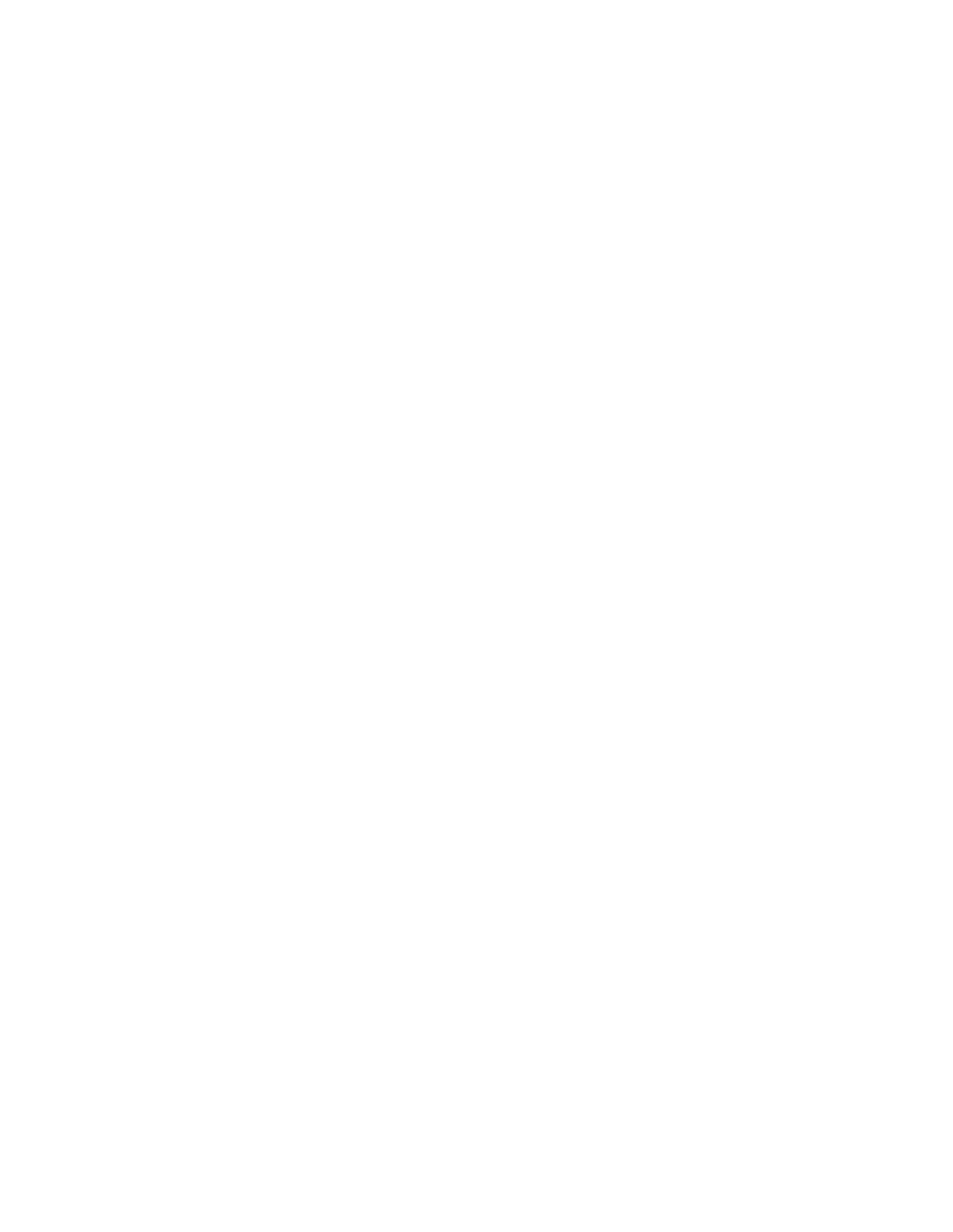# **Copyright**

#### **© 2018 Progress Software Corporation and/or its subsidiaries or affiliates. All rights reserved.**

These materials and all Progress Software products are copyrighted and all rights are reserved by Progress Software Corporation. The information in these materials is subject to change without notice, and Progress Software Corporation assumes no responsibility for any errors that may appear therein. The references in these materials to specific platforms supported are subject to change.

Corticon, DataDirect (and design), DataDirect Cloud, DataDirect Connect, DataDirect Connect64, DataDirect XML Converters, DataDirect XQuery, DataRPM, Deliver More Than Expected, Icenium, Kendo UI, NativeScript, OpenEdge, Powered by Progress, Progress, Progress Software Developers Network, Rollbase, SequeLink, Sitefinity (and Design), SpeedScript, Stylus Studio, TeamPulse, Telerik, Telerik (and Design), Test Studio, and WebSpeed are registered trademarks of Progress Software Corporation or one of its affiliates or subsidiaries in the U.S. and/or other countries. Analytics360, AppServer, BusinessEdge, DataDirect Spy, SupportLink, DevCraft, Fiddler, JustAssembly, JustDecompile, JustMock, Kinvey, NativeScript Sidekick, OpenAccess, ProDataSet, Progress Results, Progress Software, ProVision, PSE Pro, Sitefinity, SmartBrowser, SmartComponent, SmartDataBrowser, SmartDataObjects, SmartDataView, SmartDialog, SmartFolder, SmartFrame, SmartObjects, SmartPanel, SmartQuery, SmartViewer, SmartWindow, and WebClient are trademarks or service marks of Progress Software Corporation and/or its subsidiaries or affiliates in the U.S. and other countries. Java is a registered trademark of Oracle and/or its affiliates. Any other marks contained herein may be trademarks of their respective owners.

Please refer to the Release Notes applicable to the particular Progress product release for any third-party acknowledgements required to be provided in the documentation associated with the Progress product.

The Release Notes can be found in the OpenEdge installation directory and online at: [https://community.progress.com/technicalusers/w/openedgegeneral/1329.openedge-product-documentation-overview.aspx.](https://community.progress.com/technicalusers/w/openedgegeneral/1329.openedge-product-documentation-overview.aspx)

For the latest documentation updates see OpenEdge Product Documentation on Progress Communities: [\(https://community.progress.com/technicalusers/w/openedgegeneral/](https://community.progress.com/technicalusers/w/openedgegeneral/1329.openedge-product-documentation-overview.aspx) [1329.openedge-product-documentation-overview.aspx\)](https://community.progress.com/technicalusers/w/openedgegeneral/1329.openedge-product-documentation-overview.aspx).



**April 2018**

**Last updated with new content:** Release 11.7.3

**Updated: 2018/04/25**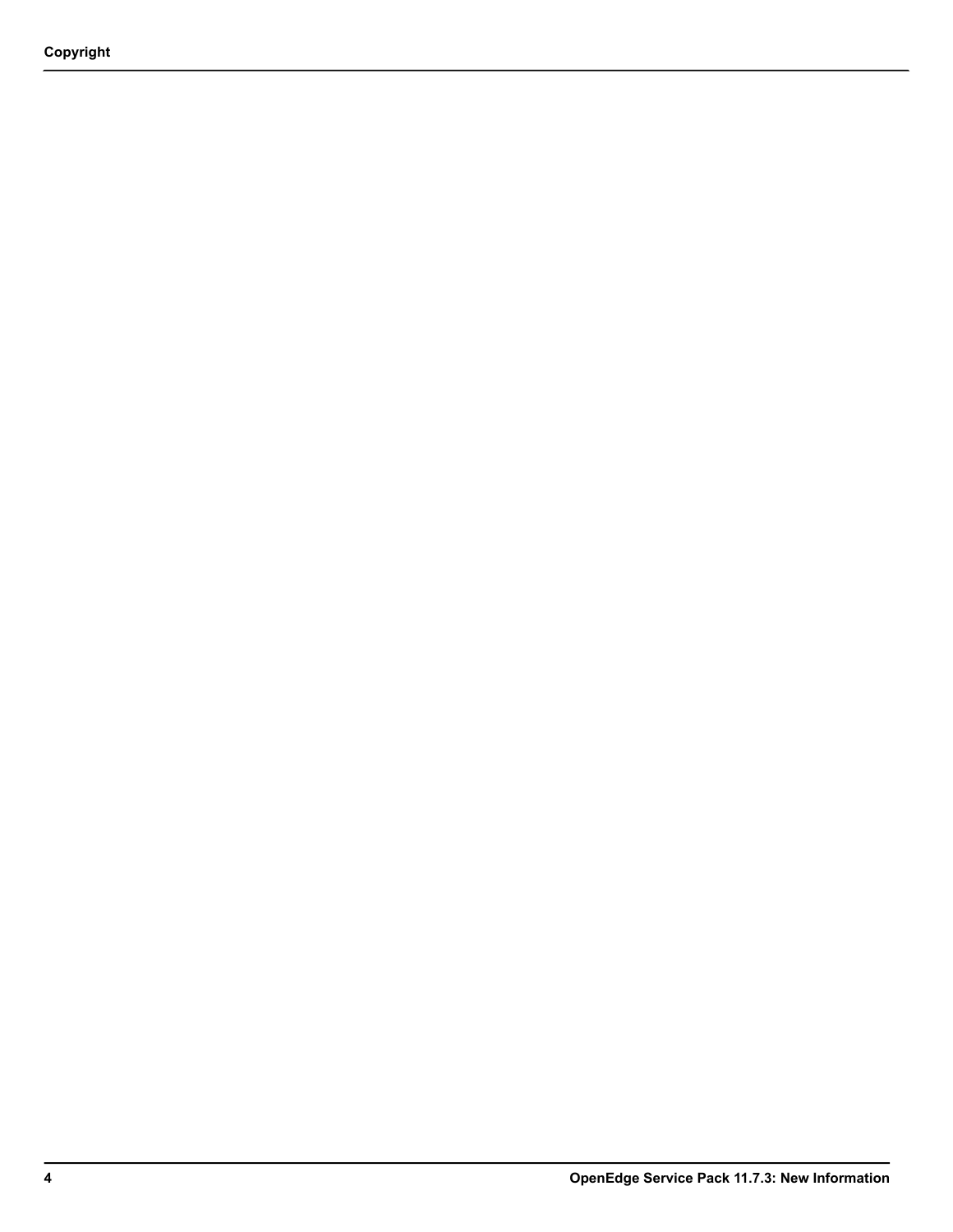# **Table of Contents**

| Complex syntax descriptions with both required and optional elements12 |  |
|------------------------------------------------------------------------|--|
|                                                                        |  |
|                                                                        |  |
|                                                                        |  |
|                                                                        |  |

## 

|--|--|--|

|--|--|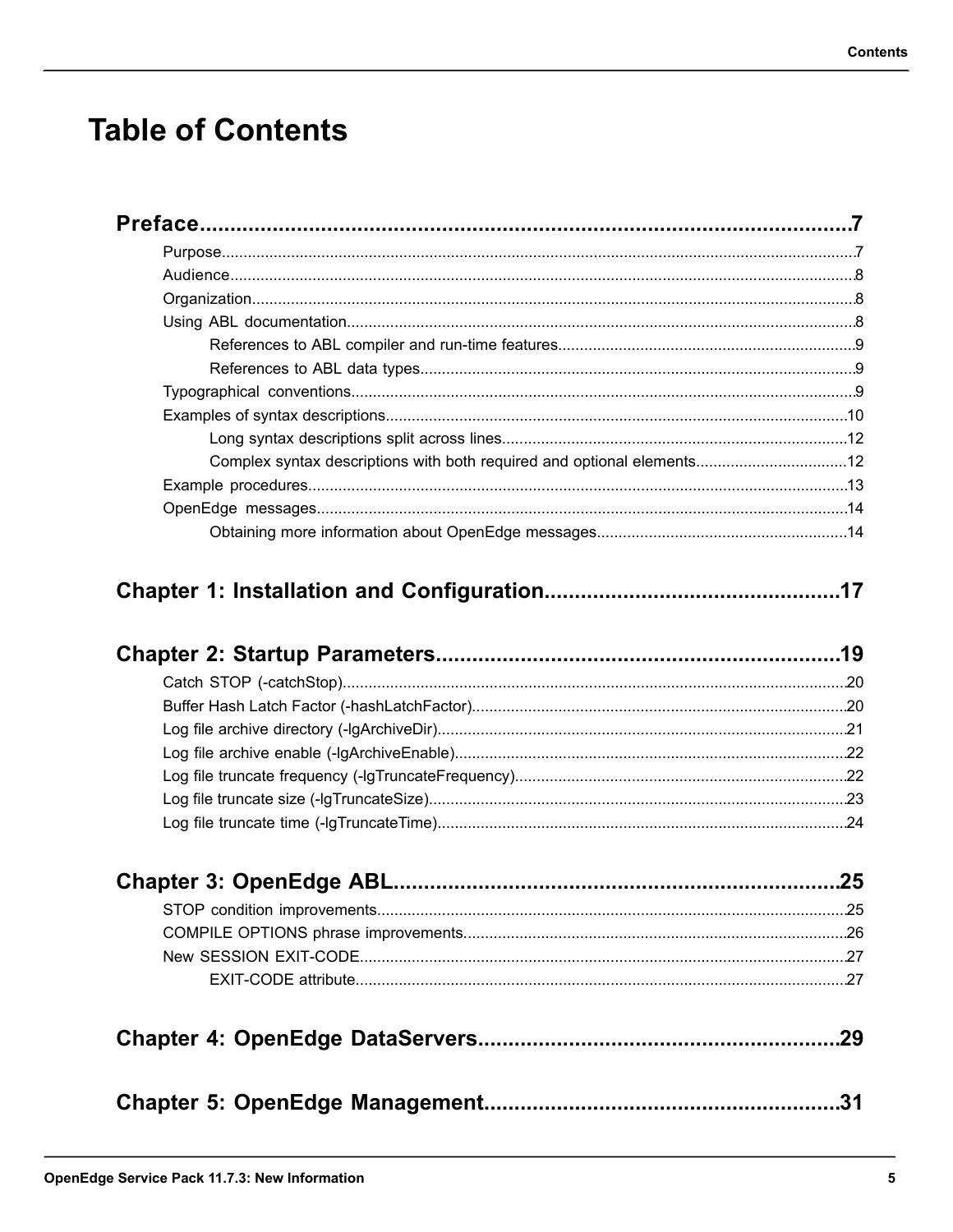|--|--|

| Chapter 8: Progress Application Server for OpenEdge41 |
|-------------------------------------------------------|
|                                                       |
|                                                       |
|                                                       |
|                                                       |
|                                                       |
|                                                       |
|                                                       |
|                                                       |

|--|--|--|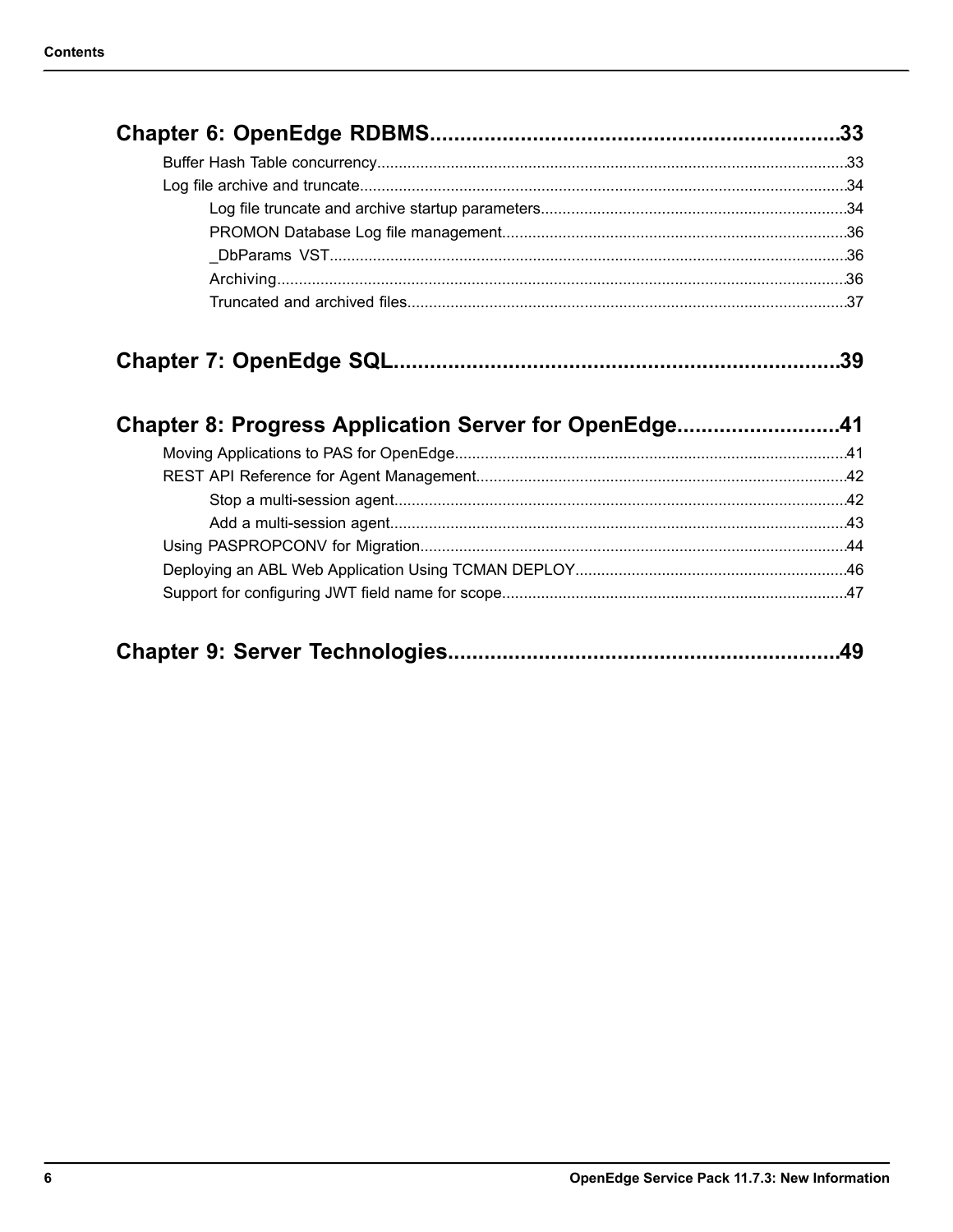# <span id="page-6-0"></span>**Preface**

For details, see the following topics:

- **[Purpose](#page-6-1)**
- **[Audience](#page-7-0)**
- **[Organization](#page-7-1)**
- Using ABL [documentation](#page-7-2)
- [Typographical](#page-8-2) conventions
- Examples of syntax [descriptions](#page-9-0)
- Example [procedures](#page-12-0)
- <span id="page-6-1"></span>• [OpenEdge](#page-13-0) messages

# **Purpose**

*OpenEdge® Service Pack 11.7.3: New Information* documents important information about the OpenEdge Release 11.7.3 Service Pack, with references to new and existing documentation for Release 11.7 as required. Release 11.7 documentation set references might include:

- Product manuals
- HTML-based online help
- Web papers

References to these documents attempt to identify sections or topics that you can use in searches of the product documentation set.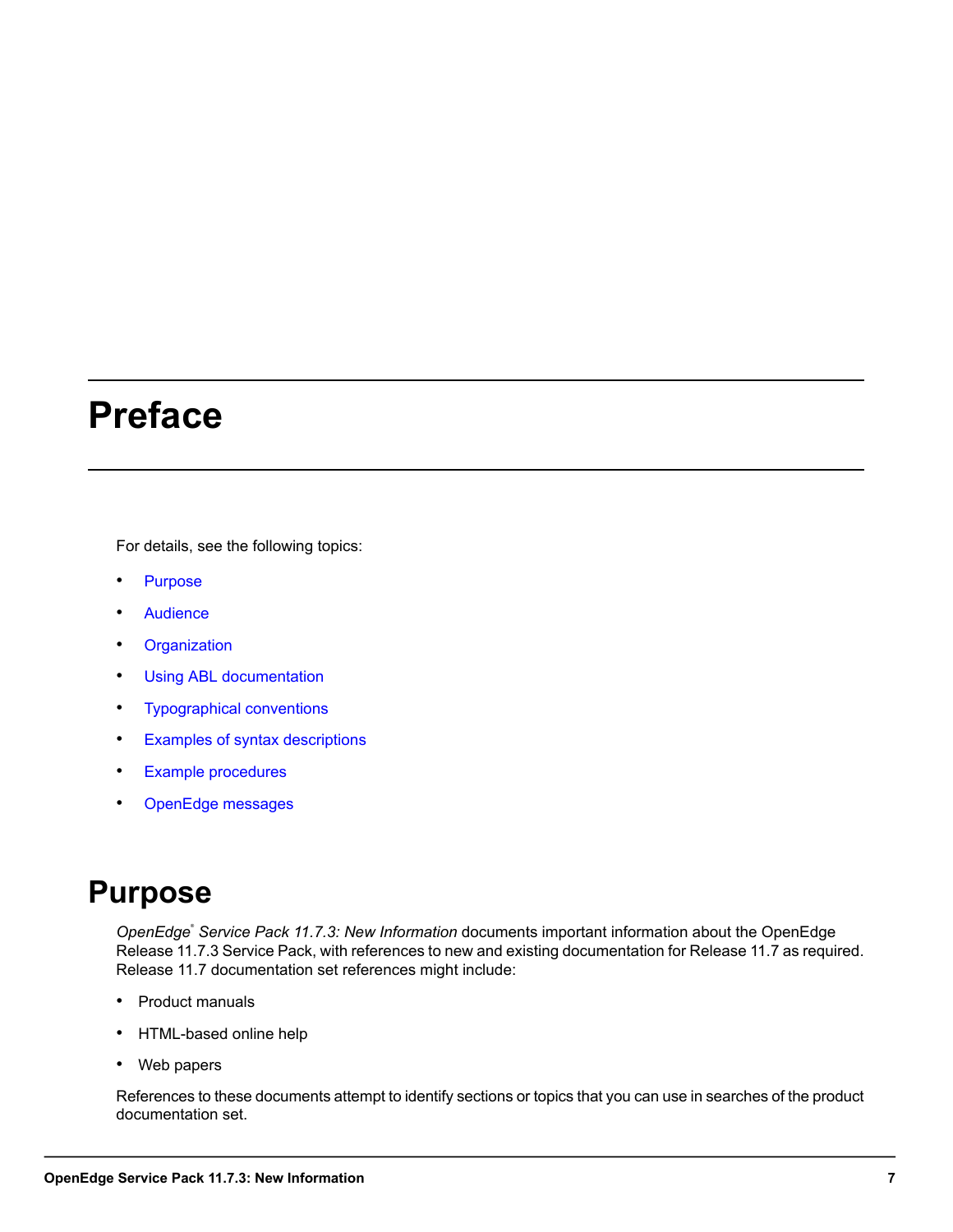# <span id="page-7-0"></span>**Audience**

This guide is primarily intended for OpenEdge application developers and system administrators who have installed 11.7.3 as the most recent Service Pack for Release 11.7.

# <span id="page-7-1"></span>**Organization**

This book contains the following major sections:

• Installation and [Configuration](#page-16-0) on page 17

Contains information about new and updated third party software included in this service pack.

- Startup [Parameters](#page-18-0) on page 19 Contains information about new startup parameters.
- [OpenEdge](#page-24-0) ABL on page 25 Contains information about updates to ABL features.
- OpenEdge [DataServers](#page-28-0) on page 29 Contains information about an update to the DataServer for MS SQL Server.
- OpenEdge [Management](#page-30-0) on page 31 Contains information about updates to OpenEdge Management.
- [OpenEdge](#page-32-0) RDBMS on page 33 Contains information about updates to the RDBMS.
- [OpenEdge](#page-38-0) SQL on page 39 Contains information about password security with SQL Explorer.
- Progress [Application](#page-40-0) Server for OpenEdge on page 41 Contains information about new features in PAS for OpenEdge.
- <span id="page-7-2"></span>• Server [Technologies](#page-48-0) on page 49 Contains information about a new bean property.

# **Using ABL documentation**

OpenEdge provides a special purpose programming language for building business applications. In the documentation, the formal name for this language is *ABL (Advanced Business Language)*. With few exceptions, all keywords of the language appear in all UPPERCASE, using a font that is appropriate to the context. All other alphabetic language content appears in mixed case.

For the latest documentation updates see the OpenEdge Product Documentation Overview page on Progress Communities: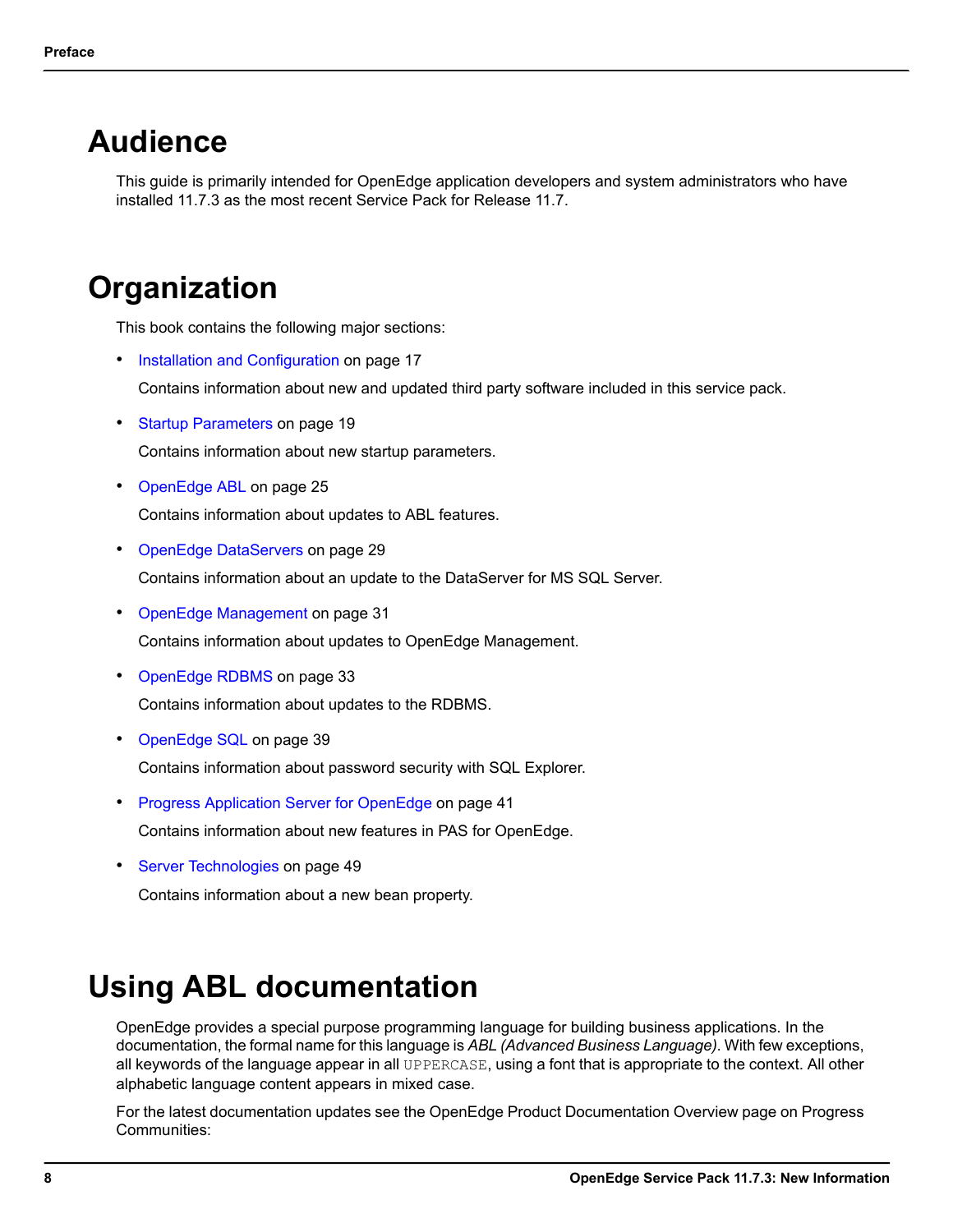[https://community.progress.com/technicalusers/w/openedgegeneral/](https://community.progress.com/technicalusers/w/openedgegeneral/1329.openedge-product-documentation-overview.aspx) [1329.openedge-product-documentation-overview.aspx](https://community.progress.com/technicalusers/w/openedgegeneral/1329.openedge-product-documentation-overview.aspx) .

## <span id="page-8-0"></span>**References to ABL compiler and run-time features**

ABL is both a compiled and an interpreted language that executes in a run-time engine. The documentation refers to this run-time engine as the *ABL Virtual Machine (AVM)*. When the documentation refers to ABL source code compilation, it specifies *ABL* or *the compiler* as the actor that manages compile-time features of the language. When the documentation refers to run-time behavior in an executing ABL program, it specifies *the AVM* as the actor that manages the specified run-time behavior in the program.

For example, these sentences refer to the ABL compiler's allowance for parameter passing and the AVM's possible response to that parameter passing at run time: "ABL allows you to pass a dynamic temp-table handle as a static temp-table parameter of a method. However, if at run time the passed dynamic temp-table schema does not match the schema of the static temp-table parameter, the AVM raises an error." The following sentence refers to run-time actions that the AVM can perform using a particular ABL feature: "The ABL socket object handle allows the AVM to connect with other ABL and non-ABL sessions using TCP/IP sockets."

## <span id="page-8-1"></span>**References to ABL data types**

ABL provides built-in data types, built-in class data types, and user-defined class data types. References to built-in data types follow these rules:

- Like most other keywords, references to specific built-in data types appear in all UPPERCASE, using a font that is appropriate to the context. No uppercase reference ever includes or implies any data type other than itself.
- Wherever *integer* appears, this is a reference to the INTEGER or INT64 data type.
- Wherever *character* appears, this is a reference to the CHARACTER, LONGCHAR, or CLOB data type.
- Wherever *decimal* appears, this is a reference to the DECIMAL data type.
- Wherever *numeric* appears, this is a reference to the INTEGER, INT64, or DECIMAL data type.

<span id="page-8-2"></span>References to built-in class data types appear in mixed case with initial caps, for example, Progress.Lang.Object. References to user-defined class data types appear in mixed case, as specified for a given application example.

# **Typographical conventions**

| <b>Convention</b>                  | <b>Description</b>                                                                                                            |
|------------------------------------|-------------------------------------------------------------------------------------------------------------------------------|
| <b>Bold</b>                        | Bold typeface indicates commands or characters the user types, provides<br>emphasis, or the names of user interface elements. |
| Italic                             | Italic typeface indicates the title of a document, or signifies new terms.                                                    |
| <b>SMALL, BOLD CAPITAL LETTERS</b> | Small, bold capital letters indicate OpenEdge key functions and generic<br>keyboard keys; for example, GET and CTRL.          |

This documentation uses the following typographical and syntax conventions: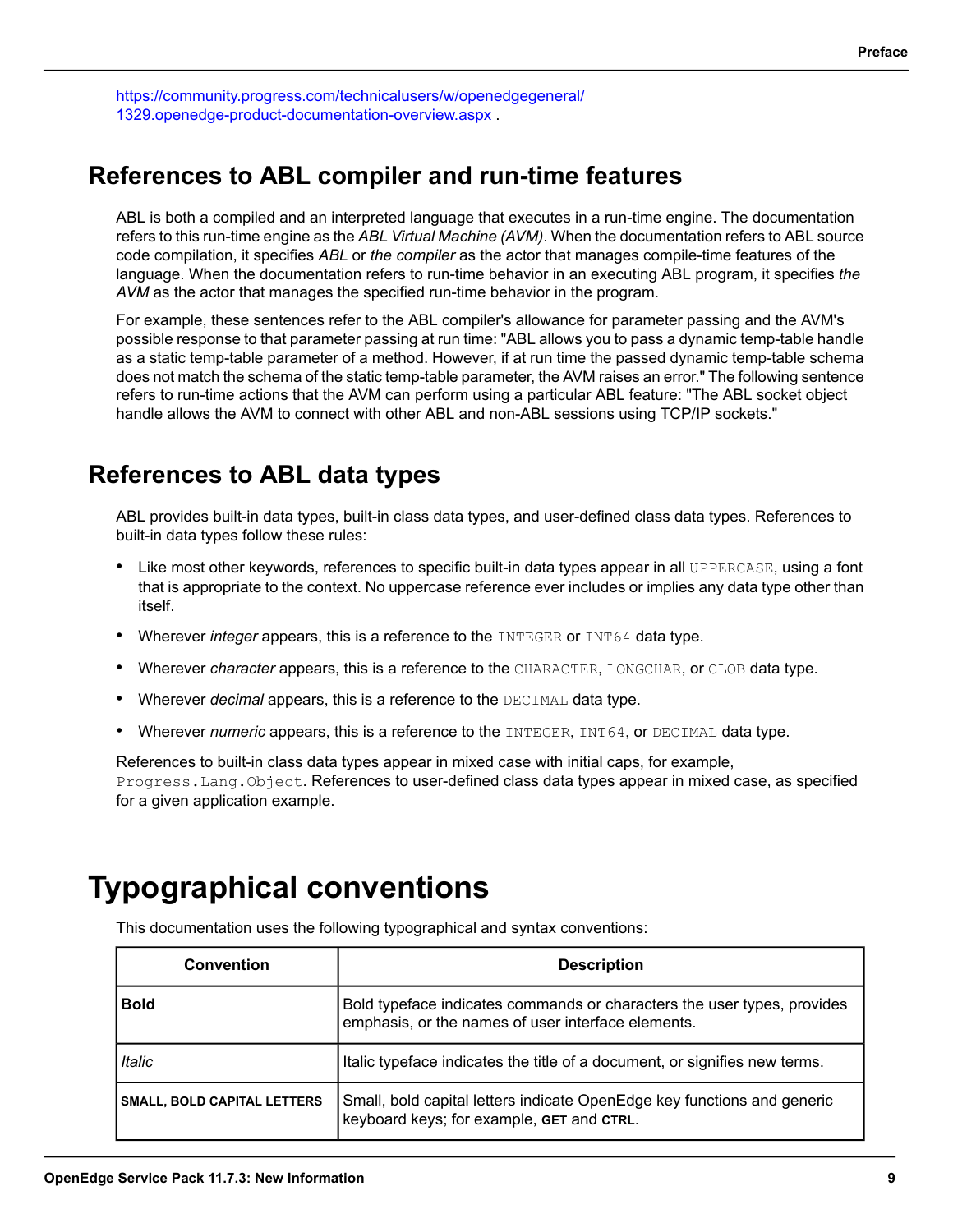| <b>Convention</b>                 | <b>Description</b>                                                                                                                                                                                     |
|-----------------------------------|--------------------------------------------------------------------------------------------------------------------------------------------------------------------------------------------------------|
| KEY1+KEY2                         | A plus sign between key names indicates a simultaneous key sequence:<br>you press and hold down the first key while pressing the second key. For<br>example, CTRL+X.                                   |
| <b>KEY1 KEY2</b>                  | A space between key names indicates a sequential key sequence: you press<br>and release the first key, then press another key. For example, ESCAPE H.                                                  |
| Syntax:                           |                                                                                                                                                                                                        |
| Fixed width                       | A fixed-width font is used in syntax, code examples, system output, and file<br>names.                                                                                                                 |
| Fixed-width italics               | Fixed-width italics indicate variables in syntax.                                                                                                                                                      |
| Fixed-width bold                  | Fixed-width bold italic indicates variables in syntax with special emphasis.                                                                                                                           |
| UPPERCASE fixed width             | ABL keywords in syntax and code examples are almost always shown in<br>upper case. Although shown in uppercase, you can type ABL keywords in<br>either uppercase or lowercase in a procedure or class. |
| Period (.) or colon (:)           | All statements except DO, FOR, FUNCTION, PROCEDURE, and REPEAT end<br>with a period. DO, FOR, FUNCTION, PROCEDURE, and REPEAT statements<br>can end with either a period or a colon.                   |
| $\begin{bmatrix} 1 \end{bmatrix}$ | Large brackets indicate the items within them are optional.                                                                                                                                            |
| $[ \ ]$                           | Small brackets are part of ABL.                                                                                                                                                                        |
| €                                 | Large braces indicate the items within them are required. They are used to<br>simplify complex syntax diagrams.                                                                                        |
| $\{\}$                            | Small braces are part of ABL. For example, a called external procedure must<br>use braces when referencing arguments passed by a calling procedure.                                                    |
|                                   | A vertical bar indicates a choice.                                                                                                                                                                     |
|                                   | Ellipses indicate repetition: you can choose one or more of the preceding<br>items.                                                                                                                    |

# <span id="page-9-0"></span>**Examples of syntax descriptions**

In this example, ACCUM is a keyword, and *aggregate* and *expression* are variables: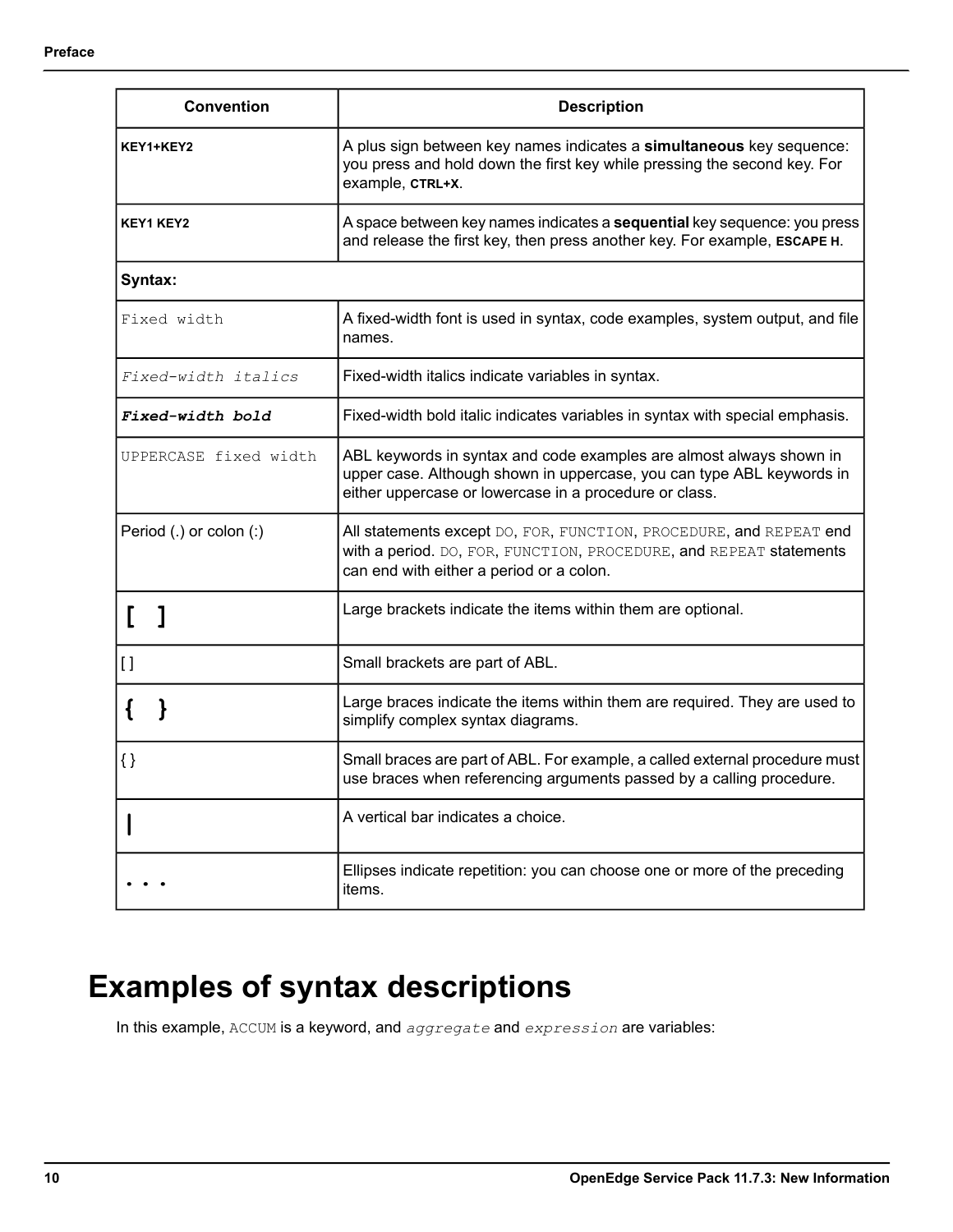ACCUM *aggregate expression*

FOR is one of the statements that can end with either a period or a colon, as in this example:

```
FOR EACH Customer NO-LOCK:
  DISPLAY Customer.Name.
END.
```
In this example, STREAM *stream*, UNLESS-HIDDEN, and NO-ERROR are optional:

## **Syntax**

|  |  | DISPLAY [ STREAM <i>stream</i> ] [ UNLESS-HIDDEN ] [ NO-ERROR ] |  |  |  |  |
|--|--|-----------------------------------------------------------------|--|--|--|--|
|--|--|-----------------------------------------------------------------|--|--|--|--|

In this example, the outer (small) brackets are part of the language, and the inner (large) brackets denote an optional item:

## **Syntax**

```
INITIAL [ constant [ , constant ] ]
```
A called external procedure must use braces when referencing compile-time arguments passed by a calling procedure, as shown in this example:

### **Syntax**

```
{ &argument-name }
```
In this example, EACH, FIRST, and LAST are optional, but you can choose only one of them:

### **Syntax**

|  | PRESELECT [EACH   FIRST   LAST ] record-phrase |
|--|------------------------------------------------|
|  |                                                |

In this example, you must include two expressions, and optionally you can include more. Multiple expressions are separated by commas: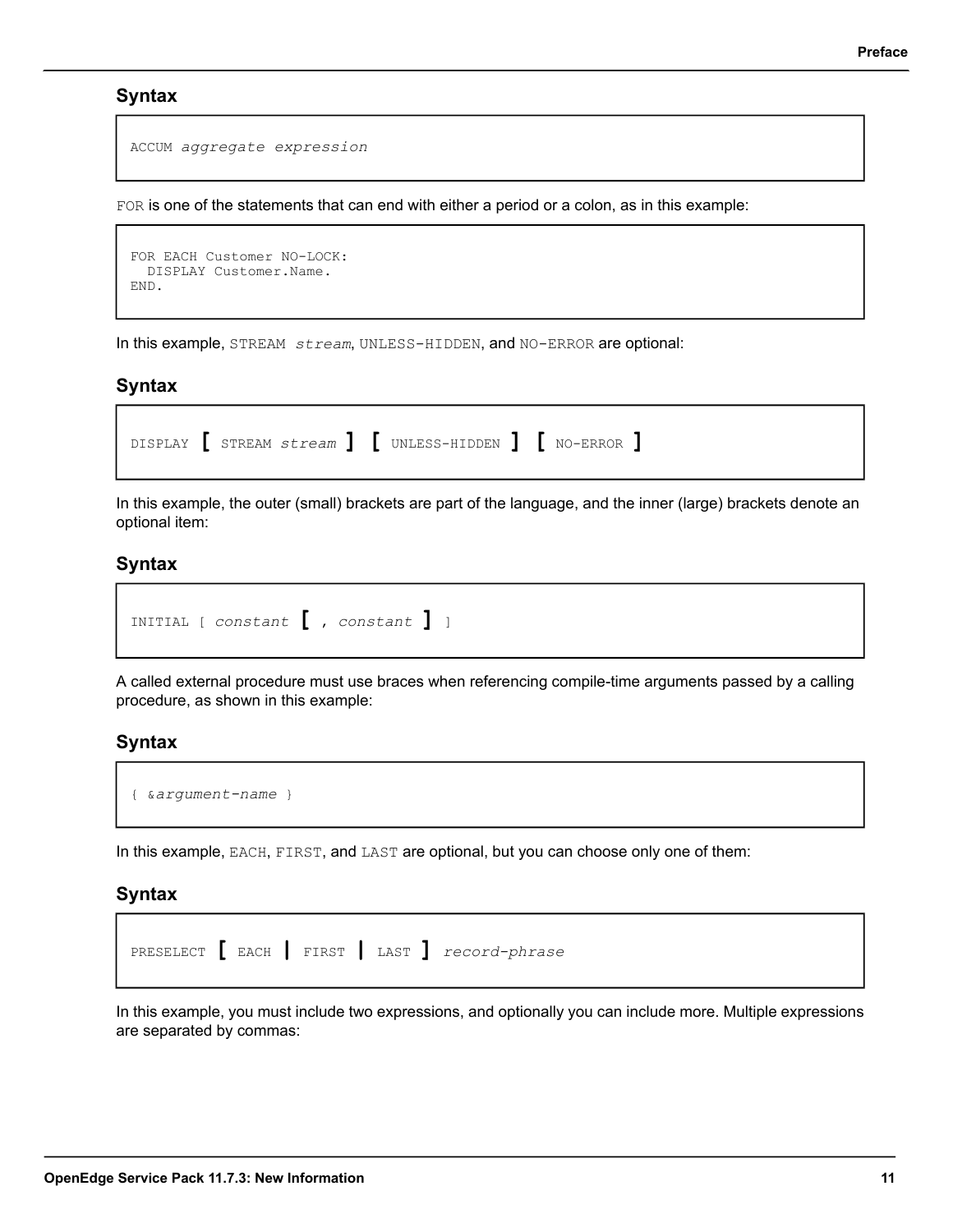```
MAXIMUM ( expression , expression [ , expression ] ... )
```
In this example, you must specify MESSAGE and at least one *expression* or SKIP **[** ( *<sup>n</sup>* ) **]**, and any number of additional *expression* or SKIP **[** ( *<sup>n</sup>* ) **]**is allowed:

**Syntax**

```
MESSAGE { expression | SKIP [ ( n ) ] } ...
```
In this example, you must specify {*include-file*, then optionally any number of *argument* or &*argument-name* = "*argument-value*", and then terminate with }:

**Syntax**

```
{ include-file
    [ argument | &argument-name = "argument-value" ] ... }
```
## **Long syntax descriptions split across lines**

Some syntax descriptions are too long to fit on one line. When syntax descriptions are split across multiple lines, groups of optional and groups of required items are kept together in the required order.

In this example, WITH is followed by six optional items:

## **Syntax**

<span id="page-11-1"></span>

## **Complex syntax descriptions with both required and optional elements**

Some syntax descriptions are too complex to distinguish required and optional elements by bracketing only the optional elements. For such syntax, the descriptions include both braces (for required elements) and brackets (for optional elements).

In this example, ASSIGN requires either one or more *field* entries or one *record*. Options available with *field* or *record* are grouped with braces and brackets: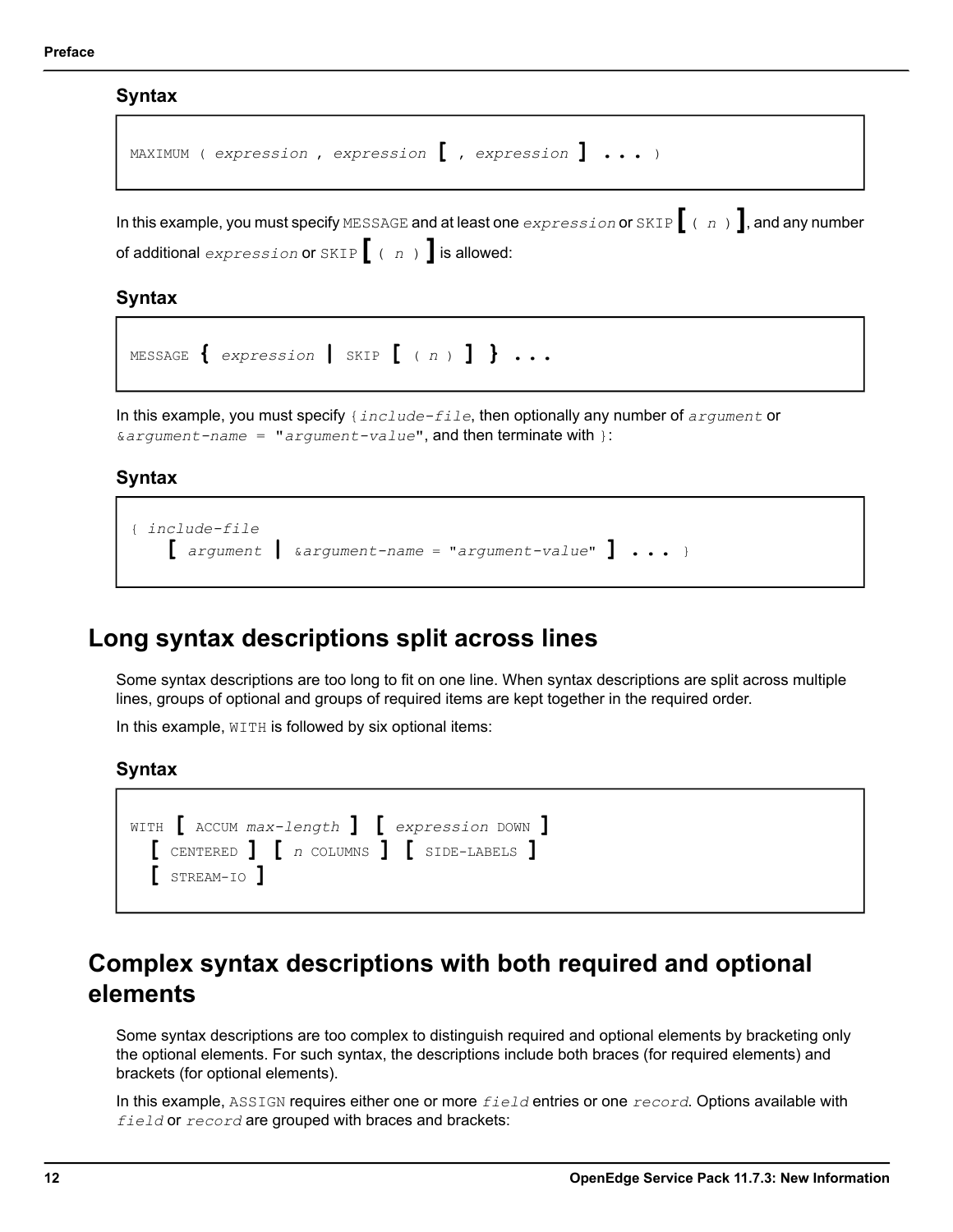|  | ASSIGN $\{$ $[$ FRAME frame $]$ $\{$ field $[$ = expression $]$ $\}$ |
|--|----------------------------------------------------------------------|
|  | $[$ WHEN expression $]$ }                                            |
|  | $\vert$ { record [ EXCEPT field  ] }                                 |

## <span id="page-12-0"></span>**Example procedures**

OpenEdge documentation may provide example code that illustrates syntax and concepts. You can access many of the example files, and details for installing them, from the following locations:

- A self-extracting Documentation and Samples file available on the OpenEdge download page of the Progress Software Download Center
- The OpenEdge Product Documentation Overview page on Progress Communities:

[https://community.progress.com/technicalusers/w/openedgegeneral/](https://community.progress.com/technicalusers/w/openedgegeneral/1329.openedge-product-documentation-overview.aspx) [1329.openedge-product-documentation-overview.aspx](https://community.progress.com/technicalusers/w/openedgegeneral/1329.openedge-product-documentation-overview.aspx)

Once installed, you can locate the example files in the following paths under the OpenEdge Documentation and Samples installation directory:

| This directory            | Contains examples for the following documents                                                   |  |  |
|---------------------------|-------------------------------------------------------------------------------------------------|--|--|
| src\prodoc\dotnetobjects  | OpenEdge Development: GUI for .NET Programming                                                  |  |  |
| src\prodoc\dynamics       | The Progress Dynamics documentation                                                             |  |  |
| src\prodoc\getstartoop    | OpenEdge Development: Object-oriented Programming                                               |  |  |
| src\prodoc\handbook       | <b>OpenEdge Getting Started: ABL Essentials</b>                                                 |  |  |
| src\prodoc\interfaces     | OpenEdge Development: Programming Interfaces                                                    |  |  |
| $src\prodoc\sigma$        | OpenEdge Development: Working with JSON                                                         |  |  |
| src\prodoc\langref        | OpenEdge Development: ABL Reference                                                             |  |  |
| src\prodoc\prodatasets    | OpenEdge Development: ProDataSets                                                               |  |  |
| src\prodoc\tranman        | <b>OpenEdge Development: Translation Manager</b>                                                |  |  |
| src\prodoc\visualdesigner | OpenEdge Getting Started: Introducing Progress Developer Studio for<br>OpenEdge Visual Designer |  |  |
| src\prodoc\xml            | OpenEdge Development: Working with XML                                                          |  |  |
| src\samples\open4gl\java  | OpenEdge Development: Java Open Client                                                          |  |  |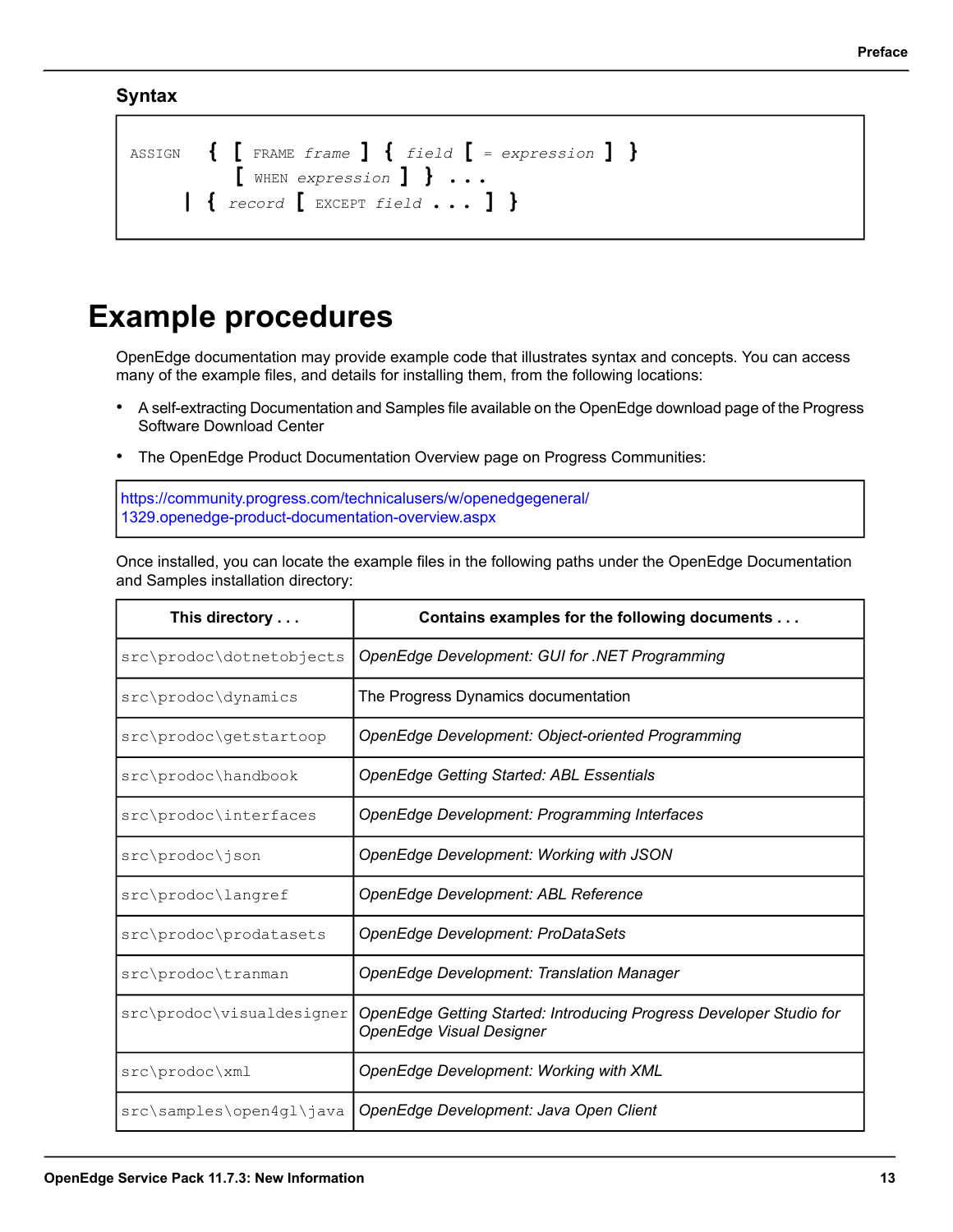# <span id="page-13-0"></span>**OpenEdge messages**

OpenEdge displays several types of messages to inform you of routine and unusual occurrences:

- **Execution messages** inform you of errors encountered while OpenEdge is running a procedure; for example, if OpenEdge cannot find a record with a specified index field value.
- **Compile messages** inform you of errors found while OpenEdge is reading and analyzing a procedure before running it; for example, if a procedure references a table name that is not defined in the database.
- **Startup messages** inform you of unusual conditions detected while OpenEdge is getting ready to execute; for example, if you entered an invalid startup parameter.

After displaying a message, OpenEdge proceeds in one of several ways:

- Continues execution, subject to the error-processing actions that you specify or that are assumed as part of the procedure. This is the most common action taken after execution messages.
- Returns to the Procedure Editor, so you can correct an error in a procedure. This is the usual action taken after compiler messages.
- Halts processing of a procedure and returns immediately to the Procedure Editor. This does not happen often.
- Terminates the current session.

OpenEdge messages end with a message number in parentheses. In this example, the message number is 200:

```
** Unknown table name table. (200)
```
<span id="page-13-1"></span>If you encounter an error that terminates OpenEdge, note the message number before restarting.

## **Obtaining more information about OpenEdge messages**

In Windows platforms, use OpenEdge online help to obtain more information about OpenEdge messages. Many OpenEdge tools include the following Help menu options to provide information about messages:

- Choose **Help** > **Recent Messages** to display detailed descriptions of the most recent OpenEdge message and all other messages returned in the current session.
- Choose **Help** > **Messages** and then type the message number to display a description of a specific OpenEdge message.
- In the Procedure Editor, press the **HELP** key or **F1**.

On UNIX platforms, use the OpenEdge  $p_{\text{TO}}$  command to start a single-user mode character OpenEdge client session and view a brief description of a message by providing its number.

**To use the pro command to obtain a message description by message number**: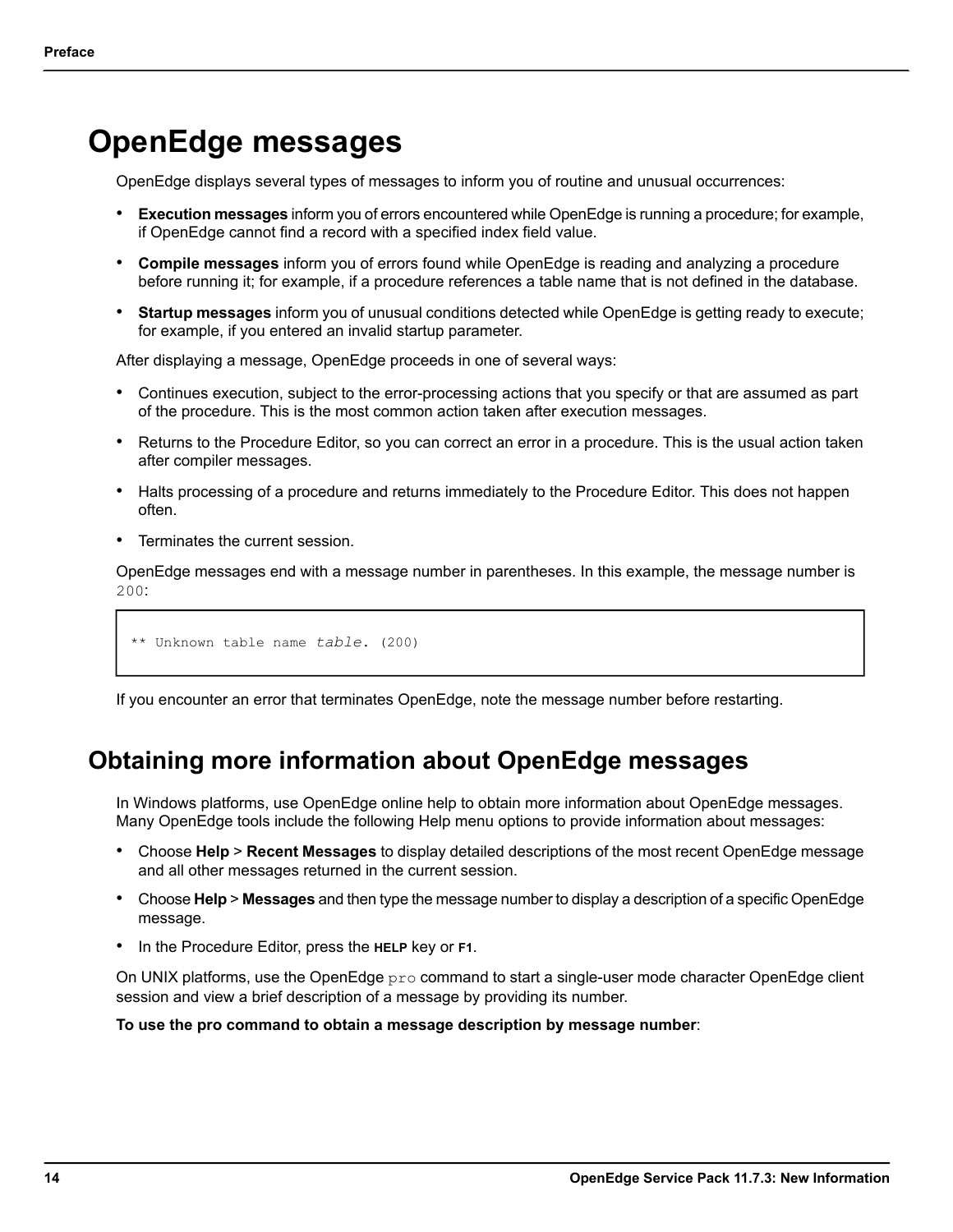1. Start the Procedure Editor:

```
OpenEdge-install-dir/bin/pro
```
- 2. Press **F3** to access the menu bar, then choose **Help** > **Messages**.
- 3. Type the message number and press **ENTER**. Details about that message number appear.
- 4. Press **F4** to close the message, press **F3** to access the Procedure Editor menu, and choose **File** > **Exit**.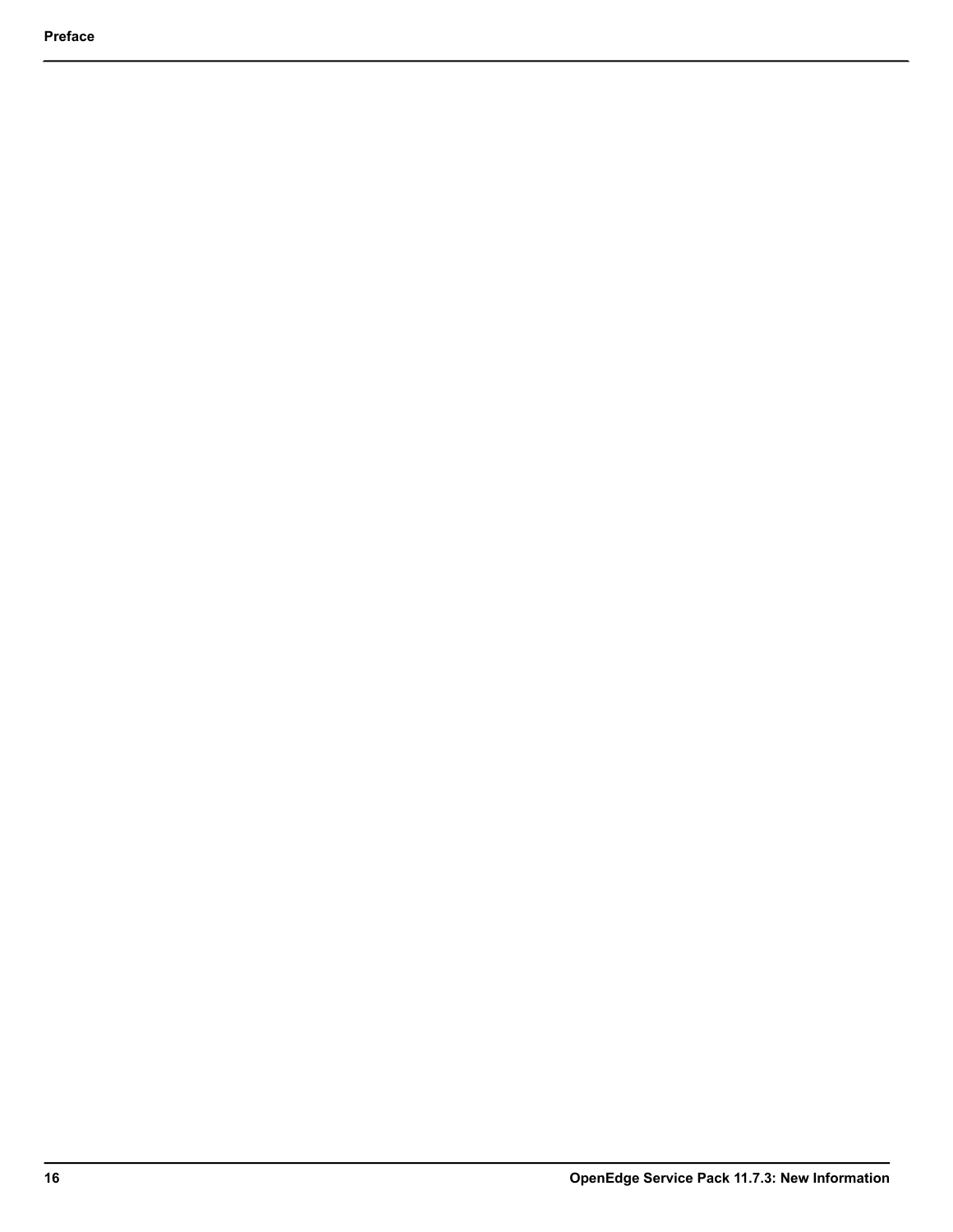# <span id="page-16-0"></span>**Installation and Configuration**

Installing the OpenEdge Release 11.7.3 Service Pack includes the following updates:

- **Infragistics** OpenEdge uses Infragistics NetAdvantage for .NET v2016 Vol 2. The Infragistics controls are upgraded to version 16.2.20162.2182.
- **Progress Compilation Tools (PCT)** PCT is a set of ANT libraries, designed to automate work in the OpenEdge environment. PCT helps to automate build generation in a continuous integration process for OpenEdge applications.

With PCT, you can automate certain tasks, such as:

- Compiling and running ABL files
- Database related tasks
- Running unit tests
- Generating API documentation
- Generating deployable artifacts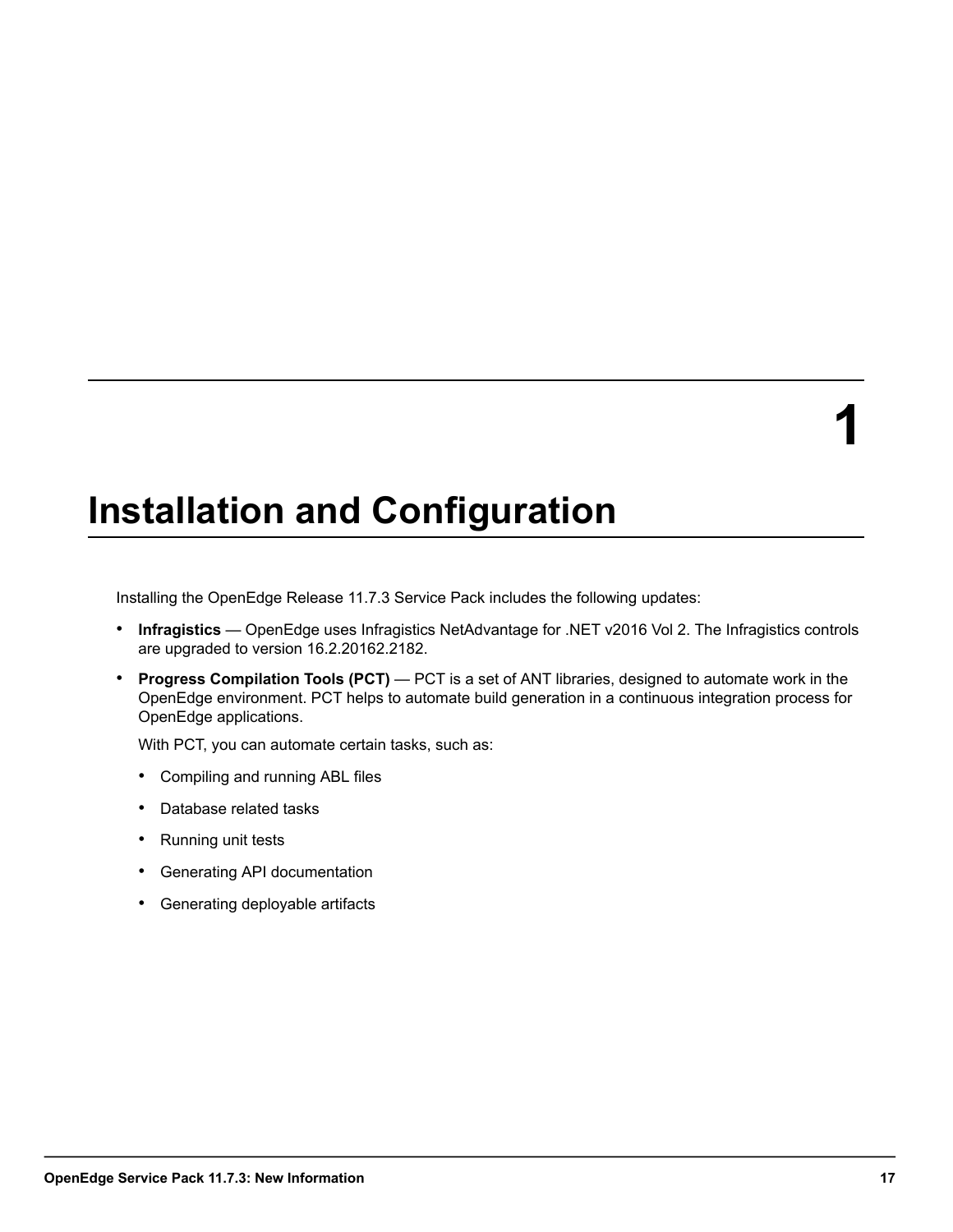**Note:** Progress ships PCT with the following OpenEdge products: OpenEdge Advanced Enterprise RDBMS, OpenEdge Enterprise RDBMS, OpenEdge Personal RDBMS, OpenEdge Workgroup RDBMS, 4GL Development System, OpenEdge Application Server Basic, OpenEdge Development Server, OpenEdge Application Server Enterprise, OpenEdge Auth Gateway, Progress Dev AS for OpenEdge, Progress ProdAS for OpenEdge, Visual Translator, Query/RESULTS, OpenEdge DataServer for Oracle, OpenEdge DataServer for MS SQL, WebSpeed Workshop, Progress Developer Studio for OpenEdge, OpenEdge Studio, Client Networking.

The PCT Version included in this service pack is 208.

When installed, PCT is located in *install-dir*\pct\PCT.jar

Refer to <https://github.com/Riverside-Software/pct/wiki> for detailed documentation of PCT.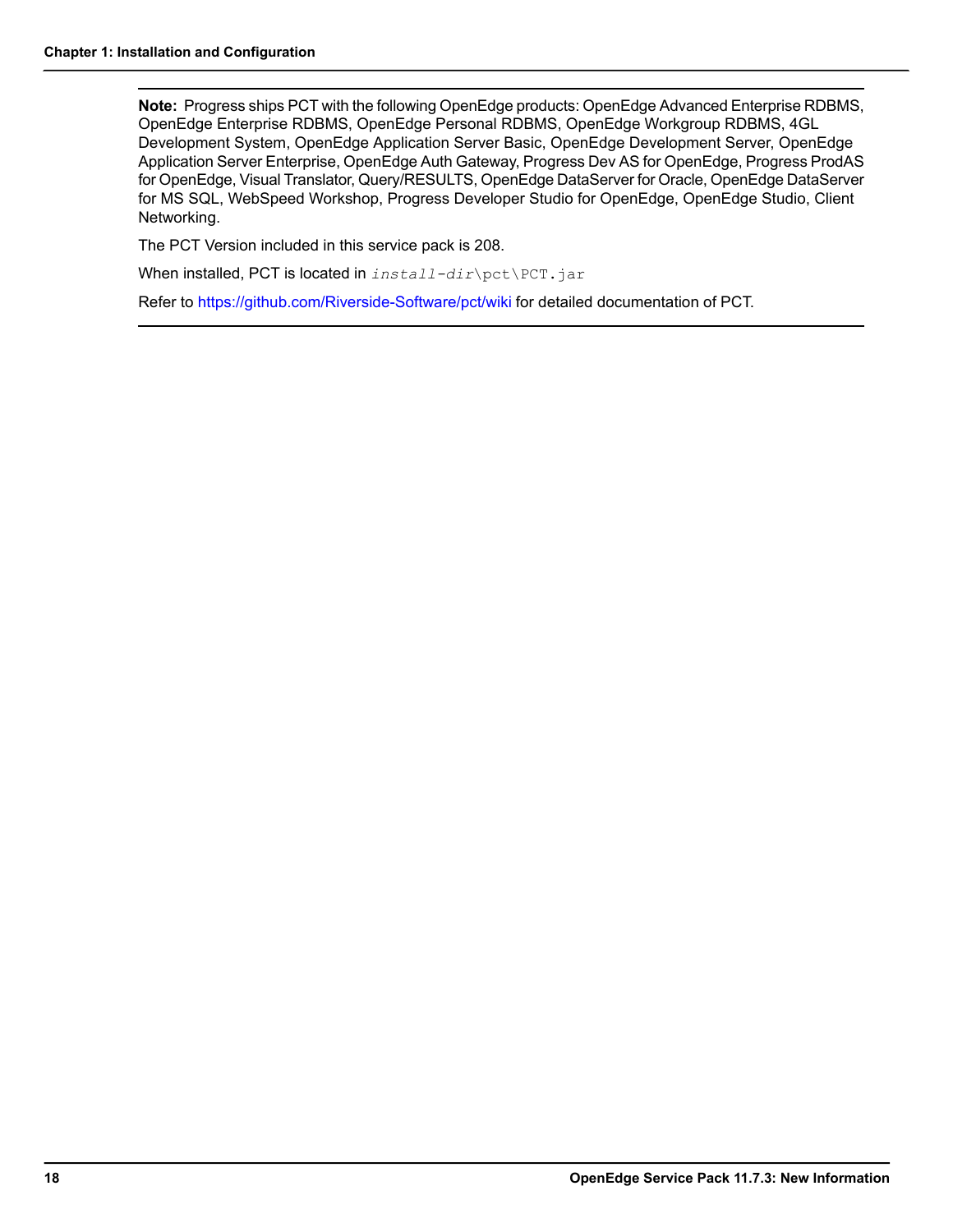# <span id="page-18-0"></span>**Startup Parameters**

The OpenEdge Release 11.7.3 Service Pack includes the following new startup parameters.

For details, see the following topics:

- Catch STOP [\(-catchStop\)](#page-19-0)
- Buffer Hash Latch Factor [\(-hashLatchFactor\)](#page-19-1)
- Log file archive directory [\(-lgArchiveDir\)](#page-20-0)
- Log file archive enable [\(-lgArchiveEnable\)](#page-21-0)
- Log file truncate frequency [\(-lgTruncateFrequency\)](#page-21-1)
- Log file truncate size [\(-lgTruncateSize\)](#page-22-0)
- Log file truncate time [\(-lgTruncateTime\)](#page-23-0)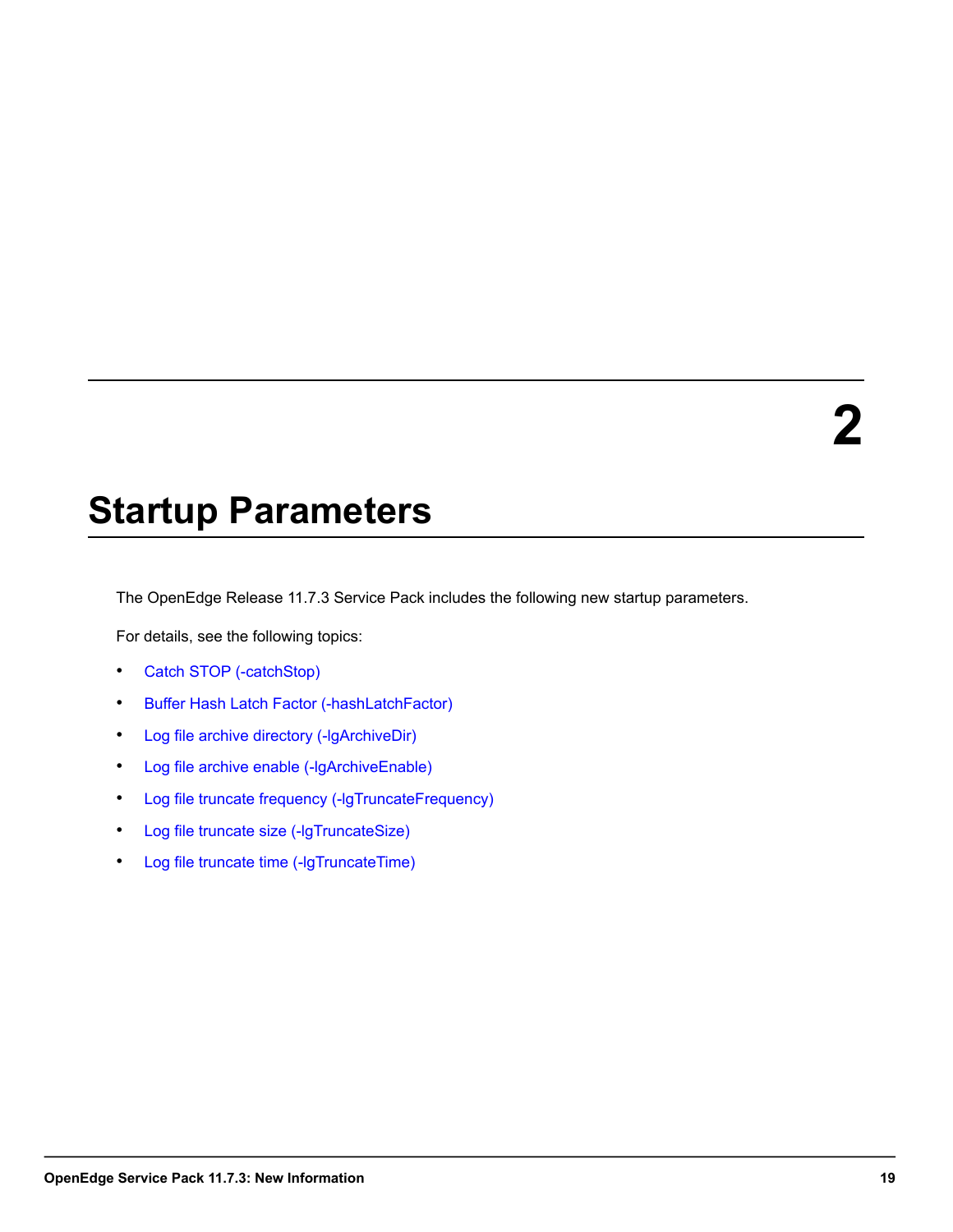# <span id="page-19-0"></span>**Catch STOP (-catchStop)**

Use Catch STOP (-catchStop) to specify whether the AVM behaves in a new way when a STOP condition is raised. The new behavior involves being able to catch stop objects and run FINALLY blocks.

| <b>Operating system</b><br>and syntax | <b>UNIX / Windows</b> | -catchStop n         |                                          |  |
|---------------------------------------|-----------------------|----------------------|------------------------------------------|--|
| Use with                              | <b>Maximum value</b>  | <b>Minimum value</b> | Single-user default   Multi-user default |  |
| <b>Client Session</b>                 |                       |                      |                                          |  |

*n*

Indicates the AVM behavior when a STOP condition is raised:

- **0** The AVM does not throw stop objects, execute relevant CATCH blocks, or execute FINALLY blocks, when a STOP condition is raised. The AVM raises and responds to STOP conditions as in prior releases. This is the default mode for version 11.7 and any of its service packs.
- **1** The AVM throws an appropriate stop object when a STOP condition is raised, executes any appropriate CATCH blocks in response, and executes FINALLY blocks.

To enable the handling of stop objects in the AVM, you must recompile any existing source code that contains a CATCH block for Progress. Lang. Error, Progress. Lang. SysError, or Progress. Lang. ProError, and you must compile any new code with a CATCH block for a stop object. Code that references stop objects will compile successfully regardless of the value of -catchStop.

Once the relevant code is compiled, if you specify  $-catchStop$  0, any CATCH blocks that work with stop object references are ignored by the AVM at run time.

<span id="page-19-1"></span>For more information on STOP conditions and stop objects and how the AVM generates and responds to them, see the descriptions of the ON STOP phrase and the CATCH statement in the *OpenEdge Development: ABL Reference* and the description of STOP handling in *OpenEdge Development: Error Handling*.

# **Buffer Hash Latch Factor (-hashLatchFactor)**

Use Buffer Hash Latch Factor (-hashLatchFactor) to tailor the number of latches allocated for the Buffer pool Hash Table (BHT) entries. The number of latches allocated is calculated based on the percent you specify.

| <b>Operating system</b><br>and syntax | <b>UNIX / Windows</b> | $-hash$ LatchFactor n |                |  |
|---------------------------------------|-----------------------|-----------------------|----------------|--|
| Use with                              | <b>Maximum value</b>  | Minimum value         | <b>Default</b> |  |
| <b>I</b> Database Server              | 100                   | э                     | 10             |  |

*n*

The number of BHT latches to create, specified as a percent of the BHT size, and rounded down to a whole number.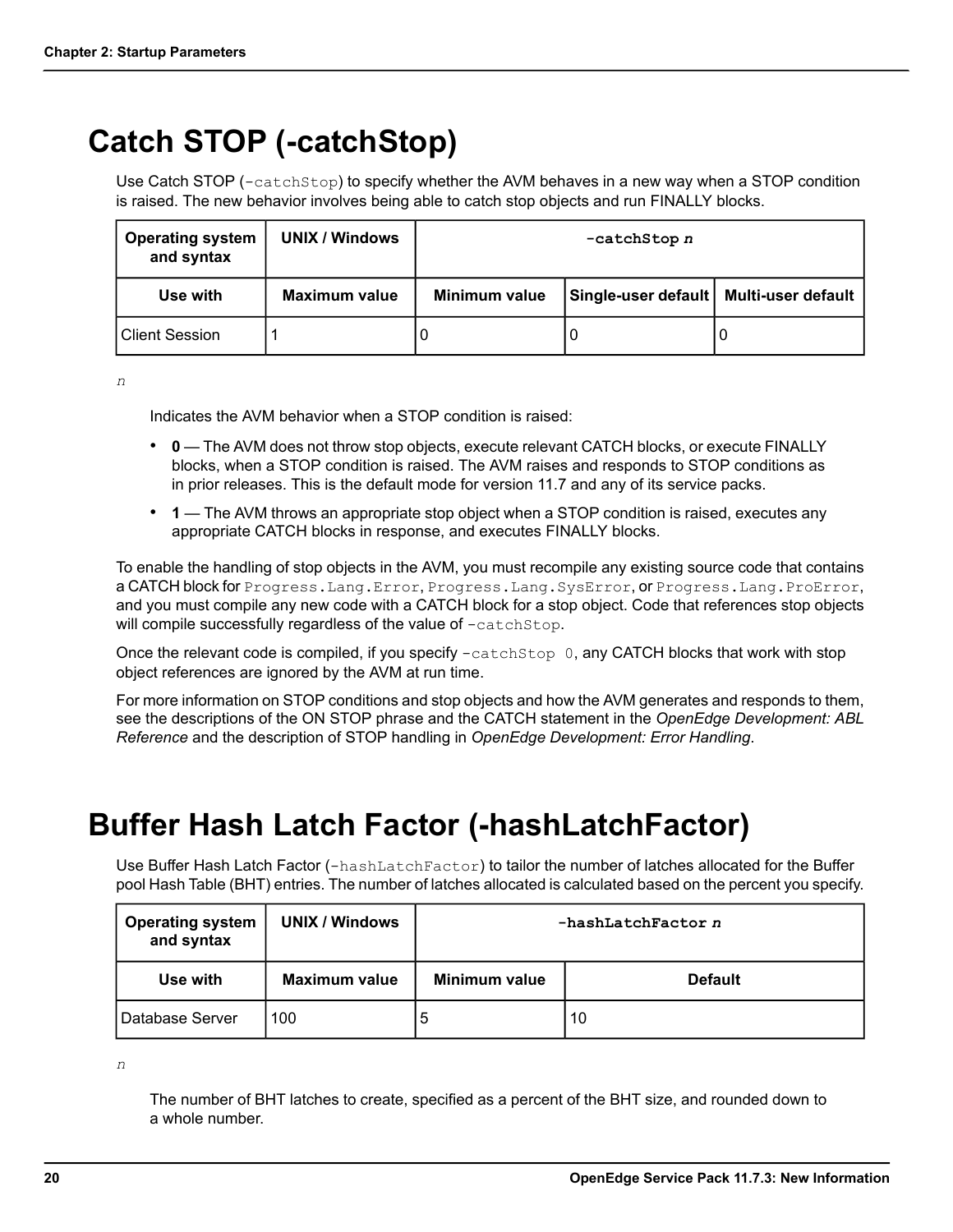The size of the BHT defaults to approximately 25 percent of the value of  $-B$ . Therefore, if  $-B$  is set at 50000, then the buffer hash table defaults to approximately 13000 entries. If you leave -hashLatchFactor at the default of 10 percent, 1300 latches are allocated at startup.

#### **Notes**

- The number of latches allocated by the value of Buffer Hash Latch Factor (-hashLatchFactor) is fixed at startup of the primary database broker, and can not be modified while the database is online.
- If Buffer Hash Latch Factor (-hashLatchFactor) is specified on a connection other than the primary database broker, the value is validated as accurate and then ignored. If the validation fails, the connection is refused.
- You can set the size of the BHT with the -hash startup parameter.

## <span id="page-20-0"></span>**Log file archive directory (-lgArchiveDir)**

Use Log file archive directory  $(-lgArchiveDir)$  to specify a directory for the archived log file.

| <b>Operating system</b><br>and syntax | <b>UNIX / Windows</b> | -lgArchiveDir dir-spec |                |
|---------------------------------------|-----------------------|------------------------|----------------|
| Use with                              | Maximum value         | Minimum value          | <b>Default</b> |
| l Database Server<br>255 chars        |                       |                        |                |

*dir-spec*

A fully-qualified directory specification, indicating where archived log files are stored. The maximum size of *dir-spec* is 255 characters.

Log files are archived when two conditions are satisfied: log file archiving is enabled  $(-\text{l}qArchiv\epsilon Enable)$ and either a size limit (-lgTruncateSize) or elapsed time (-lgTruncateTime and -lgTruncateFrequency) threshold is met.

If archiving is enabled and a directory is not specified, the archived log file is stored in the directory where the database .db file is located.

The archive directory must exist and be writable prior to creating the log file archive, however its existence is not checked at startup. If the directory does not exist, the archive file is written to the database directory, similar to not specifying this parameter at all.

If there are any failures associated with writing the archive, such as access security or insufficient space, the archive fails. If archiving the log file fails, an error message is written to the log file, and the log file is **NOT** truncated.

#### **Notes**

- The value for the  $-lqArchiveDir can$  be changed while your database is online with PROMON or the \_DbParams VST.
- You can archive log files from multiple databases to the same archive directory.
- Archive files use the following naming convention: *dbname*.lg.*date-time*.*n*

In this filename: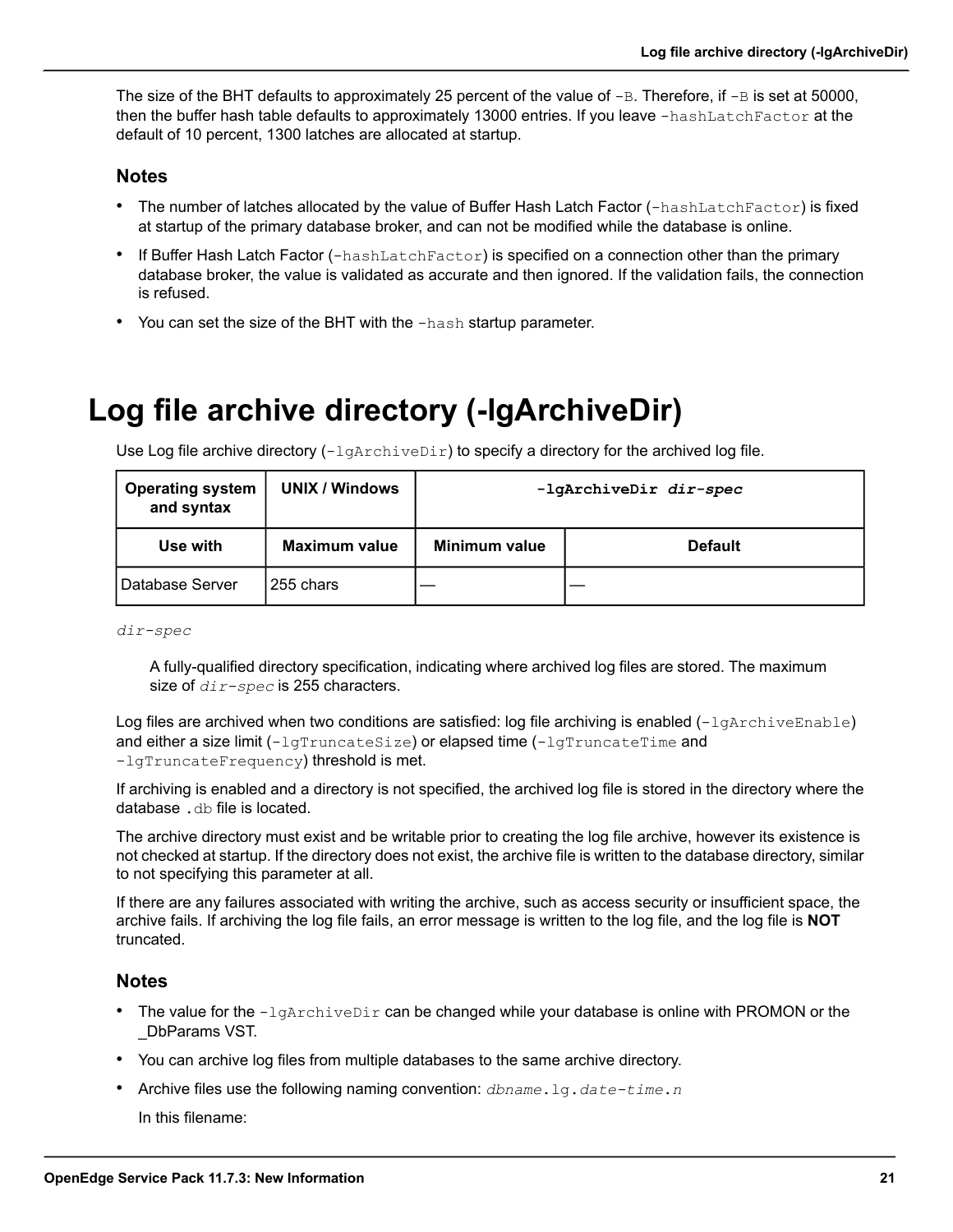- *dbname* The name of the database.
- date-time The date and time when the archive file is created, using the format YYYY-MM-DD. HH-MM.
- *n* An identifier, only incremented when the combination of *dbname* and *date-time* does not create a unique file name.

# <span id="page-21-0"></span>**Log file archive enable (-lgArchiveEnable)**

Use Log file archive enable (-lgArchiveEnable) to specify that the database log file should be archived before it is truncated.

| <b>Operating system</b><br>and syntax | <b>UNIX / Windows</b> | -lgArchiveEnable |                |  |
|---------------------------------------|-----------------------|------------------|----------------|--|
| Use with                              | <b>Maximum value</b>  | Minimum value    | <b>Default</b> |  |
| Database Server                       |                       |                  |                |  |

If the archive file can not be created for any reason, the log file is not truncated. This ensures that no log file entries are lost.

<span id="page-21-1"></span>The value for the -lgArchiveEnable can be changed while your database is online with PROMON or the \_DbParams VST.

# **Log file truncate frequency (-lgTruncateFrequency)**

Use Log file truncate frequency  $(-\log \text{TruncateFrequency})$  to specify how often to truncate your log file.

| <b>Operating system</b><br>and syntax | <b>UNIX / Windows</b> | -lgTruncateFrequency day |                          |  |
|---------------------------------------|-----------------------|--------------------------|--------------------------|--|
| Use with                              | Maximum value         | Minimum value            | <b>Default</b>           |  |
| Database Server                       | 8                     |                          | $\overline{\phantom{0}}$ |  |

*day*

Specify the frequency for truncating your log file. The following table describes the accepted values and their meaning.

| Parameter value | <b>Definition</b>                |
|-----------------|----------------------------------|
| ۱٥              | Truncate the log file daily      |
| 1               | Truncate the log file on Monday  |
| 12              | Truncate the log file on Tuesday |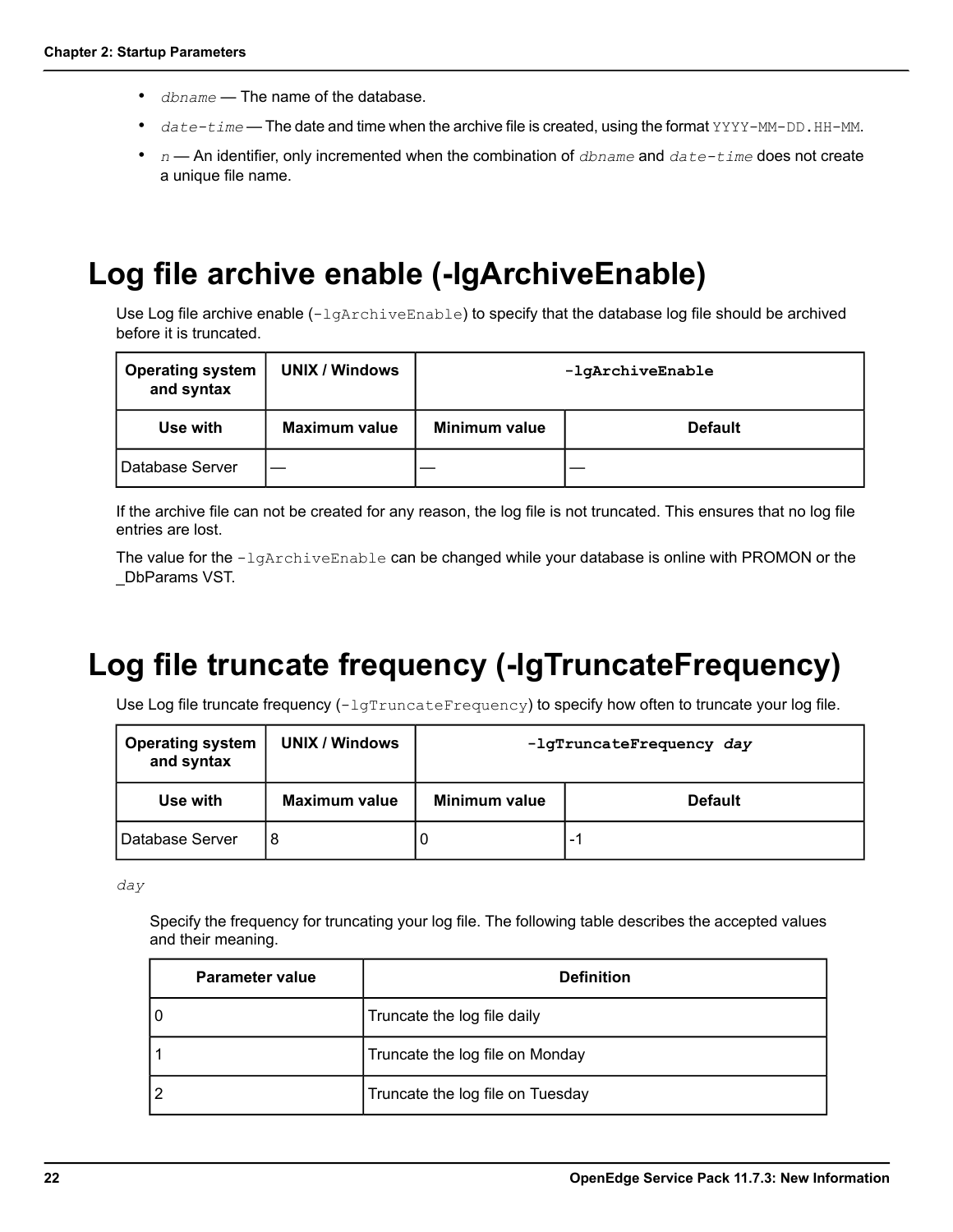| <b>Parameter value</b> | <b>Definition</b>                                  |  |
|------------------------|----------------------------------------------------|--|
| 3                      | Truncate the log file on Wednesday                 |  |
| $\overline{4}$         | Truncate the log file on Thursday                  |  |
| 5                      | Truncate the log file on Friday                    |  |
| 6                      | Truncate the log file on Saturday                  |  |
| 7                      | Truncate the log file on Sunday                    |  |
| 8                      | Truncate the log file on the last day of the month |  |
| $-1$ <sup>1</sup>      | Do not truncate                                    |  |

You must specify both -lgTruncateFrequency and -lgTruncateTime. If you only specify one of the parameters, no truncation occurs. Use  $-\text{lgTruncaterime}$  to specify the time of day to truncate the log file. See Log file truncate time [\(-lgTruncateTime\)](#page-23-0) on page 24 for more information.

When the day and time specified by  $-lgTruncateFrequency$  and  $-lgTruncateTime$  occurs, the log file is truncated, provided the database is online and no message is currently being written to the file. If the file is actively being written to, the truncation occurs as soon as the write completes. This guarantees that no message is split. If the database is offline or in single-user mode at the specified time, the database log file is **not** truncated. No attempt to truncate the log file is made until the next time the day and time criteria are satisfied, while the database is in multi-user mode.

<span id="page-22-0"></span>The value for the -lgTruncateFrequency can be changed while your database is online with PROMON or the DbParams VST.

# **Log file truncate size (-lgTruncateSize)**

Use Log file truncate size  $(-1)$ gTruncateSize) to specify a size for truncating the log file.

| <b>Operating system</b><br>and syntax | <b>UNIX / Windows</b> | $-IqTruncatesize n$ |                |  |
|---------------------------------------|-----------------------|---------------------|----------------|--|
| Use with                              | <b>Maximum value</b>  | Minimum value       | <b>Default</b> |  |
| l Database Server                     | 2147483647            | U                   |                |  |

*n*

A number indicating the maximum size of the database log file in MB before truncating it. 0 indicates that the database log file should not be truncated based on size.

Truncating the log file will not split a message. If the  $-1$ gTruncateSize value is reached while a message is being written, the log file is truncated *after* the message is completely written to guarantee that no message is split.

You cannot specify -1 as a parameter value, but it is visible and settable in PROMON and the \_DbParams VST, indicating that truncation based on frequency is disabled.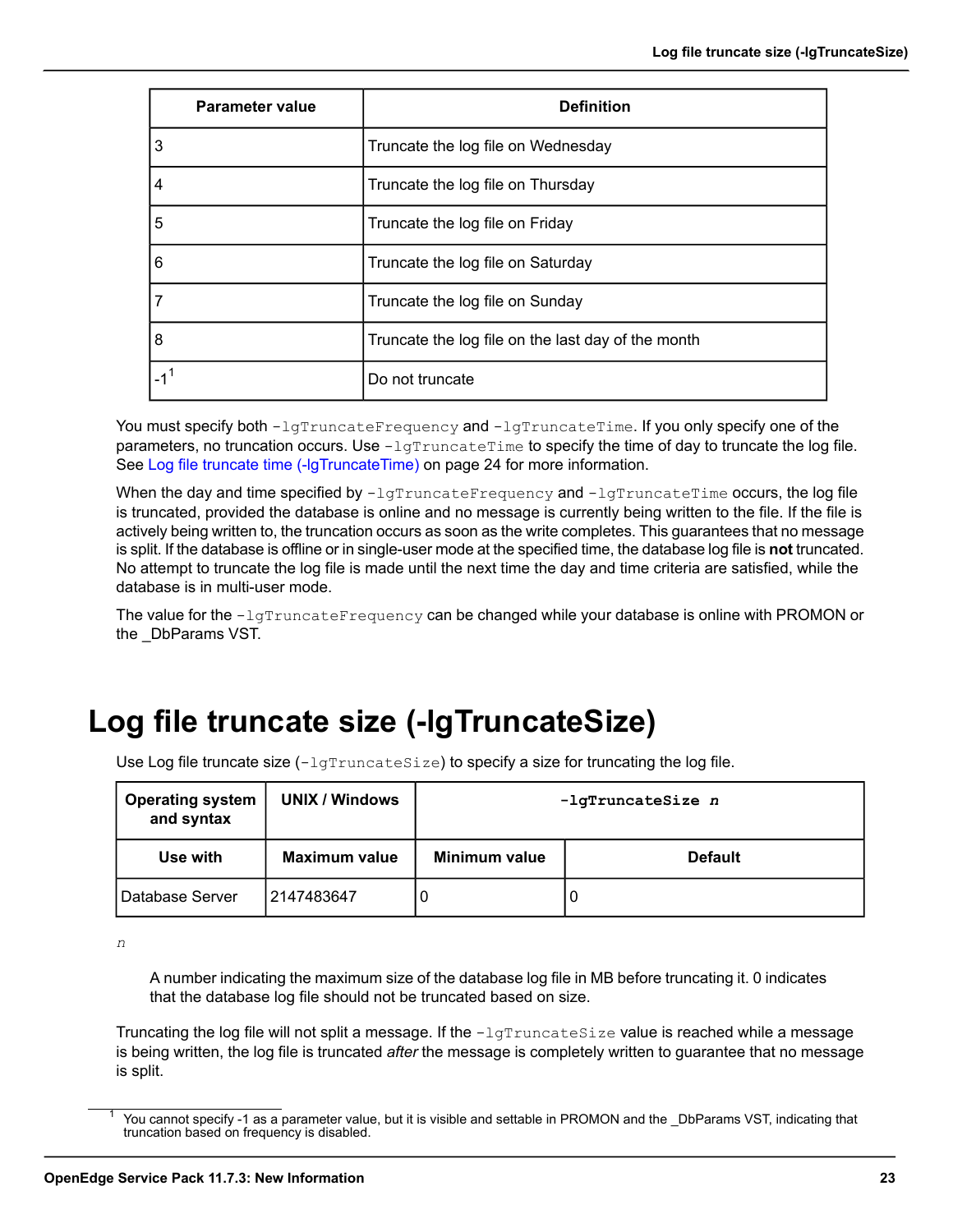If the database is offline or in single-user mode when the truncate size is reached, the database log file is **not** truncated. The log file will be truncated the next time the database is brought online in multi-user mode, provided the size is larger than the truncate size specified at startup.

The value for the -lgTruncateSize can be changed while your database is online with PROMON or the \_DbParams VST.

# <span id="page-23-0"></span>**Log file truncate time (-lgTruncateTime)**

Use Log file truncate time  $(-1)$ gTruncateTime) to specify a time to truncate the log file.

| <b>Operating system</b><br>and syntax | <b>UNIX / Windows</b> | $-IqTruncaterime$ $HH:MM$ |                |  |
|---------------------------------------|-----------------------|---------------------------|----------------|--|
| Use with                              | <b>Maximum value</b>  | Minimum value             | <b>Default</b> |  |
| l Database Server                     | 23:59                 | 00:00                     |                |  |

*HH:MM*

The time of day to truncate your log file, specified with a 24 hour clock. 00:00 is midnight, 23:59 is one minute before midnight. You can omit leading zeros, as long as there is a valid  $H$  and M separated by ":". For example 3:3 and 03:03 are equivalent.

You must specify both -lgTruncateFrequency and -lgTruncateTime. If you only specify one of the parameters, no truncation occurs. Use  $-\frac{1}{T}\pi r$ uncateFrequency to specify the day or days to truncate the log file. See Log file truncate frequency [\(-lgTruncateFrequency\)](#page-21-1) on page 22 for more information.

When the day and time specified by  $-\text{logTruncaterfrequency}$  and  $-\text{logTruncaterime}$  occurs, the log file is truncated, provided the database is online and no message is currently being written to the file. If the file is actively being written to, the truncation occurs as soon as the write completes. This guarantees that no message is split. If the database is offline or in single-user mode at the specified time, the database log file is **not** truncated, and there is no time-based attempt to truncate until the next time the parameters indicate.

The value for  $-1$ gTruncateTime can be changed while your database is online with PROMON or the \_DbParams VST.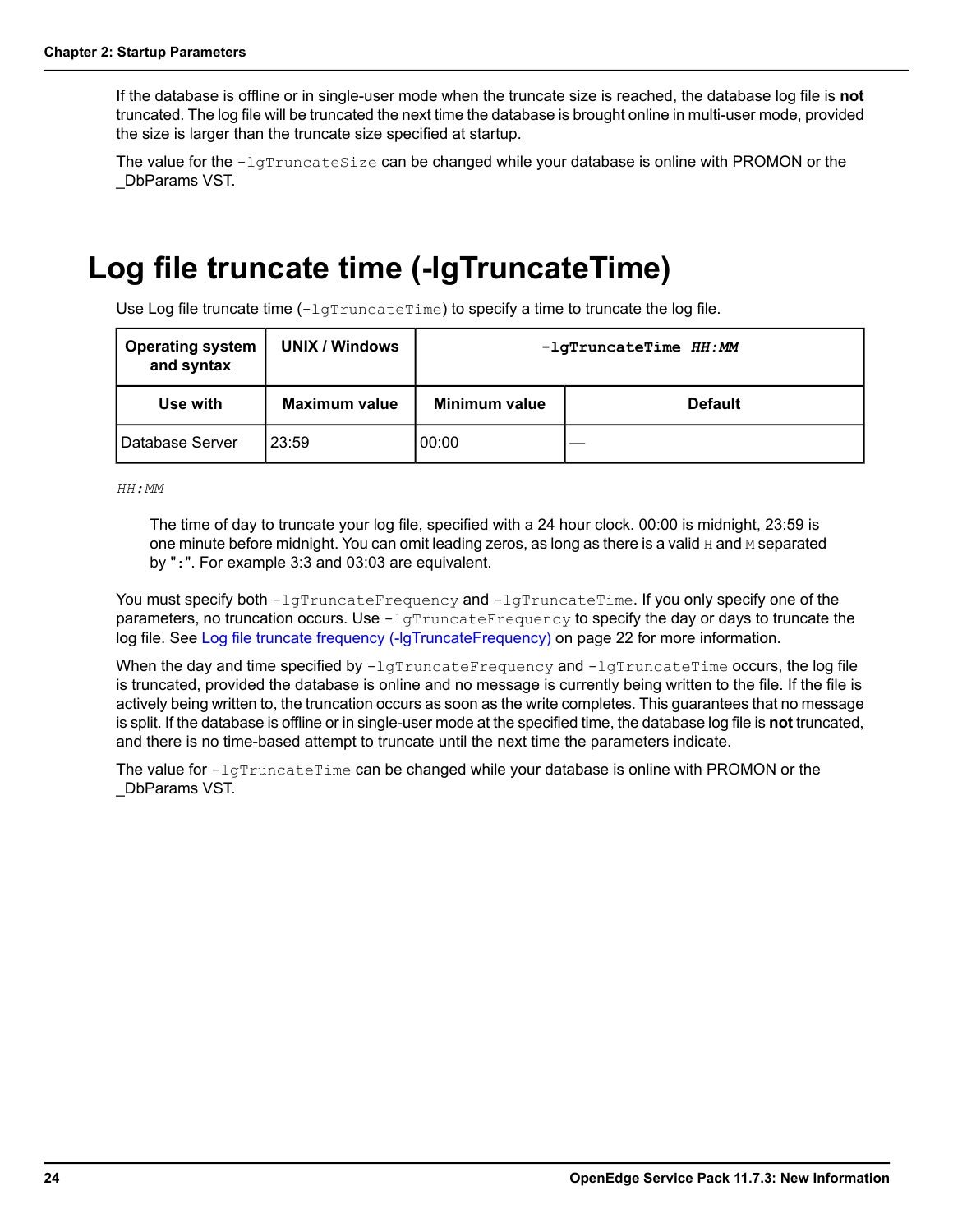# <span id="page-24-0"></span>**OpenEdge ABL**

This section describes ABL enhancements in the OpenEdge Release 11.7.3 Service Pack.

For details, see the following topics:

- **STOP condition [improvements](#page-24-1)**
- COMPILE OPTIONS phrase [improvements](#page-25-0)
- <span id="page-24-1"></span>• New SESSION [EXIT-CODE](#page-26-0)

# **STOP condition improvements**

In this release FINALLY blocks now execute as part of STOP processing if using the CatchStop (-catchStop) startup parameter. Prior to this release if you get a STOP condition in a block, the AVM does not run any FINALLY block unless the STOP condition is handled by either a local CATCH block or an ON STOP phrase. Now, with -catchStop 1, STOP conditions behave more like errors. Even if the STOP condition is not handled in the current block, the AVM runs a local FINALLY block. There are still a few, rare conditions that cause STOP to bubble up to the top of a transaction block, or out to a layer that does not access the database, and not abide by any ON STOP or relevant CATCH blocks along the way. For those conditions, FINALLY blocks along that path will not run either.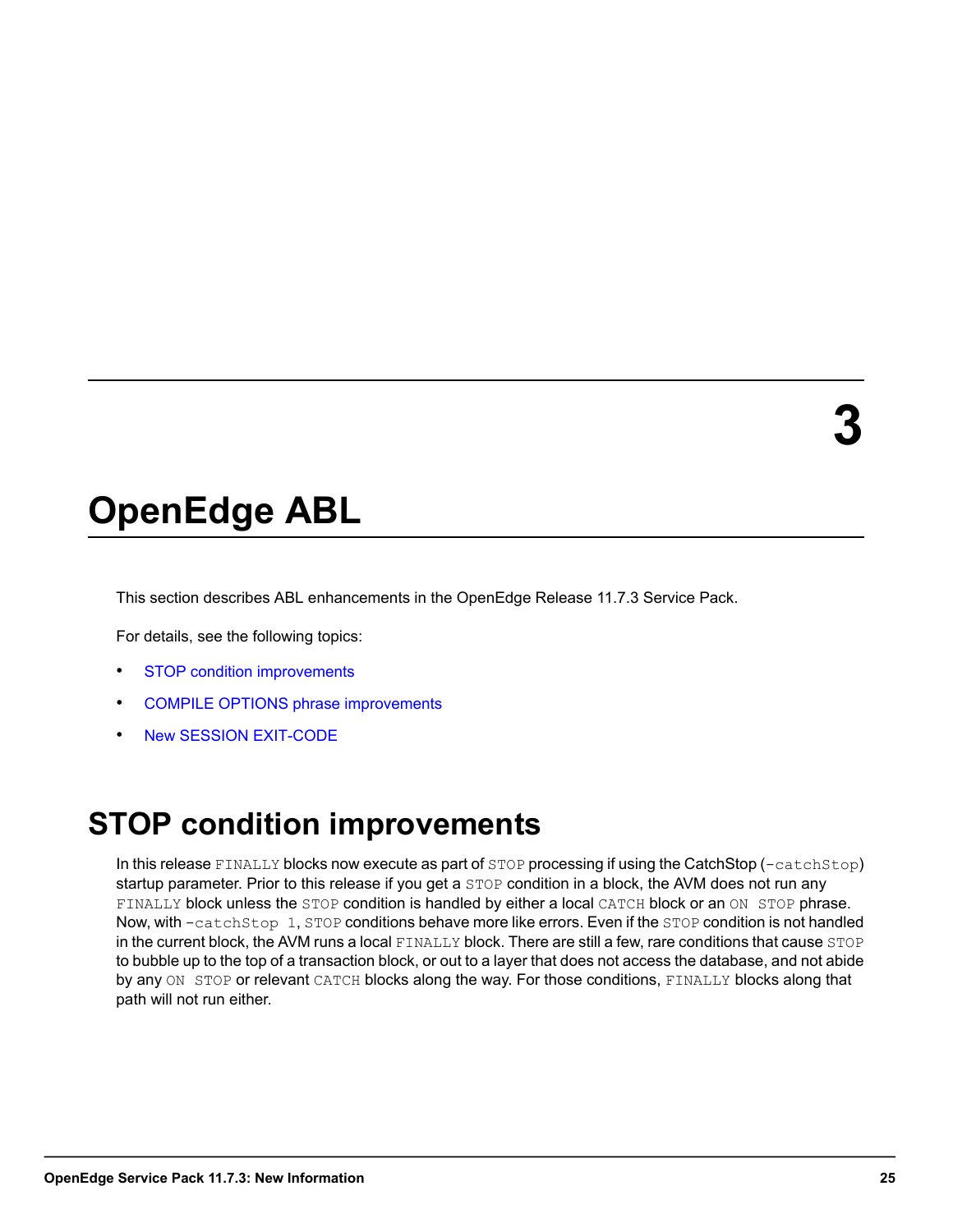# <span id="page-25-0"></span>**COMPILE OPTIONS phrase improvements**

This release allows you to choose whether errors or warnings are displayed for COMPILE OPTIONS phrase rule violations. Prior to this release, if a violation occurred, the compiler would display the error and stop the compilation. Now, by specifying a severity level, you can control whether warnings are displayed, which do not prevent compilation, or errors, which do stop compilation. If no severity level is specified the default is  $Warning$ .

The following ABL syntax has been updated to specify the severity level for the COMPILE OPTIONS phrase:

OPTIONS *options-list* **|** OPTIONS-FILE **{** *options-file* **|** VALUE ( *expression* )**}**

One or more rules are enforced during compilation. In the case of OPTIONS, the rules are specified by a character expression that evaluates to a comma-separated list of options. In the case of OPTIONS-FILE, the rules are specified in the same way, but supplied in a designated file.

**Option Description** All table and field names must appear as they are in the schema. The compiler's ability to implicitly resolve abbreviated names in tables is disabled. Optionally set severity level to Warning or Error. require-full-names**[**:Error **|**:Warning **]** All buffer references (including database tables, temp-tables, and buffers) must be fully qualified. The compiler's ability to implicitly resolve the buffer to which a field reference refers is disabled. Optionally set severity level to Warning or Error. require-field-qualifiers**[**:Error **|**:Warning **]** All language keywords must be fully spelled out. Optionally set severity level to Warning or Error. require-full-keywords**[**:Error **|**:Warning **]**

The possible options are described in the following table:

Note that the severity level specifies what happens when there is a failure:

- Error generates a message for each failure, and prevents the generation of r-code.
- Warning generates a message for each failure, but allows the generation of r-code, provided that the only failures during compilation are related to the option. (Other types of failure can prevent r-code generation.)
- If no severity level is specified, the default is Warning.

For example, the following COMPILE statement enforces full table and field names, and fully qualified references with different severity levels.

COMPILE myproc.p OPTIONS "require-field-qualifiers:Error,require-full-names".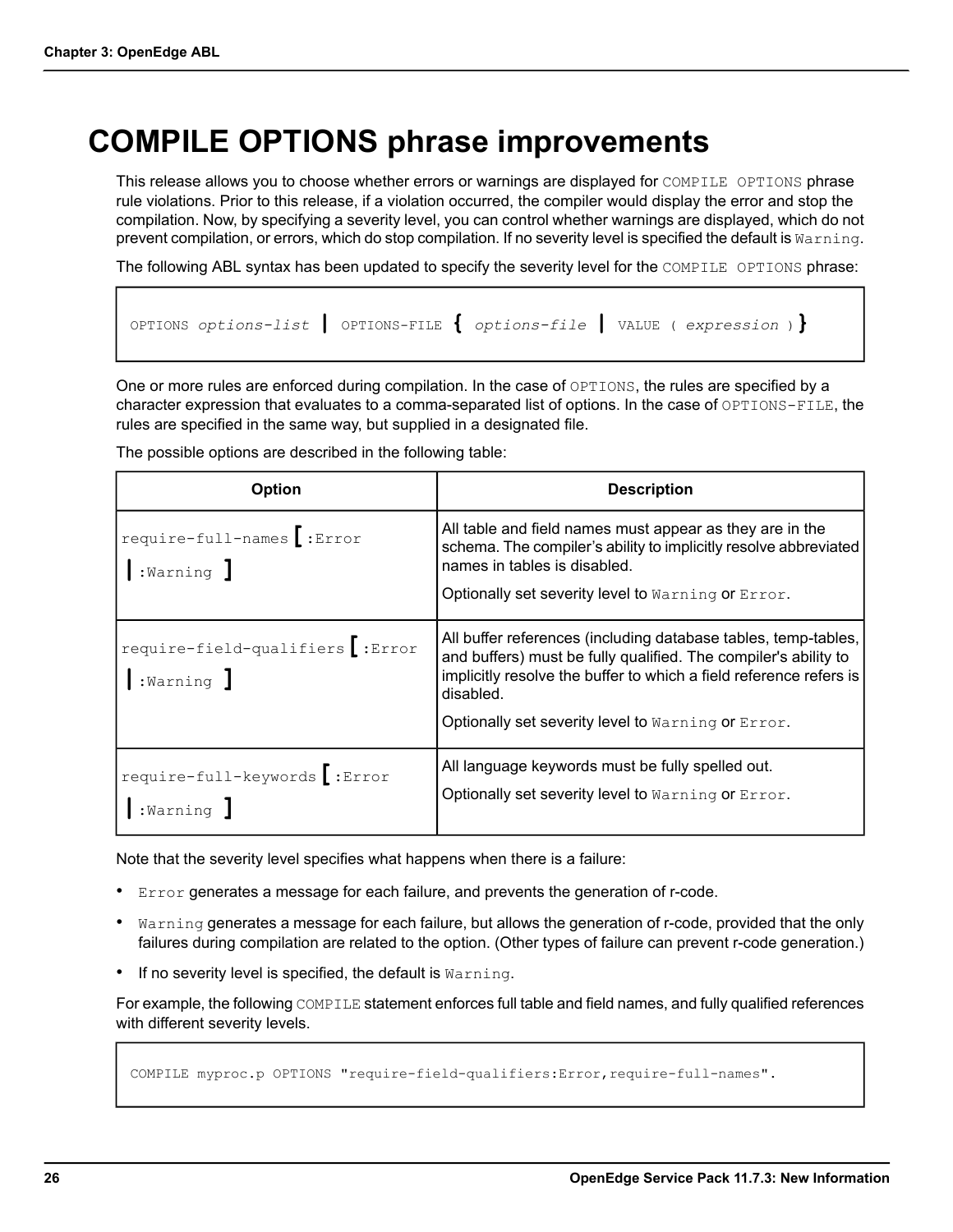The code below shows access of a field with a fully qualified reference, followed by unqualified and abbreviated examples of the same statement. Only the first statement compiles without error if the code is compiled using the statement above.

```
/* Accessing the field "tcfield" in the table "tbhelper" */
tbhelper.tcfield = "doUpdate".
/* The following will not compile with "require-field-qualifiers:Error"
in effect. */
tcfield = "doUpdate".
/* The following compiles with "require-full-names" with default severity level
in effect but warning messages are generated. */
tbh.tcf = "doUpdate".
```
If *options-list* or the contents of the *options-file* resolve to the empty string ("") or white space only, then no options are applied. If *options-list* or the contents of the *options-file* resolve to the Unknown value (?), then the compiler ignores the OPTIONS or OPTIONS-FILE phrase. If an option listed is not valid, the compile statement fails with an error. When compiling a class hierarchy, the options set in the COMPILE statement are applied to all files compiled for the hierarchy.

You can also set these options using the OPTIONS attribute of the COMPILER system handle, which can be initialized with the Compiler Options (-compileroptionsfile) startup parameter. (See *OpenEdge Deployment: Startup Command and Parameter Reference* for more information.) Options set using the OPTIONS or OPTIONS-FILE in the COMPILE statement override any options set in the OPTIONS attribute of the COMPILER system handle (unless *options-list* or the contents of the *options-file* resolve to the Unknown value (?), as described above).

<span id="page-26-0"></span>**Note:** OPTION-FILE supports the use of the hashtag (#) to include comments in the options file. See the Compiler Options (-compileroptionsfile) startup parameter in *OpenEdge Deployment: Startup Command and Parameter Reference* for an example.

## **New SESSION EXIT-CODE**

<span id="page-26-1"></span>Release 11.7.3 is enhanced to include a new EXIT-CODE attribute for the SESSION system handle. The attribute can be used to optionally set an exit code, from within the application, so it's available to the operating system when the AVM process ends. This provides meaningful feedback to the shell script and allows the creation of automation scripting around the termination of the ABL application.

## **EXIT-CODE attribute**

Returns an optional exit code set by the application, when the AVM process ends.

**Data type:** INTEGER

**Access:** Readable/Writeable

**Applies to:** SESSION system handle

The attribute allows the application to optionally set a program exit code. This provides meaningful feedback to the shell script and allows the creation of automation scripting around the termination of the ABL application.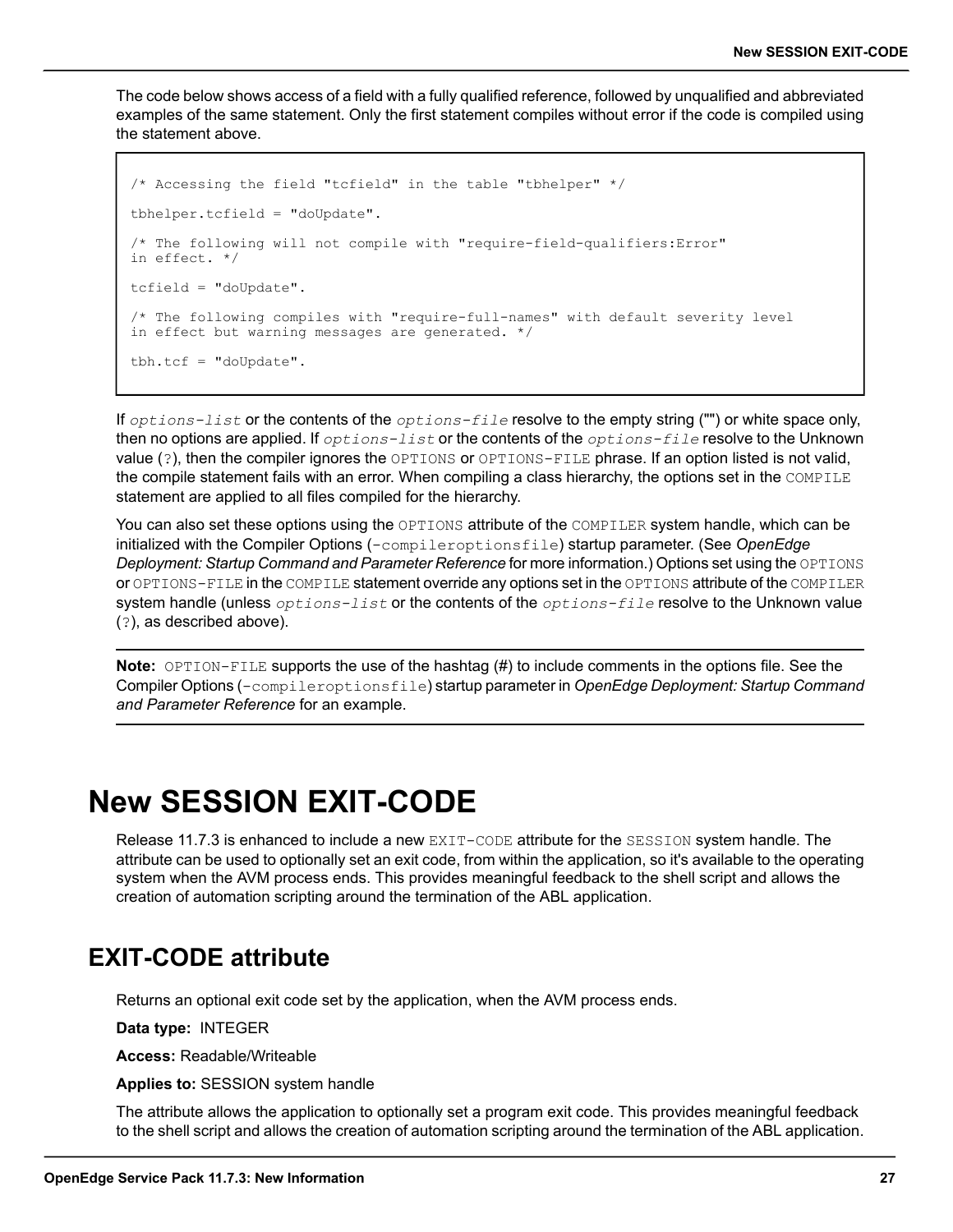This attribute is set to the Unknown value (?) if not set by the application.

For example:

```
SESSION:EXIT-CODE=123.
SESSION:EXIT-CODE=myIntVar.
```
Windows allows positive integer values (0-32767). UNIX restricts this to the range of 0 through 255 (inclusive). If you attempt to set an improper value for your platform, a runtime error is raised.

If an AVM process running as an AppServer or WebSpeed agent sets an EXIT-CODE value, a runtime error is raised.

The exit code specified by SESSION:EXIT-CODE can be printed from a bash shell as shown in the following example:

```
$PROEXE -p MyTest.p -b
echo $?
```
In Windows, the exit code can be printed from the command line as shown below:

```
start /wait $PROEXE -p MyTest.p -b
echo %errorlevel%
```
In Windows PowerShell the pseudo-environment variable is called by  $$LastExitCode$  instead of %errorlevel%.

Other shells in Windows may restrict the exit code to a smaller range than 0-32767. For example, Cygwin limits the value to the same range as Unix (0-255) and returns only the lower 8 bits of the value. For example, if the application sets the exit code to 300, the exit code displayed from a Windows command prompt ( $cmd.exe$ ) is 300, while in Cygwin it is 44 (the lower 8 bits):

| Integer value | <b>Binary value</b>                 |
|---------------|-------------------------------------|
| l 300         | 00000000 00000000 00000001 00101100 |
| 44            | 00000000 00000000 00000000 00101100 |

It is important to keep this in mind when choosing exit code values.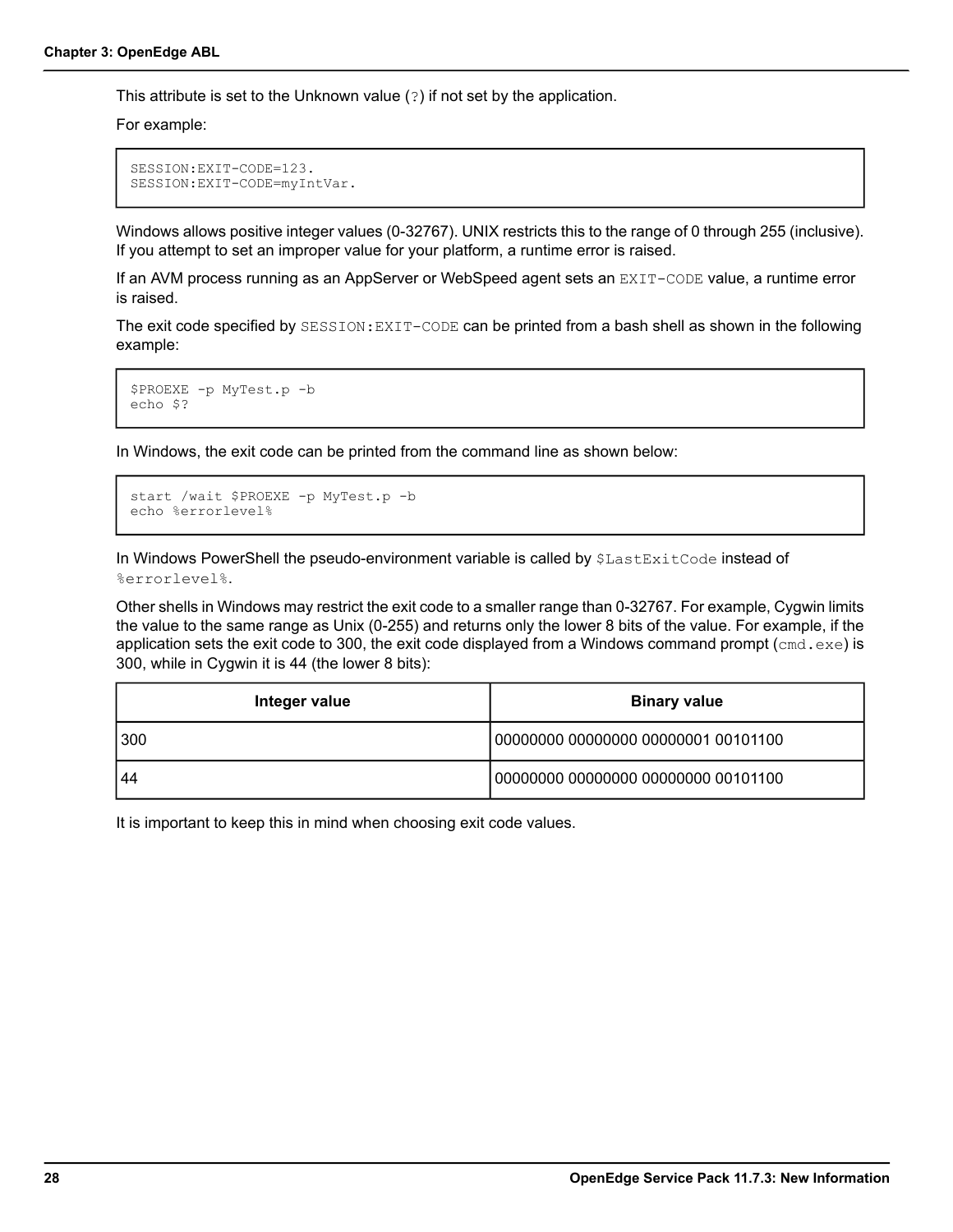# <span id="page-28-0"></span>**OpenEdge DataServers**

OpenEdge Release 11.7.3 Service Pack includes the following improvement to the OpenEdge DataServer for MS SQL Server:

## **Performance Improvement for two level single-shot join query**

Starting in this release, two level single-shot join queries are evaluated as join-by-server on the server side. Single-shot refers to the use of either FIRST or LAST criteria as part of join query. This could result in significant performance improvements for the two-level single-shot join queries.

An example of single-shot ABL is shown below:

```
FOR EACH customer, FIRST [or LAST] order OF customer
   WHERE state = "MA":
DISPLAY Name.
END
```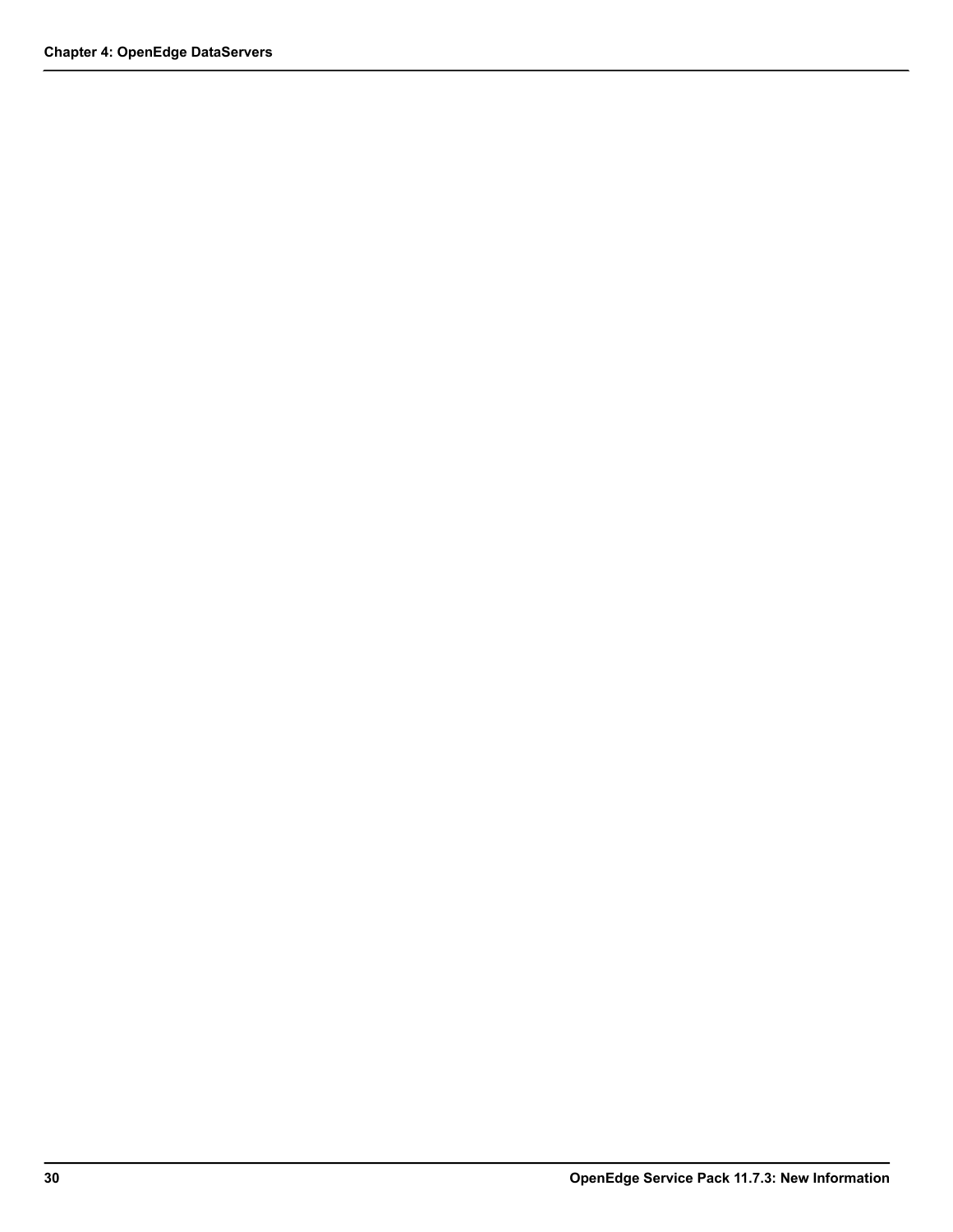# <span id="page-30-0"></span>**OpenEdge Management**

OpenEdge Release 11.7.3 Service Pack includes the following improvements to OpenEdge Management:

• **Removal of Customer Experience Improvement Program page** — In earlier OpenEdge releases, the **Customer Experience Improvement Program** page enabled Progress Software to collect data related to the usage trends and patterns of the product, and thereby improve the quality of the product. To eliminate collection of such data, this page has now been removed.

This page has been removed from the OpenEdge Management initial configuration pages, and the option to enable or disable this feature has been removed from the **OpenEdge Management General Configuration** (**Options** > **General**) page.

- **Support to stop a PAS application agent** This release provides the capability to stop a PAS application agent gracefully or forcibly. You can choose how you want to stop a PAS agent by specifying the wait time using the following options in OpenEdge Management:
	- **Wait to finish** The time, in seconds, the agent waits to complete the requests that are currently running before stopping gracefully.

After waiting for the specified time, if **Wait after stop** is set to 0, the agent is stopped forcibly.

• **Wait after stop** — The time, in seconds, the agent waits after completing **Wait to finish** and before stopping forcibly.

For more information about these options, see Progress [Application](#page-40-0) Server for OpenEdge on page 41. For more information about managing PAS application agents using OpenEdge Management, see *OpenEdge Management: Progress Application Server for OpenEdge Configuration*.

- **Support to view new Database Startup Parameters** OpenEdge Management provides support to view the following new database startup parameters:
	- **Omit log messages (-omitLgMsgs)**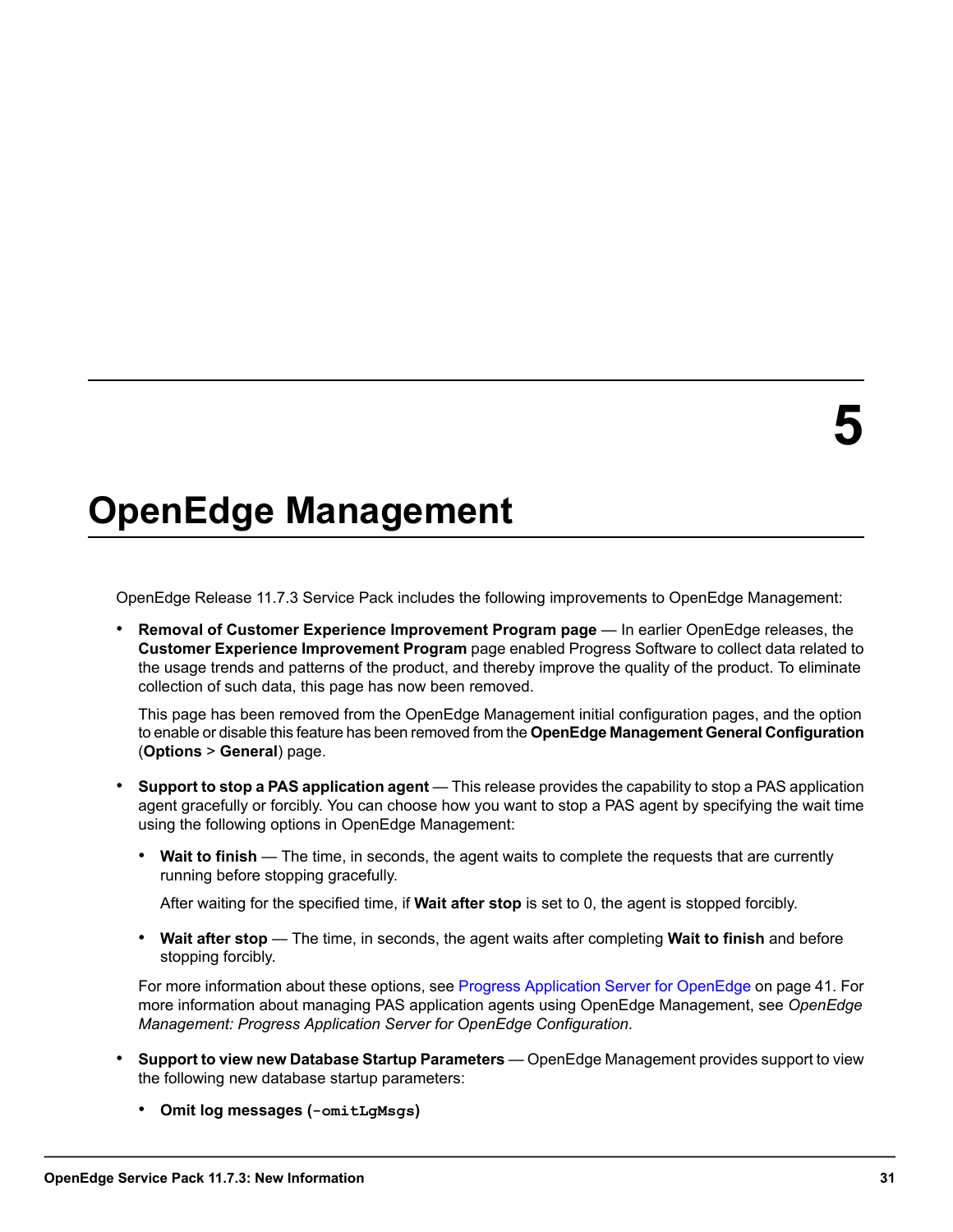- **Limit log file payload (-limitLgPayload)**
- **Log file truncate time (-lgTruncateTime)**
- **Log file truncate frequency (-lgTruncateFrequency)**
- **Log file truncate size (-lgTruncateSize)**
- **Buffer Hash Latch Factor (-hashLatchFactor)**
- **Log file archive enable (-lgArchiveEnable)**
- **Log file archive directory (-lgArchiveDir)**

For more information about the new startup parameters, see Startup [Parameters](#page-18-0) on page 19. For general information about OpenEdge database startup parameters, see *OpenEdge Data Management: Database Administration*.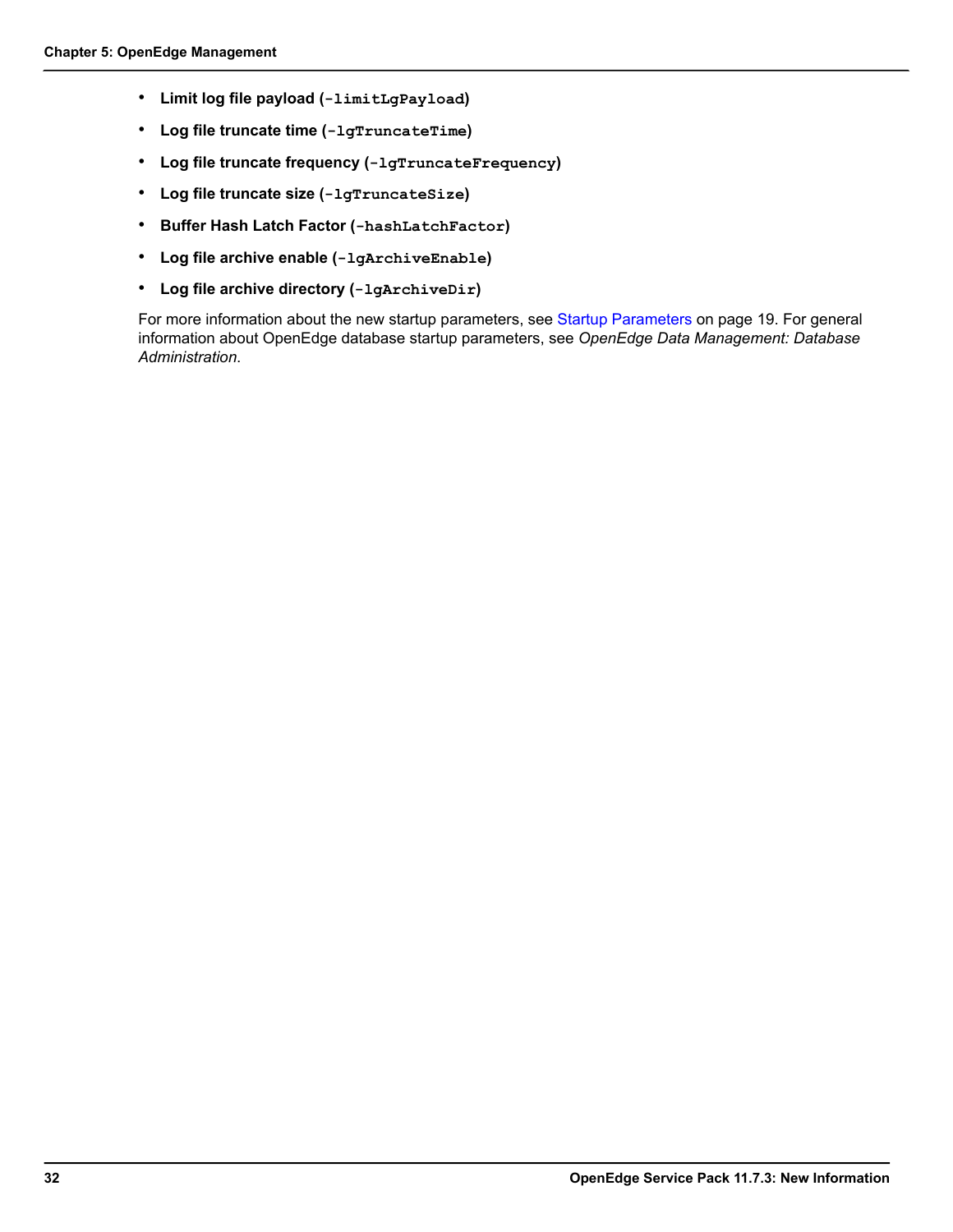# <span id="page-32-0"></span>**OpenEdge RDBMS**

This section describes the enhancements to the RDBMS in the OpenEdge Release 11.7.3 Service Pack.

For details, see the following topics:

- **Buffer Hash Table [concurrency](#page-32-1)**
- <span id="page-32-1"></span>Log file archive and [truncate](#page-33-0)

# **Buffer Hash Table concurrency**

This release provides the ability to adjust the number of latches that protect the Buffer Hash Table (BHT). Each BHT latch protects a portion of the table, restricting concurrent access to that portion. With more latches, the fraction of the table protected by a single latch is reduced. Prior to this release, the number of latches was a fixed at 1024; starting in this release, you can specify the number of latches as a percent of the number of entries in the hash table. A larger number of latches should reduce contention for random access to the buffer pool. A larger number of latches will not reduce contention created by multiple users attempting to access the same data.

Specify the number of latches with the -hashLatchFactor startup parameter on the primary broker. If not specified, the factor defaults to ten percent (10%) of the size of the BHT. The BHT is sized at approximately one quarter (25%) of the value of -B. Alternately, you can set the size of the BHT with the -hash startup parameter. You must specify the -hashLatchFactor value at startup; you can not modify it while the database is online. The following table illustrates the number of latches allocated, based on specifying -B 2000000, and varying the -hashLatchFactor.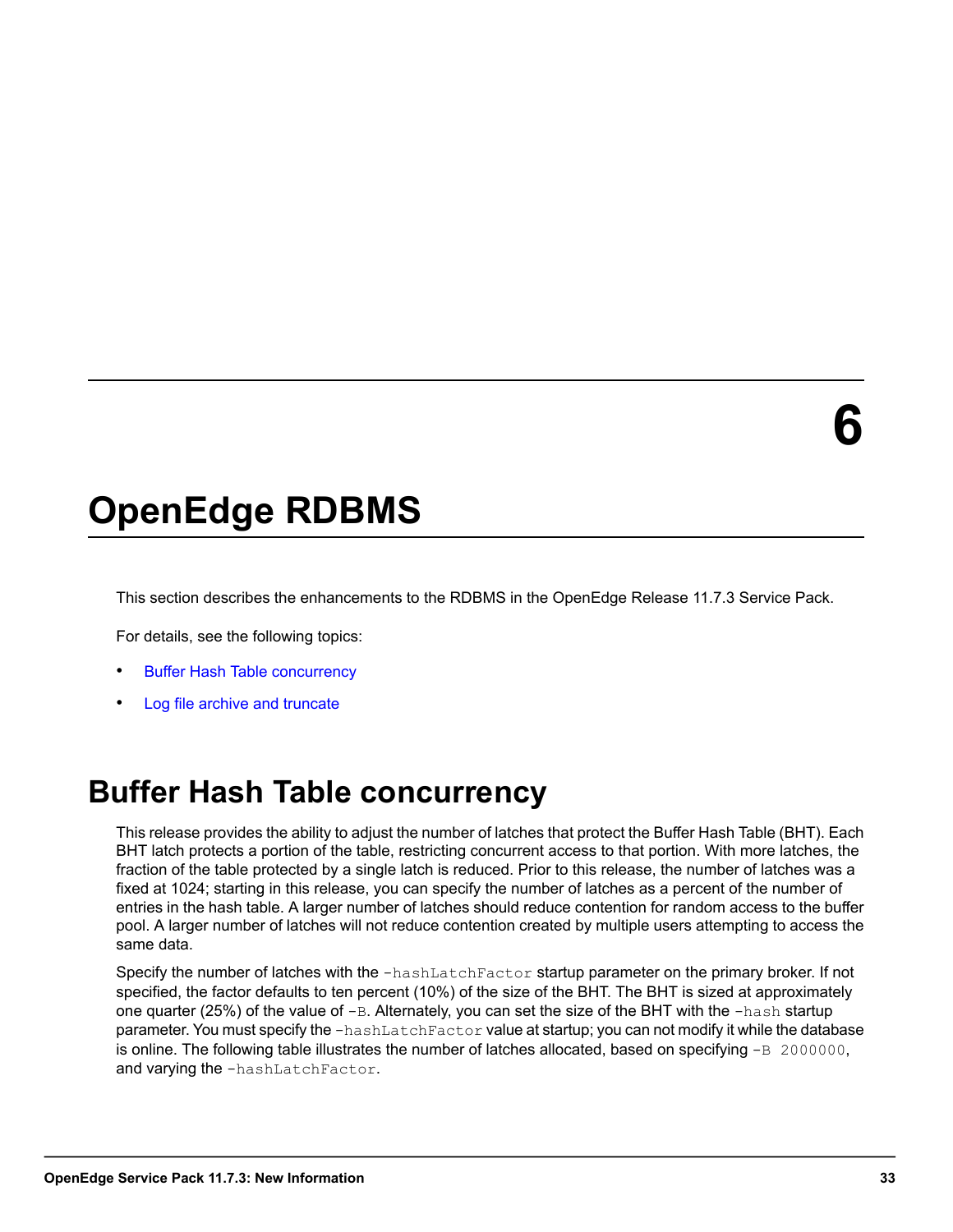| Buffers (-B) | <b>Buffer Hash Table</b><br>(approximate) | -hashLatchFactor | <b>Number of latches</b><br>(approximate) |
|--------------|-------------------------------------------|------------------|-------------------------------------------|
| 2,000,000    | 500,000                                   | 5 (min value)    | 25,000                                    |
| 2,000,000    | 500,000                                   | 10 (default)     | 50,000                                    |
| 2,000,000    | 500,000                                   | 25               | 125,000                                   |
| 2,000,000    | 500,000                                   | 50               | 250,000                                   |
| 2,000,000    | 500,000                                   | 100 (max value)  | 500,000                                   |

For more details, see Buffer Hash Latch Factor [\(-hashLatchFactor\)](#page-19-1) on page 20.

# <span id="page-33-0"></span>**Log file archive and truncate**

Database log files grow constantly. The ability to truncate a database log file, and optionally archive the file before truncation while the database is online, provides DBAs with the ability to save log file information, and also manage file growth.

As you configure your database to truncate and possibly archive your log file, consider the following:

- There is only one active log file, and it is named *dbname*.lg.
- When the log file is truncated, licensing information and the startup parameters of the primary broker are re-written to the log file.
- If truncation is configured to occur at a specific time, and the database is offline or in single-user mode, the log file is not truncated.
- If truncation is configured to occur when the log file reaches a specific size, and the database is offline or in single-user mode when the size is reached, the log file is not truncated. If the truncation size parameters are met the next time the database is brought online in multi-user mode, the log file is truncated then.
- If the database is in the middle of writing a message when the truncation size or time is reached, the log file is truncated after the message writing completes.
- You can configure your log file to be truncated by both time and size, and both are honored.
- If you choose to archive your log file, in the time between starting your database and archiving the log file, an interim log file is created and maintained in the archive directory or the database directory if no archive directory is specified.

<span id="page-33-1"></span>You can manage the criteria for truncating and archiving your log file through startup parameters, the \_DbParams VST, or with PROMON.

## **Log file truncate and archive startup parameters**

Use the following startup parameters to configure truncating and archiving your database log file.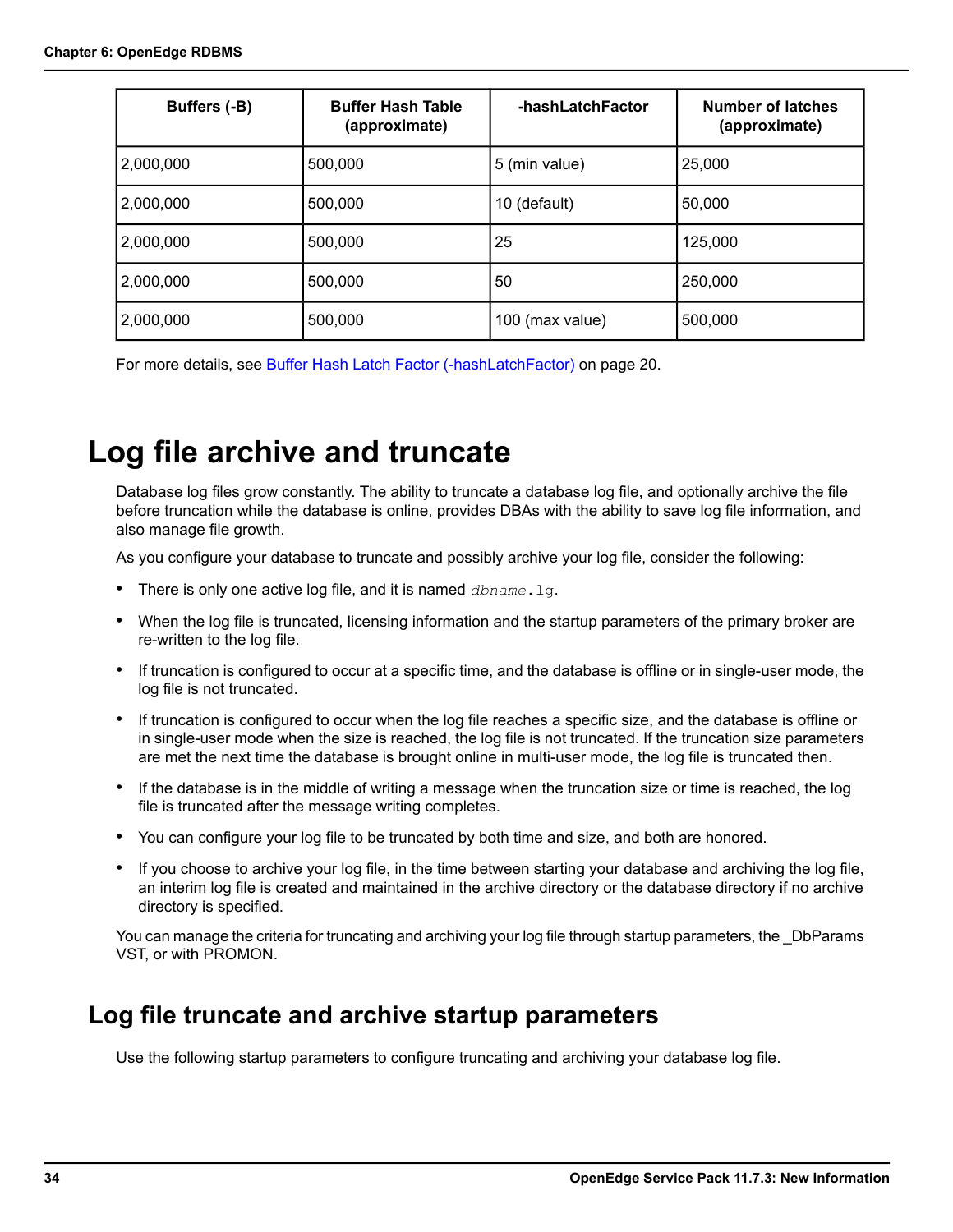|  |  |  | Table 1: Log file truncation parameters |
|--|--|--|-----------------------------------------|
|--|--|--|-----------------------------------------|

| <b>Parameter</b>     | <b>Description</b>                                                                                                                                                                                                                                                                                                                                                                                                     | For more information, see                                        |
|----------------------|------------------------------------------------------------------------------------------------------------------------------------------------------------------------------------------------------------------------------------------------------------------------------------------------------------------------------------------------------------------------------------------------------------------------|------------------------------------------------------------------|
| -lgTruncateFrequency | Specify the frequency of when your log<br>file is truncated. Valid values include daily,<br>one day per week, or the last day of the<br>month. Must be used with<br>-lqTruncateTime.                                                                                                                                                                                                                                   | Log file truncate frequency<br>(-IgTruncateFrequency) on page 22 |
| -lgTruncateTime      | Specify the time of day when your log file<br>is truncated. Valid values are based on a<br>twenty four hour clock, 00:00 (midnight)<br>to 23:59 (one minute before midnight).<br>Must be used with<br>-lgTruncateFrequency.                                                                                                                                                                                            | Log file truncate time<br>(-IgTruncateTime) on page 24           |
|                      | Note: If the database is offline or in<br>single user mode when the time and<br>frequency parameters indicate, no<br>truncation occurs until the next time the<br>parameters are satisfied.                                                                                                                                                                                                                            |                                                                  |
| -lgTruncateSize      | Specify the size in MB when the database<br>log file is to be truncated. Valid values<br>range from 0 to 2147483647. The value<br>of 0 (default) indicates that truncation<br>based on size is disabled.                                                                                                                                                                                                               | Log file truncate size<br>(-IgTruncateSize) on page 23           |
|                      | Note: If the database is in single user<br>mode when the log file reaches the<br>specified size, it is not truncated. It is<br>truncated the next time the database is<br>brought online in multi-user mode,<br>provided the size criterion is still met. If<br>the log file reaches the specified size<br>while writing a message, the database<br>log file is truncated at the conclusion of<br>writing the message. |                                                                  |

The table that follows describes the parameters for archiving your database log file. If you do not configure truncation of your database log file, it is not archived.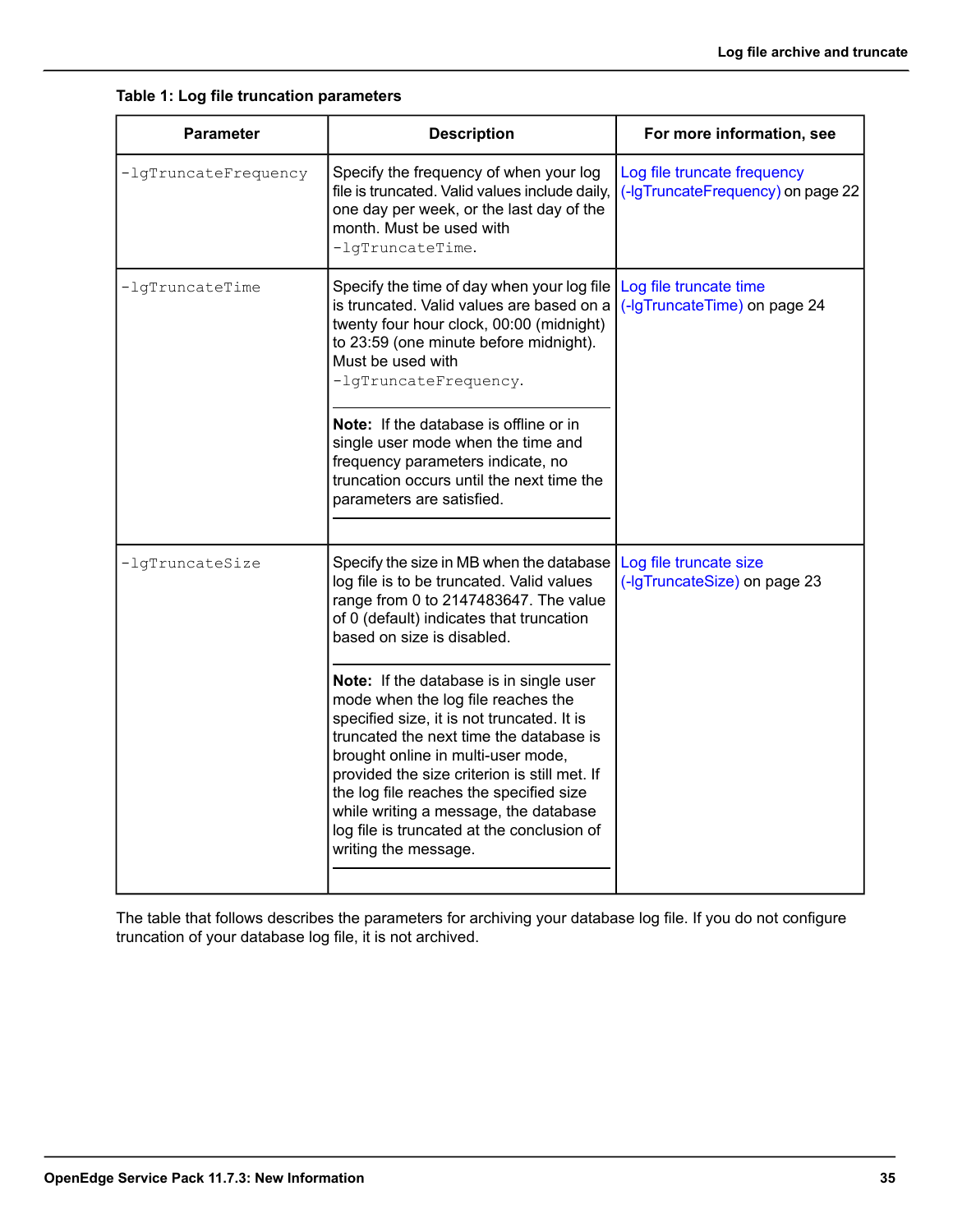| <b>Parameter</b> | <b>Description</b>                                                                                     | For more information, see                                |
|------------------|--------------------------------------------------------------------------------------------------------|----------------------------------------------------------|
| -lgArchiveEnable | Specify that you want the database log<br>file archived before truncating it.                          | Log file archive enable<br>(-IgArchiveEnable) on page 22 |
|                  | Note: If archiving the log file fails for any<br>reason, the log file is not truncated.                |                                                          |
| $-lqArchiveDir$  | Specify the fully qualified path name of<br>the directory where you want the archive<br>files written. | Log file archive directory<br>(-IgArchiveDir) on page 21 |

**Table 2: Log file truncation parameters**

## <span id="page-35-0"></span>**PROMON Database Log file management**

PROMON provides the ability to view and change the current settings for truncating and archiving log files. To access the **Database Log file management** from the PROMON main menu, select **R&D (Advanced options)** > **4 (Administrative Functions)** > **15 (Database Log file management)**. The following menu appears:

```
02/05/18 OpenEdge Release 11 Monitor (R&D)<br>15:11:14 Database log file management
                   Database log file management
         Current .lg file maintenance settings:
          1. Omit .lg file messages (-omitLgMsgs): Not Enabled<br>2. Limit .lg file payload (-limitLgPayload): Not Enabled
          2. Limit .lg file payload (-limitLgPayload):
          3. Archive directory (-lgArchiveDir): Not Enabled
           4. Archive before truncation (-lgArchiveEnable): Not Enabled
           5. Truncation frequency (-lgTruncateFrequency): Not Enabled
           6. Maximum size before truncation (-lgTruncateSize): Not Enabled<br>7. Time of day for truncation (-lgTruncateTime): 00:00
          7. Time of day for truncation (-lgTruncateTime):
Enter a number, P, T, or X (? for help):
```
<span id="page-35-1"></span>For each option, select the number to toggle the setting, or input a new value.

You can also determine the last time the log file was truncated (since startup). From the PROMON main menu, select **7 (Database Status)**.

## <span id="page-35-2"></span>**\_DbParams VST**

All the startup parameters for truncating and archiving your database log file are modifiable while your database is online using the \_DbParams VST.

## **Archiving**

When you enable archiving of your truncated log file, the following process occurs: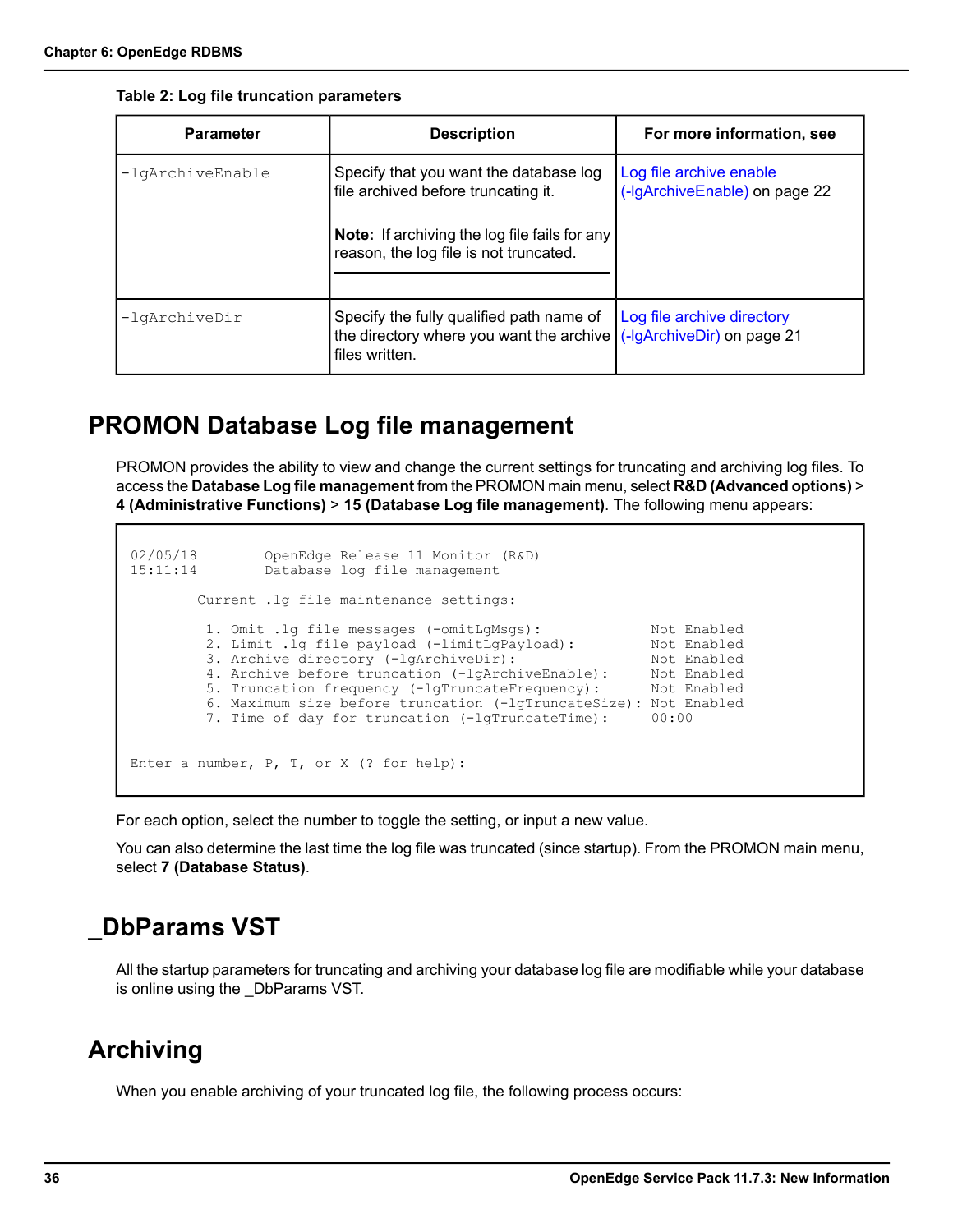- **1.** An interim archive file is created in your archive directory, or in the database directory, if an archive directory is not specified. The interim archive file is named,*dbname*.lg.*date-time*.*n*.tmplg, where the *date-time* is the time the temporary archive is created.
- **2.** Over time, the database broker writes log file entries to the interim archive in 8K chunks.
- **3.** When the database log file is truncated, the broker writes any remaining log messages to the interim archive.
- **4.** The interim archive is re-named to the archive file name, using the *date-time* when the truncation and archive criteria are met. The file is named, *dbname*.lg.*date-time*.*n*.
- **5.** A new temporary archive is created the next time the broker has an 8K chunk to write to it.
- **6.** Repeat Steps 2-5.

The temporary archive is deleted at database shutdown, or if the database log file is truncated by PROLOG.

### **Archive file naming convention**

When you archive your log file, it is given a name using the convention, *dbname*.lg.*date-time*.*n*.

In this file name:

- *dbname* The name of the database.
- date-time The date and time when the archive file is created, using the format YYYY-MM-DD. HH-MM.
- *n* An identifier, only incremented when the combination of *dbname* and *date-time* does not create a unique file name.

<span id="page-36-0"></span>The interim archive file uses the same convention, but adds a  $\text{tmplq}$  extension to the file name.

## **Truncated and archived files**

As you truncate and archive your log files, the log and archive files are modified as follows:

• **Truncated log file** — When you truncate your log file, all existing information in your log file is deleted, and the log file is re-created. Near the top of your log file is the following message:

```
(19219) The database log file was truncated.
```
Your log file is also re-loaded with all your license information, and the primary broker startup parameters with their current values (which could have been changed while the database is online).

- **Interim archive file** When you specify that you want to archive your log file, an interim archive is created and filled, in anticipation of being archived. When you enable archiving, the interim log file is named,*dbname*.lg.*date-time*.*n*.tmplg, where the *date-time* is initially the start time, and over time is the time of the previous archive. The interim log file is renamed when archiving occurs, and a new interim log file is created. The interim log file is deleted when the database is shut down or the log file is truncated with PROLOG.
- **Truncated and archived log file** When you truncate and archive your log file, the log file is first archived, then all existing information in your log file is deleted, and the log file is re-created. The following messages are written to your truncated log file:

```
The database log file was archived to archive-dir/archive-file.
(19219) The database log file was truncated.
```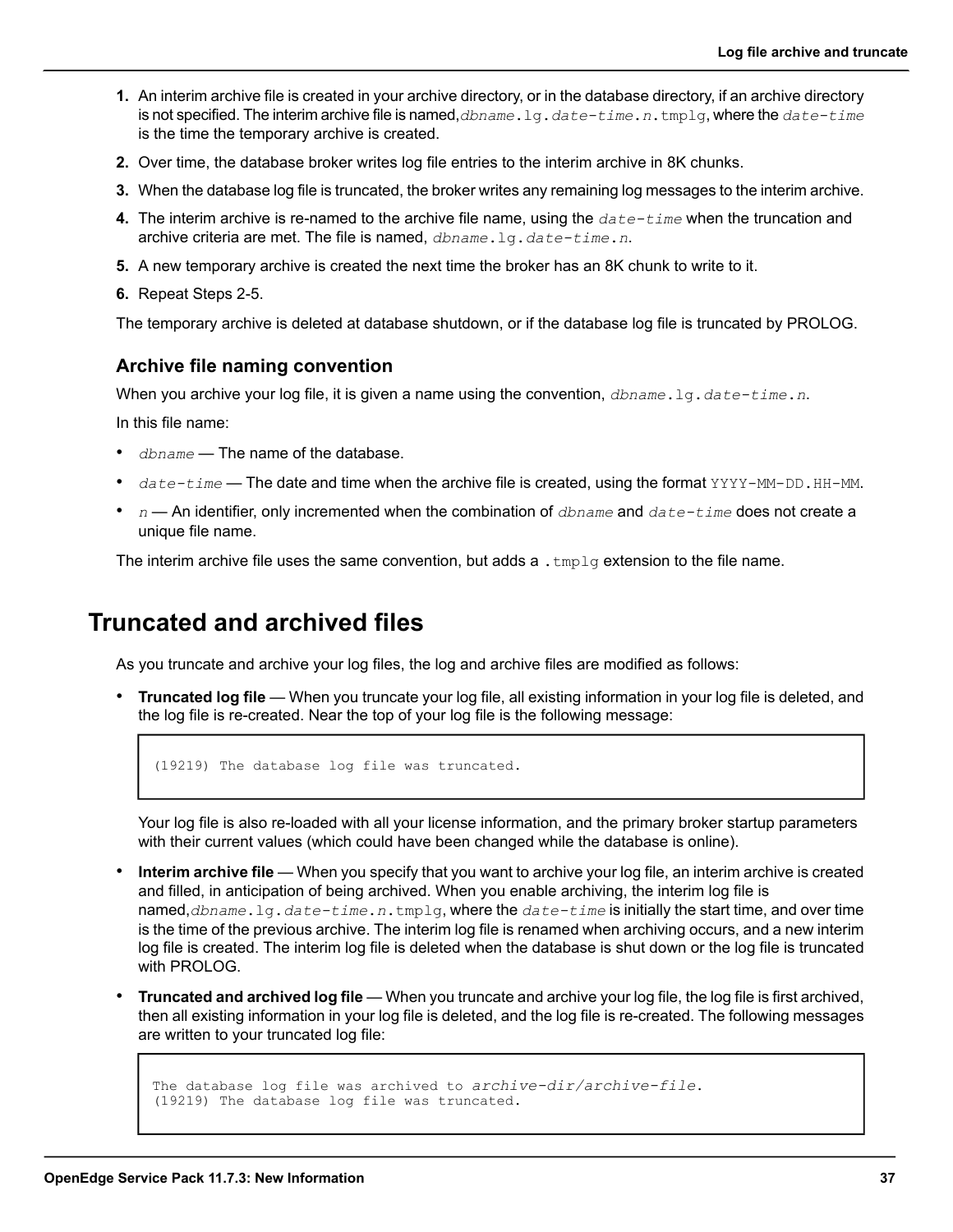In this instance, *archive-dir* is the fully qualified directory name where the log file is created, and *archive-file* is the name of the log file archive.

Your log file is also re-loaded with all your license information, and the broker startup parameters with their current values (which could have been changed while the database is online).

• **Archived log file** — When your archive log file is created, near the end of the archive, are the following lines (written to the log file when preparing to archive):

```
(19233) Preparing to truncate the database .lg file.
(19232) Database .lg file archive in process.
```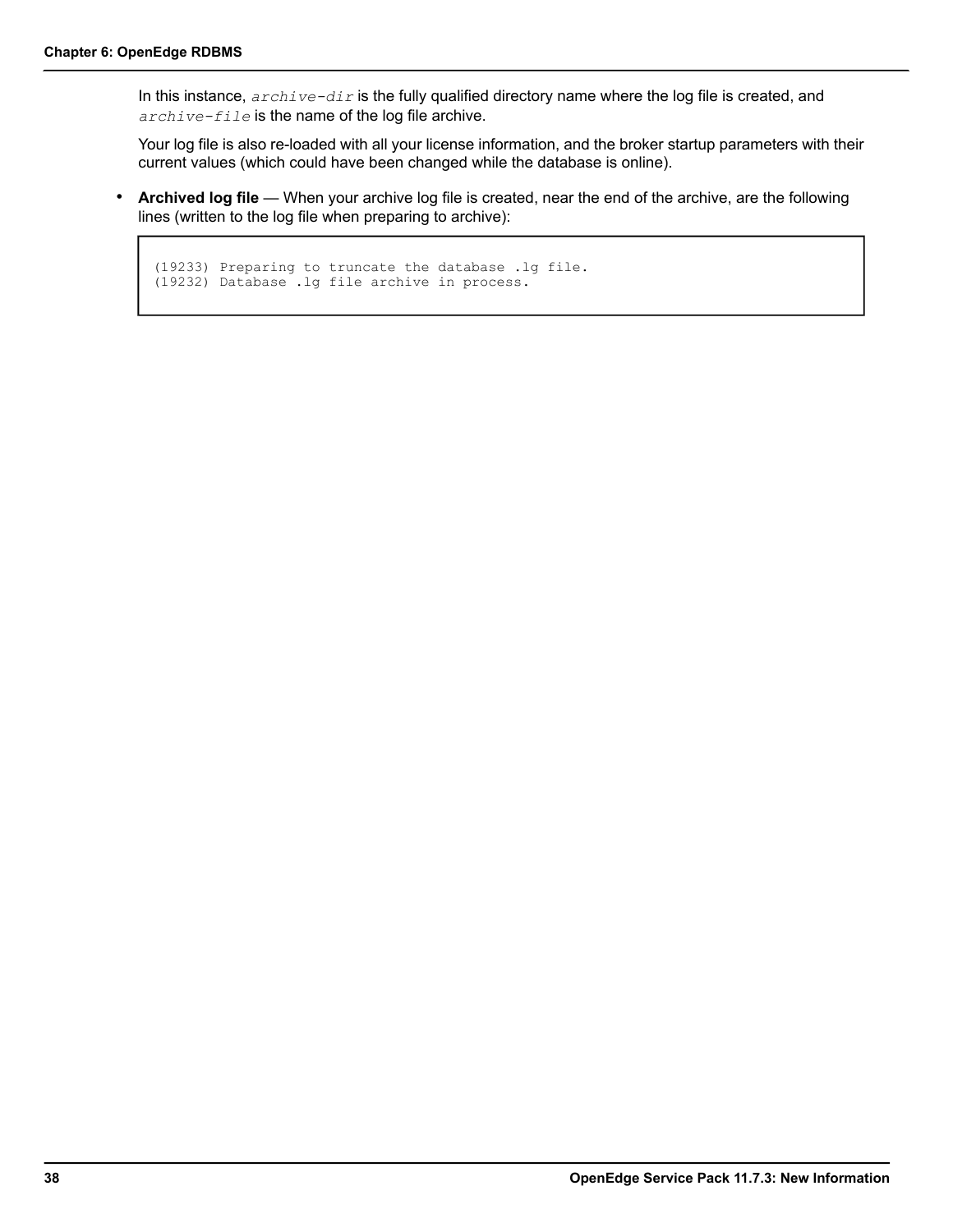# <span id="page-38-0"></span>**OpenEdge SQL**

The OpenEdge Release 11.7.3 Service Pack includes the following update for OpenEdge SQL:

## **Securely specifying a password in SQL Explorer**

The purpose of SQL Explorer password security is to find a safe and secure way to provide password security.

While using SQL Explorer, the password is specified using the  $-password$  option which is in clear text and is visible. SQL Explorer password security helps in blocking this security breach. Using this feature, the password value cannot be viewed by UNIX operating system tools like  $p_s$  and any other Windows equivalents.

For SQL Explorer password security, the options are (in the sequence of most secured to least):

- **Prompt for password** Previously, the -password option of SQL Explorer was mandatory when it was used along with -user option. Now this is optional. The SQL Explorer utility prompts for password when it is not provided in the command line. While typing, the password is neither visible in the console and nor viewed by any operating system utility.
- **Using sqlexp in batch mode** SQL user can redirect the output of echo / cat commands to sqlexp via 'pipe' ('|'). This option is less secure than the one above.
- **Using genpassword utility** This option is for those who want to use the command line to provide the password. Use the genpassword utility to generate an encrypted password instead of using the actual password. Then use the encrypted password in the SQL Explorer tool.

If the password is test for user userA then use the genpassword utility to get an OECH1 encrypted password for test, as shown:

```
genpassword -password test
encrypted-password
```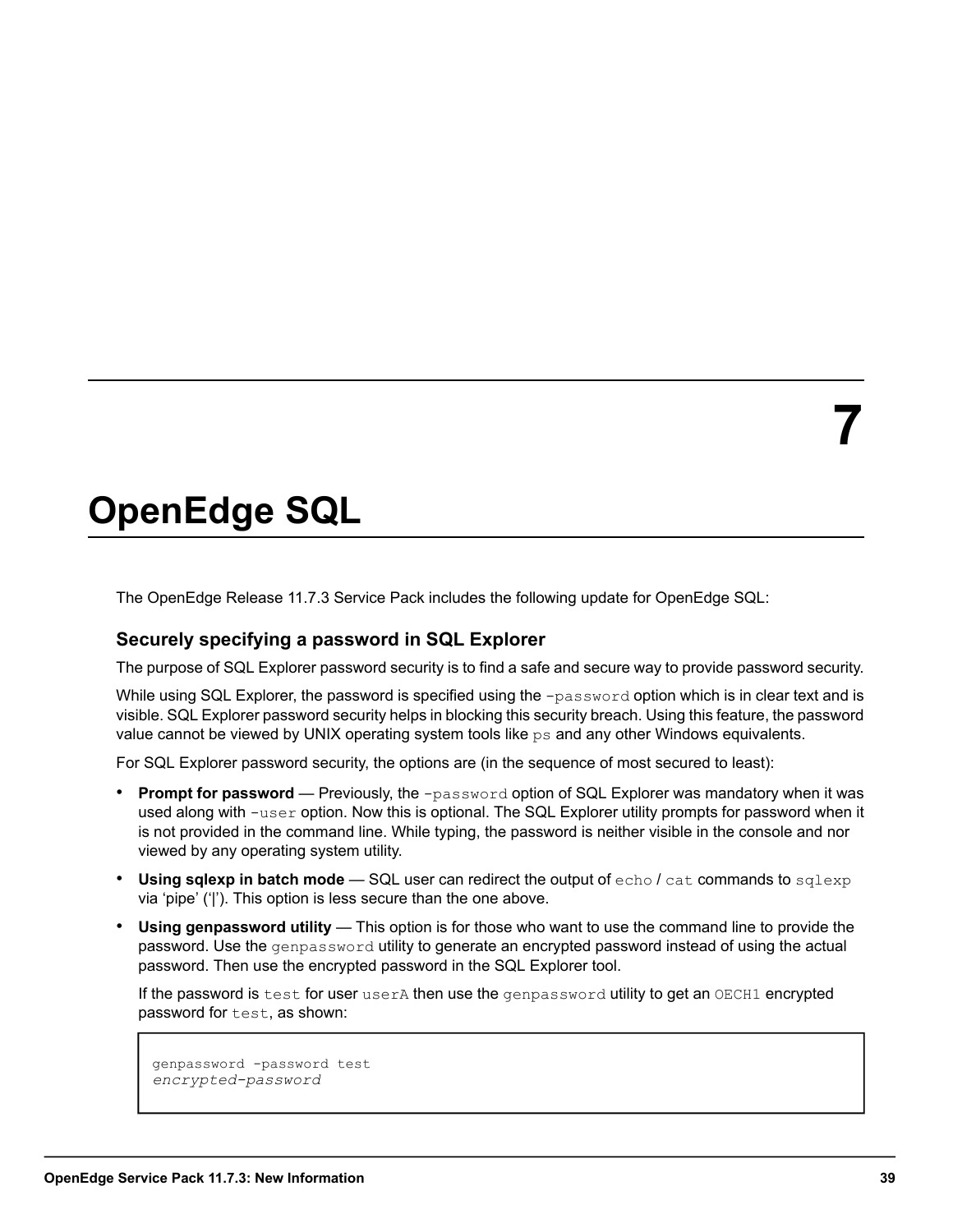You can take the *encrypted-password* output from the genpassword utility and prefix with oech1::, and supply that to -password option of sqlexp.

For more information on the genpassword utility, see *OpenEdge Getting Started: Installation and Configuration*.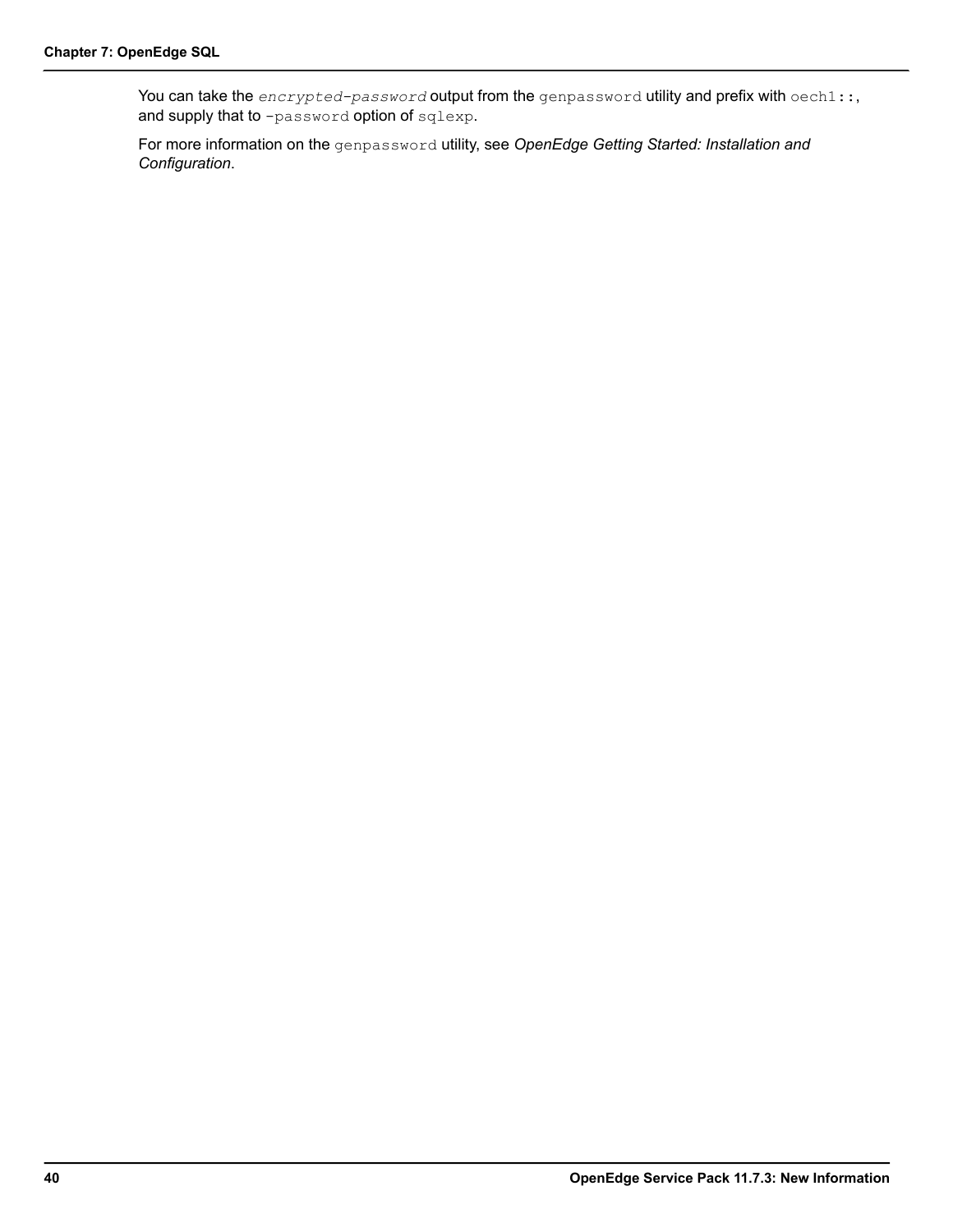# <span id="page-40-0"></span>**Progress Application Server for OpenEdge**

This section describes the new features in PAS for OpenEdge that are included in the OpenEdge Release 11.7.3 Service Pack.

For details, see the following topics:

- Moving [Applications](#page-40-1) to PAS for OpenEdge
- REST API Reference for Agent [Management](#page-41-0)
- Using [PASPROPCONV](#page-43-0) for Migration
- Deploying an ABL Web [Application](#page-45-0) Using TCMAN DEPLOY
- <span id="page-40-1"></span>Support for [configuring](#page-46-0) JWT field name for scope

# **Moving Applications to PAS for OpenEdge**

In support of the new paspropconv utility, described in the Using [PASPROPCONV](#page-43-0) for Migration on page 44, the following content is available:

- Quick Start: Moving Your Classic AppServer [Applications](https://community.progress.com/community_groups/openedge_general/m/documents/3455) to the Progress Application Server for OpenEdge is a step by step guide for moving an application to a PAS for OpenEdge test instance.
- Moving Your Classic AppServer [Applications](https://www.progress.com/video/details/moving-your-classic-appserver-applications-to-the-progress-application-server-for-openedge) to the Progress Application Server for OpenEdge is a companion video demonstrating moving a sample ABL application to PAS for OpenEdge using the APSV transport.

It is expected that additional changes are required before moving applications to a live production system. Please review the following documentation to learn more about those changes: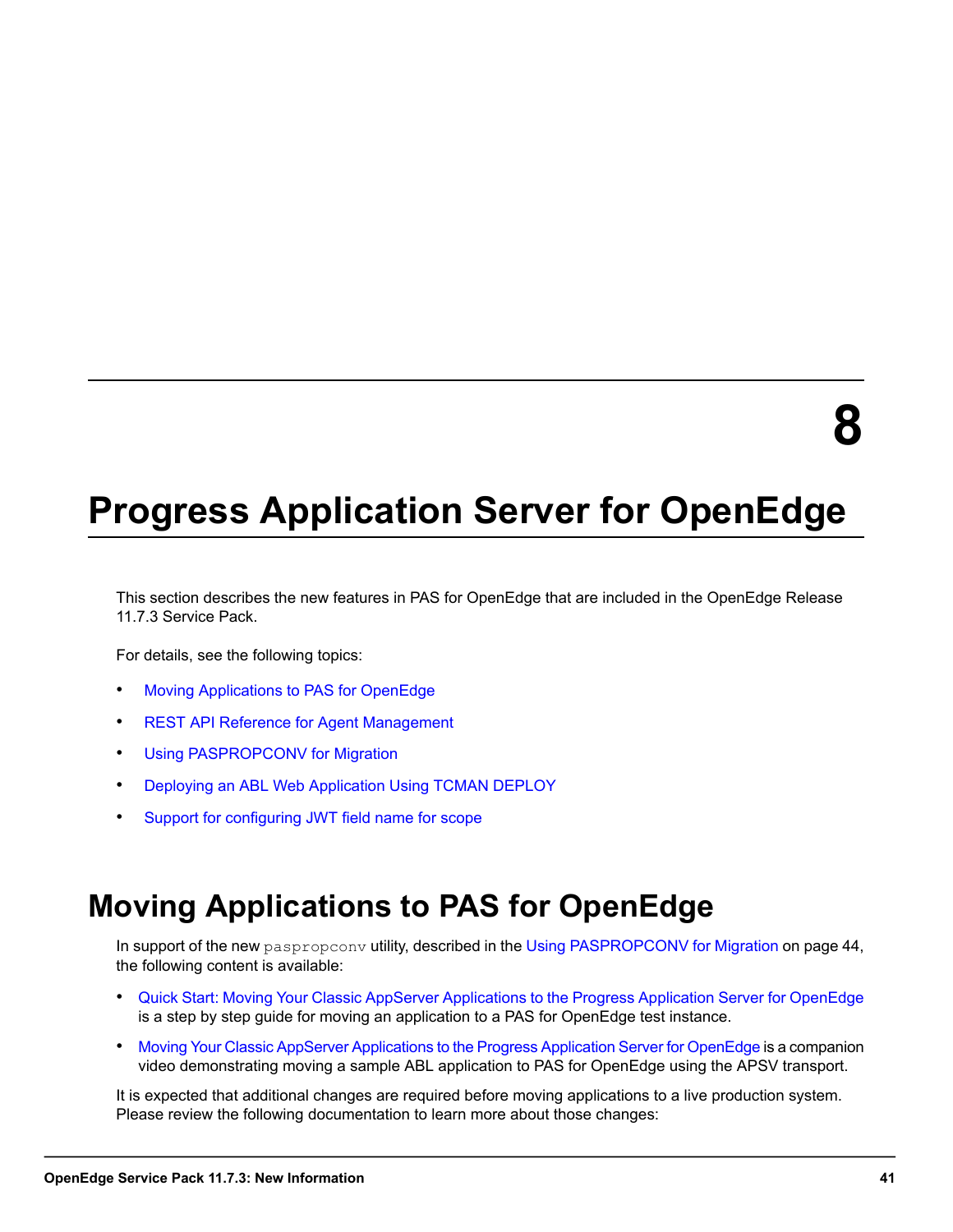- *Progress Application Server for OpenEdge: Application Migration and Development Guide*
- *Progress Application Server for OpenEdge Configuration*
- *Progress Application Server for OpenEdge Administration Guide*
- *Progress Application Server for OpenEdge Tuning Guide*

## <span id="page-41-0"></span>**REST API Reference for Agent Management**

OpenEdge 11.7.3 introduces the following two changes to how you manage a multi-session agent in a PAS for OpenEdge instance using REST APIs:

- **Stop a multi-session agent** Prior to 11.7.3, the REST API for stopping an agent would stop the agent immediately, even if the agent were currently serving a request. Now, you have two optional parameters, waitToFinish and waitAfterStop, which you can use to let an agent finish processing a request before it is stopped.
- <span id="page-41-1"></span>• **Add a multi-session agent** — Now, there is a REST API that you can use to add an agent to an ABL application.

## **Stop a multi-session agent**

You can use the waitToFinish parameter to specify, in milliseconds, how long the stop process must wait before stopping an agent, if the agent is currently serving a request. waitToFinish stops new requests to the agent and waits for the current request to complete. If the current request does not complete in the specified time, a STOP message is sent to the agent.

You can also use the waitAfterStop parameter to specify an additional wait time, in milliseconds. waitAfterStop checks if the agent has indeed stopped. If the agent has not stopped, then a KILL message is sent to the agent at the end of the specified time. In either case, if the agent finishes processing its current request before waitToFinish expires, the agent will immediately shut down.

**Note:** Both waitToFinish and waitAfterStop are optional parameters. If you do not specify these, the agent will be stopped immediately, irrespective of whether the agent is currently idle or serving a request.

## **HTTP Operation**

DELETE

### **URI**

```
//host_name:port/oemanager/applications/App_name/agents/agentID?
waitToFinish=time-in-milliseconds&waitAfterStop=time-in-milliseconds
```
### **Media type**

application/vnd.progress+json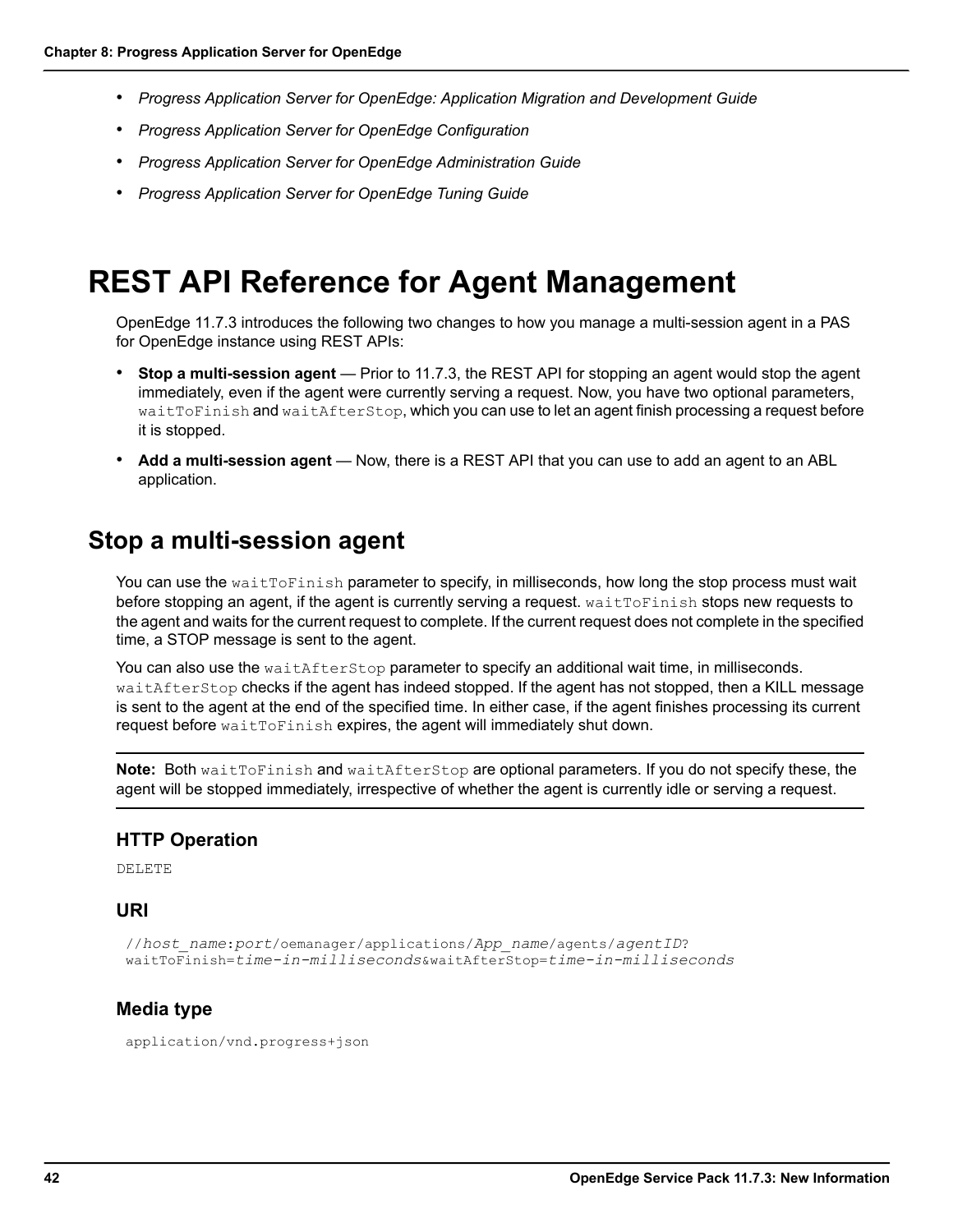#### **Response codes**

```
200 Success
403 Access Denied
500 Unexpected Server Error
```
### **Command-line example**

```
curl -X DELETE -v
http://localhost:16680/oemanager/applications/oepas1/agents/AG-sCIVXeFSQYmcb7RcHo10Zw?waitToFinish=
60000 -u tomcat:tomcat -H "Content-Type: application/vnd.progress+json"
```
### **Request body example**

NA

### **Response body example**

```
{
"result": {
"agentID": "AG-sCIVXeFSQYmcb7RcHo10Zw"
},
"versionStr": "v11.7.3 ( 2018-02-12 )",
"versionNo": 1,
"outcome":"SUCCESS",
"errmsg":"",
"operation": "STOP AGENT ",
}
```
## <span id="page-42-0"></span>**Add a multi-session agent**

Add a multi-session agent to an ABL application.

## **HTTP Operation**

POST

### **URI**

//*host\_name*:*port*/oemanager/applications/*App\_name*/addAgent

### **Media type**

```
application/vnd.progress+json
```
## **Response codes**

```
200 Success
403 Access Denied
500 Unexpected Server Error
```
## **Command-line example**

curl -X POST -v http://localhost:16680/oemanager/applications/oepas1/addAgent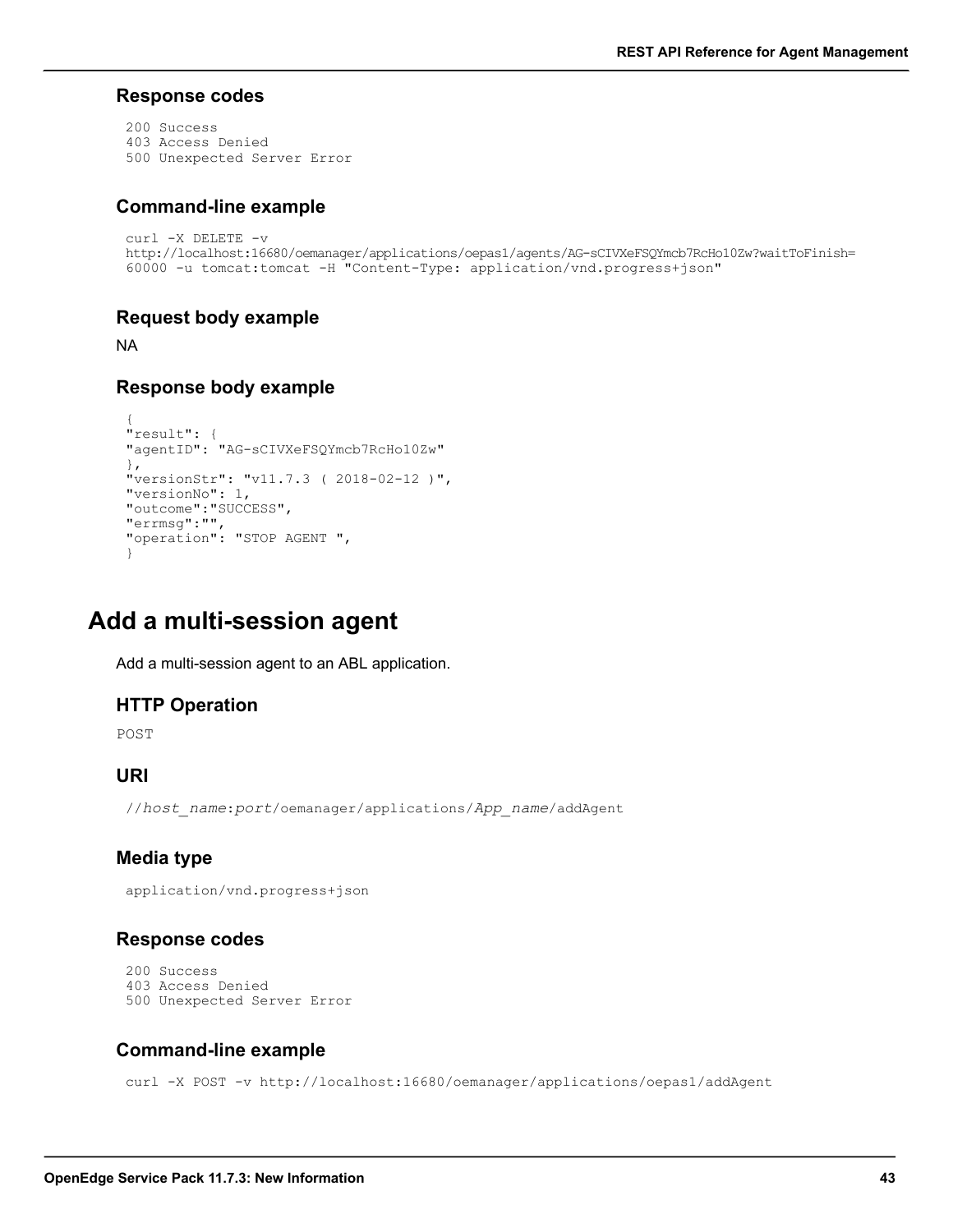#### **Request body example**

NA

### **Response body example**

```
{
"result": {
"agentID": "9RT0PpxRTk6qPS1XEA_QSg", "pid":"84708","state":"AVAILABLE"
},
"versionStr": "v11.7.3 ( 2018-02-12 )",
"versionNo": 1,
"outcome":"SUCCESS",
"errmsg":"",
"operation": "GET ABL OBJECTS REPORT",
}
```
# <span id="page-43-0"></span>**Using PASPROPCONV for Migration**

The paspropconv tool or utility is introduced in OpenEdge 11.7.3. It is useful for migrating application logic from a Classic AppServer to a Progress Application Server for OpenEdge (PAS for OpenEdge) instance. The tool takes as input the properties of a Classic AppServer from either a ubroker.properties file or a .merge file (created using the mergeprop utility) and generates several files, including:

- **pasoename.ubrokername.oemerge** This file contains two sections. The **first section** explains all the conversions made while adapting the Classic AppServer properties to PAS for OpenEdge. It also indicates properties that were not adapted, properties that you should review and modify, and other important information. Please take time to read this section. The **second section** can be used to add the new values to your PAS for OpenEdge instance using the oeprop utility.
- **pasoeAppName** setenv.sh **and** pasoeAppName setenv.bat These environment files are generated if there is a corresponding [Environment.ubrokerName] section in the ubroker.properties or the . merge file. Copy the platform-specific file to the bin directory of the instance to have the environment variables read at the time your PAS for OpenEdge instance starts.
- **paspropconv.log** Review this file for any errors that may have occurred during the conversion process.
- **paspropconv\_notesdb.en** This file is used to create the comments section of the pasoename.ubrokername.oemerge file. Presently, it is available only in English.

**Note:** The paspropconv utility requires  $\frac{pL}{pL}$ bin/mergeprop.bat to work. Therefore, it is bundled with the Classic AppServer in OpenEdge 11.7.3. If you are using an earlier version of the Classic AppServer, use the mergeprop -listall command to create a .merge file. Then, you can use the .merge file for conversion using paspropconv.

For more information, see *Progress Application Server for OpenEdge: Quick Start Guide*.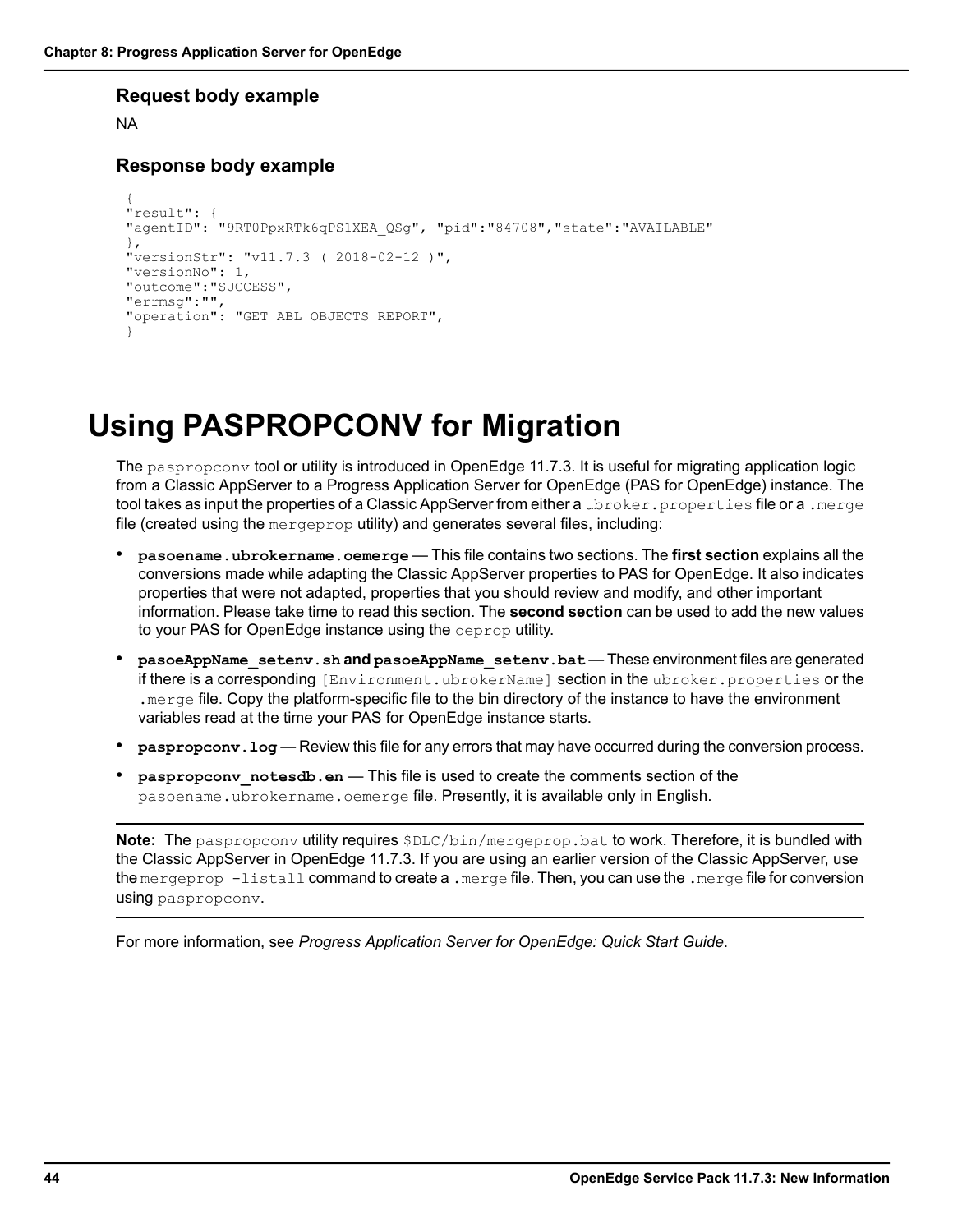paspropconv **{[**--ubrokerPropsFile *absolute-path-of-ubroker.properties***] [**-ubrokerMergeFile *name-of-the-ubroker-merge-file***]} {**--ubrokerName *UBroker.AS.ubrokername***} {**--pasoeAppName *ABL-application-name***} [**--pasoeWebAppName *ABL-web-app-name***] [**--pasoeMergeFile *pasoe-merge-filename***] [**pasoeSetEnvFile *name-of-setting-evn-variables-file***] [**convNotesDBFile *name-of-the-file-containing-conversion-notes***] [**--logFile *log-filename***] [**--loggingLevel *logging-level***] [**--logAppend *0-or-1***] [**mergepropExe *name-of-mergeprop-utility***]**

#### **Parameters**

--ubrokerPropsFile *absolute-path-of-ubroker.properties*

Specify the absolute path of the  $ubroke$ , properties file. This parameter is required, unless you use ubrokerMergeFile.

--ubrokerName *UBroker.AS.ubrokername*

Specify the fully qualified name of the AppServer broker (UBroker.AS.brokername).

--ubrokerMergeFile *name-of-the-ubroker-merge-file*

Specify the absolute path of the ubrokerMergeFile that is generated using mergeprop. This parameter is required, unless you use ubrokerPropsFile.

--pasoeAppName *ABL-application-name*

Specify the name of the ABL application to which you want to migrate your application logic. If you want to migrate the application logic to the default ABL application, specify the name of your PAS for OpenEdge instance.

--pasoeWebAppName *ABL-web-app-name*

Specify the name of the ABL web application, inside the ABL application that you already specified, to which you want to migrate your application logic. By default, the application logic is migrated to the ROOT ABL web application.

--pasoeMergeFile *pasoe-merge-filename*

Specify the name of the file that is one of the expected file outputs of running the paspropconv tool. You will subsequently merge the contents of this file with your PAS for OpenEdge instance's openedge.properties file. By default, the file is named as pasoeAppName.ubrokername.oemerge.

--pasoeSetEnvFile *name-of-setting-evn-variables-file*

Specify the name of the file that you will later copy to the PAS for OpenEdge instance's bin folder, so that environment variables are properly set when the instance is started or restarted. This file is generated on running paspropconv. By default, the generated files are named as pasoeAppName setenv.sh/.bat (for UNIX/Windows).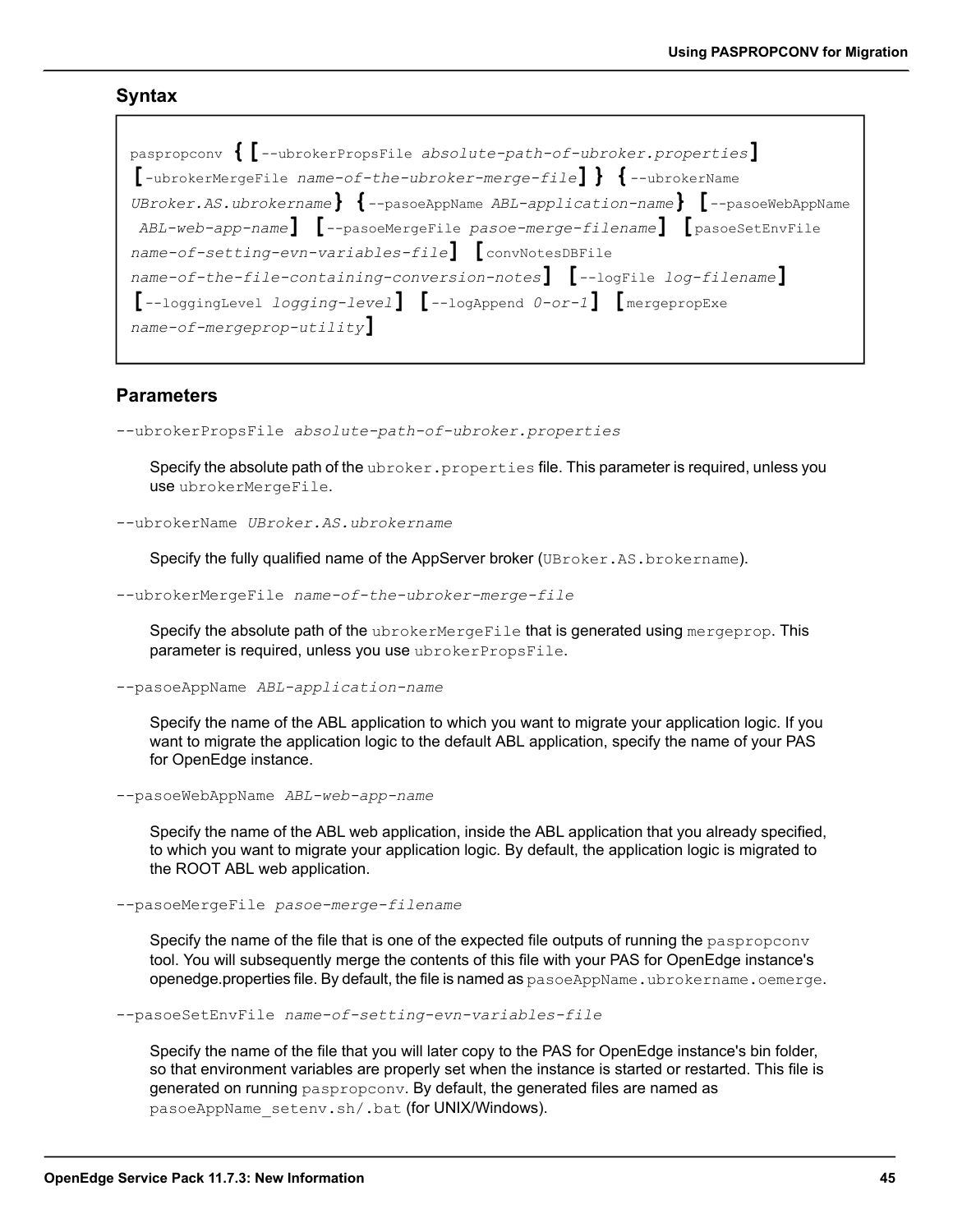--convNotesDBFile *name-of-the-file-containing-conversion-notes*

Specify the name of the file that will have the conversion notes. This file is generated on running paspropconv. By default, the generated file is named as paspropconv notesdb.en.

--logFile *log-filename*

Specify the name of the paspropconv tool's log. By default, the log is named paspropconv. log.

--loggingLevel *logging-level*

This parameter determines how much information is captured in the tool's log. Possible values are  $0, 1, 2, 3, 4$ , and 5. By default, the parameter is set to  $2$ .

--logAppend *0-or-1*

This parameter determines whether information captured for every execution of paspropconv replaces the existing information in the log or appends to the end of the log. If you want information replaced, specify 0. If you want information appended, specify 1, which is the default value.

--mergepropExe *name-of-mergeprop-utility*

Specify the full pathname of the mergeprop utility, if you are not using the default location (*install-dir*/bin/mergeprop.bat). The default value is mergeprop.

--help

If you need help with the paspropconv tool, run paspropconv --help to see the complete list of parameters available with the tool.

<span id="page-45-0"></span>**Note:** You must prefix each parameter listed above with a double dash (**--**), otherwise the command will not work.

## **Deploying an ABL Web Application Using TCMAN DEPLOY**

OpenEdge 11.7.3 introduces an additional parameter,  $-1$ , to the  $\tt$ cman deploy command.

Use  $-1$  to deploy an ABL web application to a PAS for OpenEdge instance without having to restart the instance. The parameter loads the context that is necessary for the successful online deployment of a web application.

The revised syntax is provided below.

#### **Syntax**

```
tcman.sh deploy general_options -l -u user_id:password -a app_name war_file_path
abl_app_name
```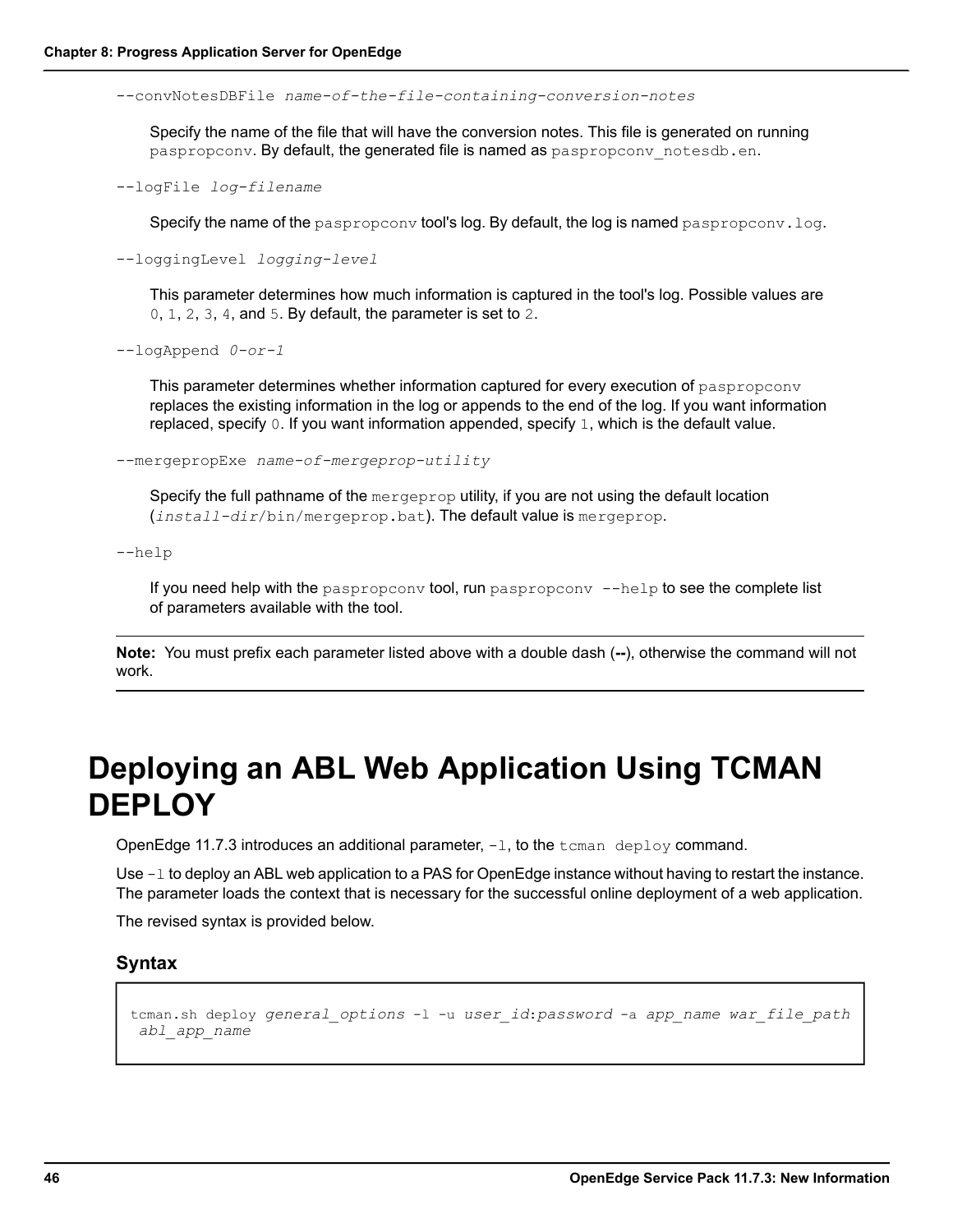**Note:** The Tomcat manager (manager.war) must already be deployed for the  $-1$  switch to work. If the Tomcat manager is not deployed, you will be prompted to restart the instance. In the PAS for OpenEdge development server, the Tomcat manager is by default deployed in the default instance, oepas1. For all new instances in both the development and the production servers, you have to deploy the Tomcat manager first before you can use this switch. Also note that the  $-1$  switch can be used only in conjunction with the  $-u$  parameter.

## **Example**

Deploy and rename  $\text{oeab1.}$  war (a web application that implements OpenEdge adapters) to the  $\text{acm}$ e1 instance of the core pashome server online:

```
/psc/acme1/bin/tcman.sh deploy -l -u tomcat:tomcat -a oeadapters
/psc/pashome/extras/oeabl.war
        OK - deployed /psc/pashome/extras/oeabl.war to local directory
/psc/acme1/webapps
```
**Note:** The \$CATALINA\_HOME/extras directory (/psc/pashome/extras in the example above) also contains number of instance management applications, including host-manager.war, manager.war, and oemanager.war.

# <span id="page-46-0"></span>**Support for configuring JWT field name for scope**

PAS for OpenEdge release 11.7.3 supports configuration of JWT field name for scope as part of its support for authentication with OAuth2 and JWT.

When mapping Self-contained JWT fields to OpenEdge Client-Principal attributes, a JWT has a recommended field name scope to hold the scope of the authenticated user. However, you can configure this field name, as shown below, using the Authorization Server that issues it:

```
jwtToken.scopeNameField={ scope }
```
If the configured field name for scope is not available in the JWT, then the JWT uses PSCUser as the default scope. You can set this default scope using the  $j$ wtToken.defaultRoles property in the oeablSecurity.properties file.

Refer to JWT issuer's documentation to find which field name contains the scope of the authenticated user and map its claim to the scope (Role).